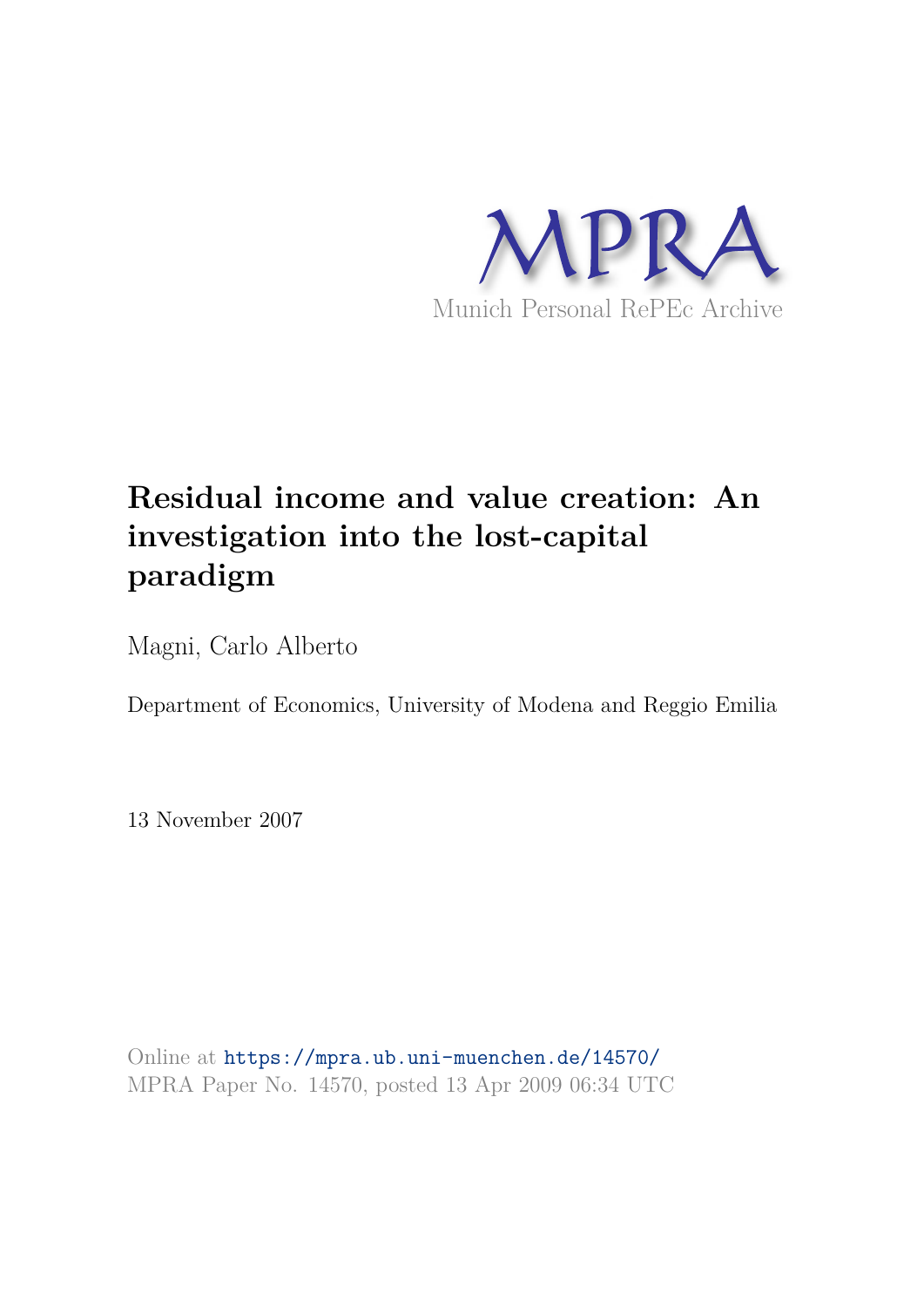# Residual income and value creation: An investigation into the lost-capital paradigm

#### Abstract

This paper presents a new way of measuring residual income, originally introduced by Magni (2000a,b,c, 2001a,b, 2003). Contrary to the standard residual income, the capital charge is equal to the capital lost by investors multiplied by the cost of capital. The lost capital may be viewed as (a) the foregone capital, (b) the capital implicitly infused into the business, (c) the outstanding capital of a shadow project, (d) the claimholders' credit. Relations of the lost capital with book values and market values are studied, as well as relations of the lost-capital residual income with the classical standard paradigm; many appealing properties are derived, among which an aggregation property. Different concepts and results, provided by different authors in such different fields as economic theory, accounting and corporate finance, are considered: O'Hanlon and Peasnell's (2002) unrecovered capital and Excess Value Created; Ohlson's (2005) Abnormal Earnings Growth; O'Byrne's (1997) EVA improvement; Miller and Modigliani's (1961) investment opportunities approach to valuation; Young and O'Byrne's (2001) Adjusted EVA; Keynes's (1936) user cost; Drukarczyk and Schueler's (2000) Net Economic Income; Fern´andez's (2002) Created Shareholder Value; Anthony's (1975) profit. They are all conveniently reinterpreted within the theoretical domain of the lost-capital paradigm and conjoined in a unified view. The results found make this new theoretical approach a good candidate for firm valuation, capital budgeting decision-making, managerial incentives and control.

Keywords. Accounting, corporate finance, residual income, value creation, management, incentive compensation, lost capital, Net Present Value, book value, market value.

Acknowledgements. The author wishes to thank Stephen O'Byrne and Richard Brief, whose invaluable remarks have stimulated the addition of section 4. The author also acknowledges useful suggestions from anonymous referees for the revision of the paper.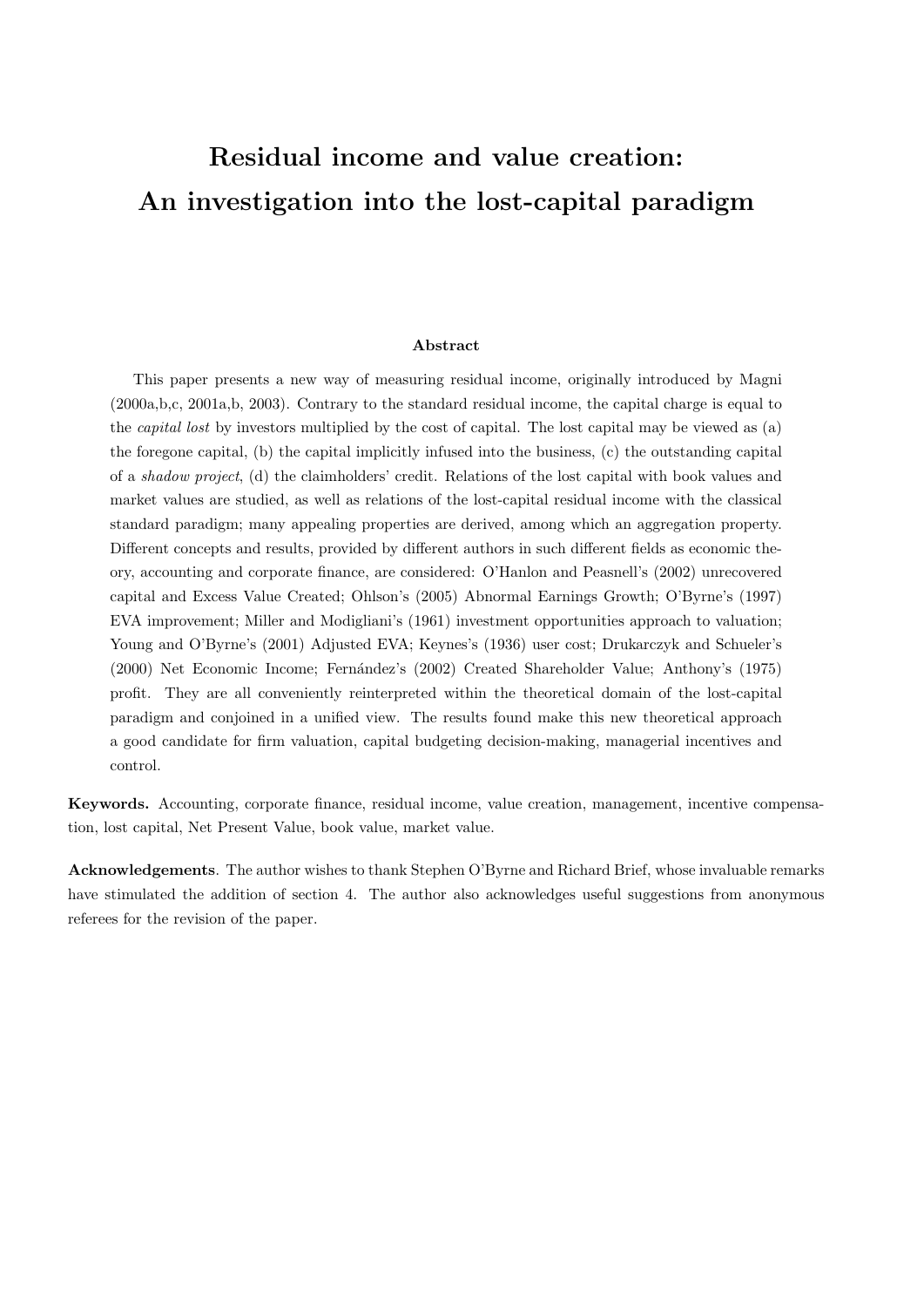## Introduction

Residual income is income in excess of an income that could be obtained if investors invested their funds at the opportunity cost of capital. Introduced in the first half of the past century (e.g. Preinreich, 1936, 1938) the term "residual income" has been first used by Solomons (1965). The terms "abnormal earnings" and "excess profit" are also used in management accounting and business economics to mean earnings (profit) in excess of normal earnings (profit). While it was a minor area of research in the 1950s and 1960s, the massive literature developed on project and firm valuation in the last forty years have induced a renewed interest on residual income, both as a valuation tool and as a basis for management compensation. Important works such as Peasnell's (1981, 1982) and Ohlson's (1989, 1995) in accounting finance, Rogerson's (1997) and Reichelstein's (1997) in management accounting and the proposal of Economic Value Added in applied corporate finance (Stewart, 1991) have triggered a considerable amount of contributions in various fields. In particular, the notion of residual income is used in several kinds of optimization problems. For example, a lively debate concerns the so-called principal-agent problem, where a firm's owner (principal) delegates investment to a better informed manager (agent), who is to be induced to optimal investment through an appropriate rewarding contract. In this research area, Rogerson (1997) consider the situation where the manager exerts an unobservable level of effort each period that increases the firm's cash flow; the principal is willing to maximize the NPV of the firm whereas the manager is willing to maximize his own utility. The principal knows the relative productivity of the asset, but not the absolute productivity which is known only to the manager. The author considers the use of an allocation rule (depreciation schedule+opportunity cost) and a contract according to which the manager's wage is weakly increasing with respect to residual income. In this context, the author shows that there is a unique allocation rule that maximizes both the firm's NPV and the manager's utility: such a rule is the so-called Relative Marginal Benefit rule and is given by the ratio of periodic relative productivity to the discounted sum of all periodic relative productivities:  $\varrho_t/\left(\sum_{k=1}^T \frac{\varrho_k}{(1+i)^k}\right)$  where  $\varrho_t$  is the relative productivity and i is the opportunity cost of capital (Rogerson, 1997, eq. 25). In case productivity is constant, this allocation rule boils down to  $1/(\sum_{k=1}^{T} \frac{1}{(1+i)^k})$  which corresponds to the instalment of a T-year annuity whose present value is equal to one. In this operations management context, a significant contribution is Baldenius and Reichelstein (2005), who examine efficient inventory management from an incentive and control perspective: the firm delegates decisions on production to a manager who has superior information and affects sales revenues with his productive efforts. They propose to value inventory with a compounded historical cost valuation rule that capitalizes production costs and periodic holding costs and, in addition, treats inventory as an interest-accruing asset (the value of each unit remaining in ending inventory in a given period increases at the cost of capital  $i$ ). The authors assume: (i) the manager's objective is to maximize the (expected) NPV of bonus payments, which are proportional to residual income, (ii) the optimal sales exceed the available production capacity in each period of the inventory cycle, (iii) the LIFO (last-in-first-out) inventory flow valuation rule is employed. This implies that value of inventory is  $\left[ \mathfrak{c}(1+i)^{t-t^*} + \sum_{k=0}^{t-t^*} (1+i)^k \right] x_t$ , with  $\mathfrak{c}$ =unit production cost,  $x_t$ =ending inventory,  $t^*$ = beginning of inventory buildup. The authors show that the optimal production and sales plan that maximizes the firm's NPV is also the one that maximizes the NPV of manager's bonus payments; in the case where the manager receives updated information about future revenues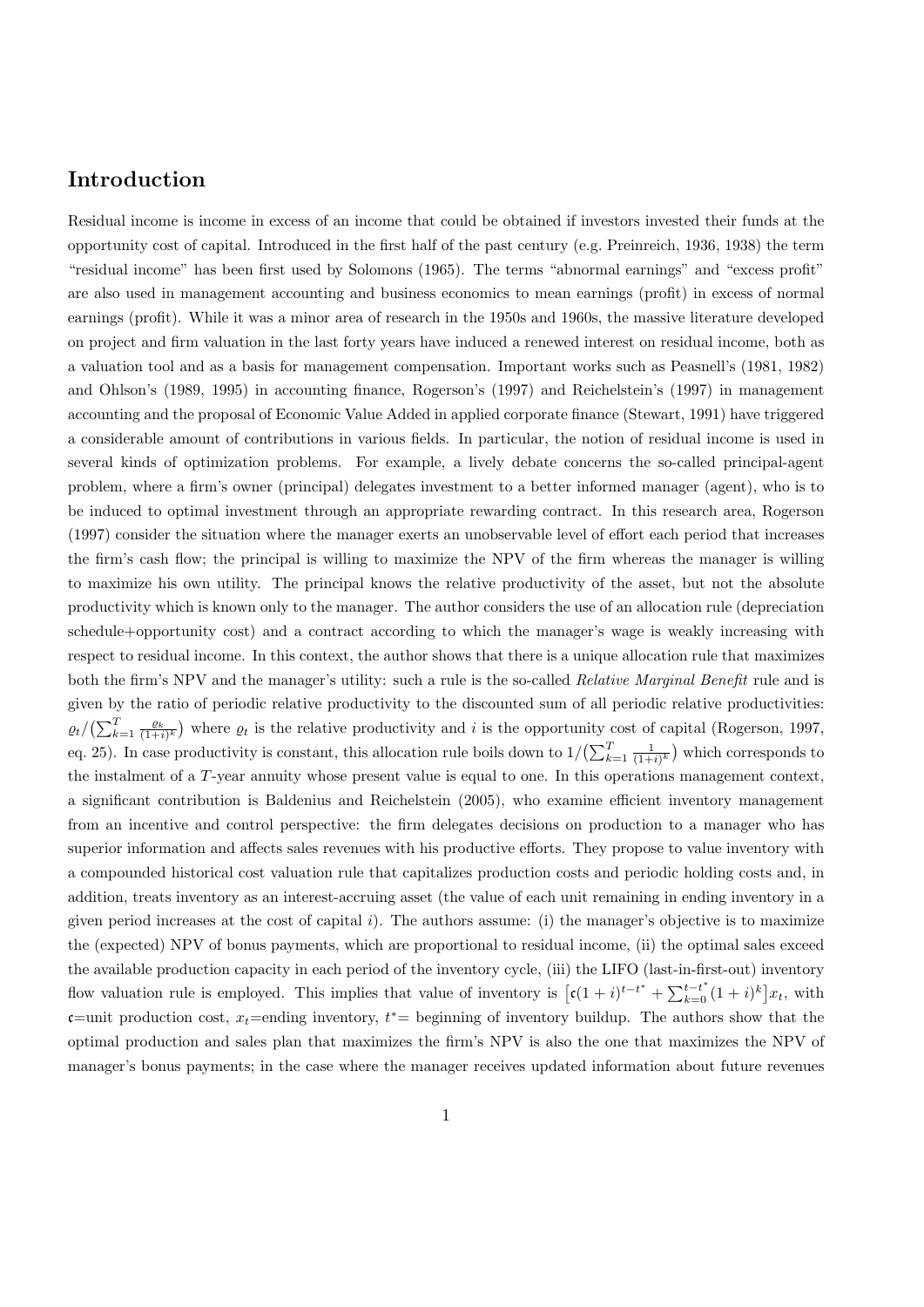after the initial production decision, the residual income based on the lower-of-cost-or-market rule becomes the optimal incentive mechanism (see also Dutta and Zhang, 2002, on production incentives, and Pfeiffer and Schneider, 2007). Dutta and Reichelstein (2005) analyze several different transactions: multi-year construction contracts, long-term leases, asset disposals, research and development. Stoughton and Zechner (2007) consider optimal capital allocation based on residual income in financial institutions assuming frictions in the market and the presence of an institution constituted by a risky division and a riskless division. Baldenius, Dutta, and Reichelstein (2006) deal with the case of optimal project selection in presence of several divisional managers. Mohnen and Bareket (2007) provide a special residual income that is capable of inducing the agent to optimally select a portfolio of projects, whereby the NPV is maximized. Grinyer and Walker (1990) and Stark (2000) focus on real-option frameworks and find that a residual income-type performance measure can be designed which supports optimal investment and disinvestment decisions (see also Friedl, 2005). Pfeiffer (2000) copes with performance measures based on residual income and adjustment of hurdle rates (in another context, Antle and Eppen, 1995, discuss the design of hurdle rates in a contracting setting including agency costs and asymmetric information). Anctil (1996) and Anctil et al. (1998) find appropriate assumptions such that even if the manager myopically maximizes residual income ignoring both future residual incomes and future cash flows, the resulting policy will lead, asymptotically, to NPV maximization. The importance of this area of research for management science is testified by Balachandran's findings (2006). In portfolio optimizazion, Claus and Thomas (2001) use the expected returns implied by the residual-income approach for forecasting the equity premium. The authors argue that the use of residual income is superior compared to the dividend growth model and estimate the equity premium for six countries, whose robustness is corroborated by sensitivity analyses. Hagemeister and Kempf (2006) use expected returns implied by the residual-income model for Markowitz-optimization: they optimally combine the residual-income-based estimator with the time series estimator using the Bayesian approach and find that such a combination generates a better performance when compared to traditional estimation and investment strategies. Hagemeister and Kempf (2007) use the same approach to test different versions of the Capital Asset Pricing Model. Desroisiers, Lemaire, and L'Her (2007) use residual income to deduce the implicit expected rates of return of nineteen countries: They consider zero-investment portfolios and implement a ranking strategy and a mean-variance optimization strategy, finding that the strategies posted positive performances.

A major element in residual income is played by the opportunity cost (capital charge), which represents the income that could be obtained by investing funds at the cost of capital. While the counterfactual feature of the opportunity cost as a foregone income is well known (Coase, 1968; Buchanan, 1969), no debate has ever taken place in the literature about possible alternative ways of computing such a counterfactual income. The traditional accepted formalization of opportunity cost rests on the assumption of investment of the actual capital at the cost of capital. In recent years, a new definition of residual income, called Systemic Value Added, has been proposed in Magni (2000a,b,c, 2001a,b, 2003), derived from the comparison between two alternative dynamic systems: The first one describes the net worth's evolution in case of project acceptance, the second one refers to project rejection. Rather than a particular metric, the Systemic Value Added is a paradigm, on the basis of which one can construct infinite possible metrics. The paradigm has been thoroughly studied by the author from several points of view: Conceptual, formal, theoretical, cognitive, empirical, historical (see Magni, 2004, 2005, 2006, 2009a,b; Ghiselli Ricci and Magni, 2006).

This paper revisits the Systemic-Value-Added paradigm, which is here renamed lost-capital paradigm. The purpose is to show that this new paradigm may be useful for both valuation and management compensation,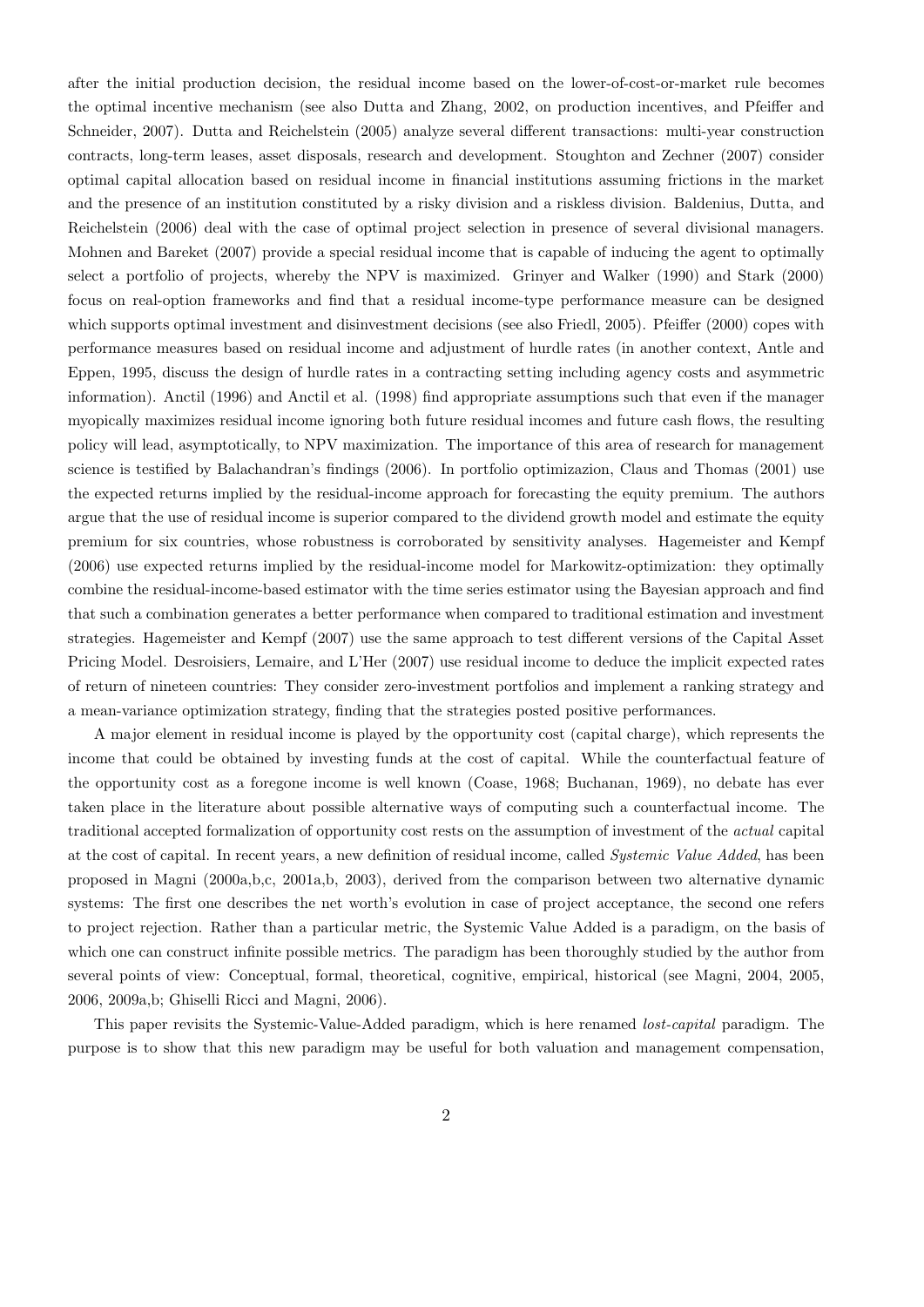and that it is capable of encompassing seemingly disparate perspectives conjoining them in one single theoretical domain. To this end, the lost-capital paradigm is thoroughly investigated in two senses: (i) Formal results are provided aimed at clarifying both the link between performance and value creation and the link between residual income and compensation plan; in addition, the formal and conceptual relations that the two paradigms bear one another are studied; (ii) several notions, models and results in the literature are considered, spanning from the 1930s up to most recent years, ranging from microeconomics to management accounting and corporate finance. Different as they are in aims and scope, they are here unified in the comprehensive theoretical domain of the lostcapital paradigm. In particular, after a brief introduction of the standard paradigm (section 1) the lost-capital paradigm is presented in section 2; in section 3 the two paradigms are connected via a cumulation procedure and an aggregation property is shown for the lost-capital paradigm. Section 4 focuses on Ohlson's (2005) Abnormal Earnings Growth and O'Byrne's (1997) Economic-Value-Added improvement; section 5 shows that a project's NPV is equal to the difference between its market value and the lost capital, and relates NPV, Market Value Added and lost-capital residual income. In section 6 lost capital is shown to coincide with the notion of O'Hanlon and Peasnell's (2002) unrecovered capital and the NPV (=Excess Value Created) is split in past and prospective lost-capital residual incomes; in section 7 it is shown that the lost-capital residual incomes is enfolded in Keynes's notion of user cost; the latter originates a goal congruent subclass of lost-capital residual incomes, here named Keynesian Excess Profit. Within this subclass, Drukarczyk and Schueler's (2000) Net Economic Income and the lost-capital companion of Fernández's (2002) Created Shareholder Value are briefly investigated (section 8). A final unification of the two paradigms is shown to be implied by Anthony's (1975) notion of profit: The use of his argument leads to a subclass of residual income models that belong to both paradigms (section 9). Some concluding remarks end the paper and a brief numerical example is illustrated in the Appendix.

Some caveats are worth underlining: (a) the analysis is meant to be valid for projects, firms, divisions, businesses. We will interchangeably use the terms 'project', 'firm', 'business'; (b) the terms 'outstanding balance' and 'outstanding capital' are used as synonyms and refer to the actual capital employed (which will be distinguished from the capital *infused* into the business); (c) we will be concerned with a project (firm) described by the cash-flow stream  $\vec{d} = (-d_0, d_1, \ldots d_n)$ . With no loss of generality, we will assume that the final cash flow  $d_n$  is inclusive of the project's terminal value (a finite-time horizon is assumed); (d) for the sake of notational convenience, cost of capital is constant (generalization to variable costs of capital is just a matter of symbology); (e) main notational conventions are collected in Table 0 at the end of the paper.

#### 1 The standard paradigm

Consider a project (firm)  $\vec{d} = (-d_0, d_1, d_2, \ldots, d_n)$  and a sequence of n uniperiodic subprojects  $\vec{d}_t$  such that  $\vec{d}_t =$  $-y_{t-1} \cdot \vec{I}_t + (y_t + d_t) \cdot \vec{I}_{t+1}$ , where  $\vec{I}_t := (0, 0, \ldots, 0, 1, 0, 0, \ldots, 0) \in \mathbb{R}^{n+1}$  is the vector with all zeros except the t-th entry which is equal to 1,  $t = 1, 2, ..., n$ . Consider the vector  $\vec{y}=(y_0, y_1, y_2, ..., y_n)$  such that  $y_0 := d_0$  and  $y_t$  is arbitrary in  $\mathbb R$  for  $t = 1, 2, \ldots n-1$ . Let  $r_t$  be such that

$$
y_{t-1} = \frac{y_t + d_t}{1 + r_t} \tag{1}
$$

for  $t≥ 1$ . We may interpret  $y_{t-1}$  as the capital employed in  $\vec{d}_t$  and  $r_t$  as the period rate of return. From eq. (1), one finds the recurrence equation linking successive capitals:

$$
y_t(\vec{r}) = y_{t-1}(\vec{r})(1+r_t) - d_t \tag{2}
$$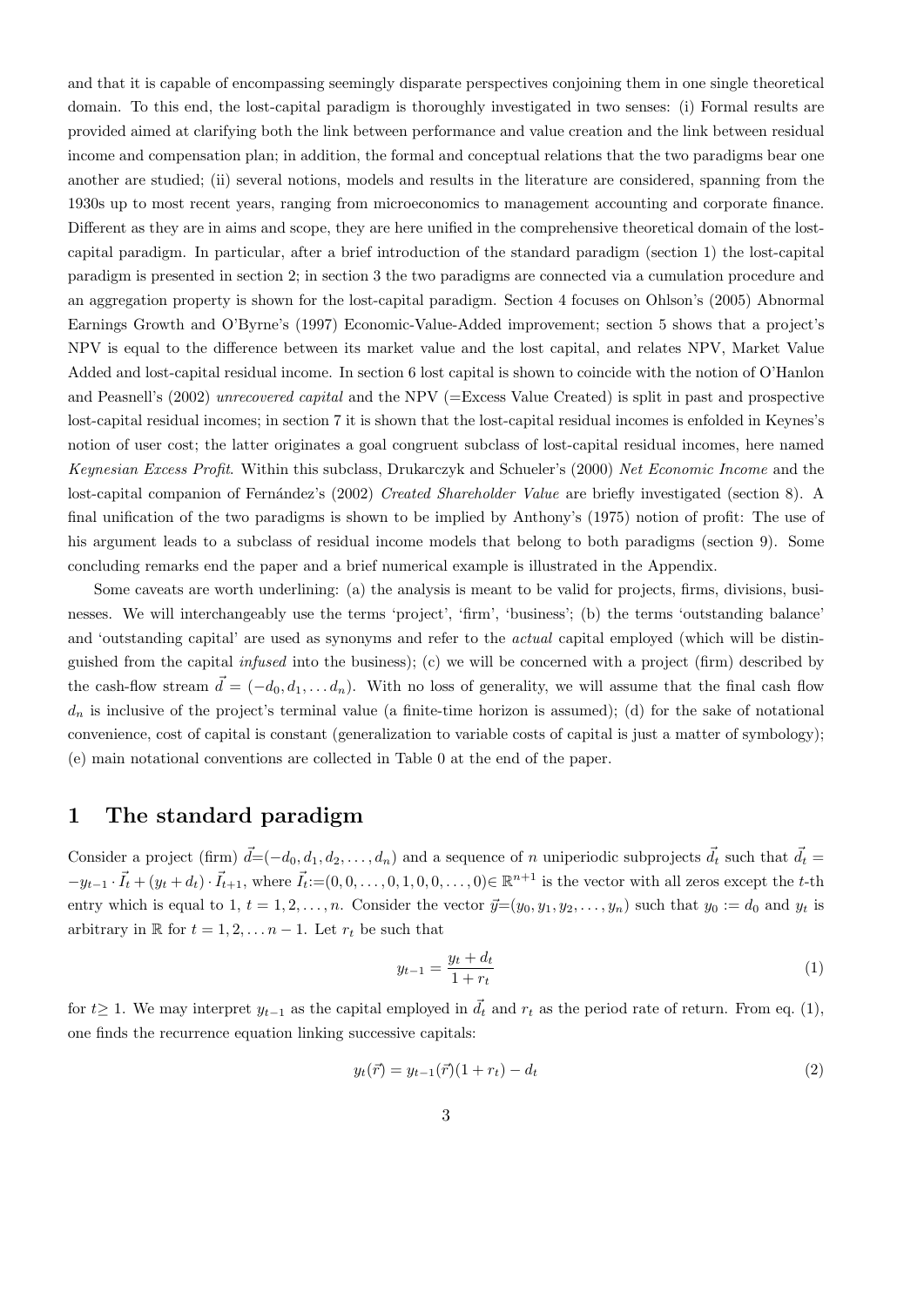(Soper, 1959; Teichroew et al. 1965a, 1965b. See also Peasnell, 1982, p. 366), where the functional dependence of the capital on the return rates is highlighted, being  $y_t(\vec{r}) := y_t(r_1, r_2, \ldots, r_t)$  for  $t \ge 1$ . While  $y_t(\vec{r})$  may be any number, from a financial point of view it is possible to interpret it as the actual capital employed in  $\vec{d}$  at the beginning of the  $(t + 1)$ -th period and define income as the product of capital invested  $y_{t-1}(\vec{r})$  and rate of return  $r_t$ . The final  $y_n(\vec{r})$  is determined by picking  $t = n$  in eq. (2). If  $y_n(\vec{r}) = 0$ , then  $\vec{d} = \sum_{t=1}^n \vec{d}_t$ . The initial condition  $y_0(\vec{r}) := d_0$  says that the initial outstanding capital employed to undertake the project coincides with the capital infused by the investors (it is a negative dividend). The Net Present Value (NPV) of subproject  $\vec{d}_t$  is

$$
-\frac{y_{t-1}(\vec{r})}{(1+i)^{t-1}} + \frac{y_t(\vec{r}) + d_t}{(1+i)^t},
$$

which becomes, owing to eq. (2),

$$
\frac{y_{t-1}(\vec{r})(r_t - i)}{(1+i)^t} \qquad t = 1, \dots, n.
$$
 (3)

It is widely known that the sum of these uniperiodic NPVs is just the project's NPV:

$$
NPV = \sum_{t=1}^{n} \frac{y_{t-1}(\vec{r})(r_t - i)}{(1+i)^t}
$$

(see Peasnell, 1981, 1982; Peccati, 1987, 1989; Martin and Petty, 2000; Lundholm and O'Keefe, 2001; Martin et al. 2003; Vélez-Pareja and Tham, 2003; Ohlson, 2005).

Remark 1. It is worth noting that solving eq. (2) one finds

$$
d_0(1+r)^{0,n} - \sum_{t=1}^n d_t(1+r)^{t,n} = y_n(\vec{r})
$$
\n(4)

where  $(1 + r)^{\tau, h} := (1 + r_{\tau+1}) \dots (1 + r_h)$ . The vector  $\vec{r} = (r_1, r_2, \dots r_n)$  is a discount function that generalizes the notion of internal rate of return. It is therefore an internal discount function (IDF) (see also Peasnell, 1981, p. 367). We stress that eq. (4) holds for any choice of  $\vec{r}$  satisfying eq. (1) and for any choice of the outstanding balances  $y_t(\vec{r})$  as well  $(r_t$  and  $y_t(\vec{r})$  are in a biunivocal correspondence). This means that any such discount function  $\vec{r}$  is an IDF for the cash-flow stream  $(-d_0, d_1, \ldots, d_n + y_n(\vec{r}))$  (see also Ohlson, 2005). Let  $\vec{r}^* = (r_1^*, r_2^*, \ldots, r_n^*)$  be such that  $y_n(\vec{r}^*) = 0$ . Then,  $\vec{r}^*$  is an IDF for the cash-flow stream  $(-d_0, d_1, \ldots, d_n)$ .

Remark 2. If  $y_t(\vec{r})$  is the equity book value  $B_t^e$ , then  $r_t$  is the Return On Equity (ROE), which determines an IDF for firm  $\vec{d}$ . Therefore, the ROE is an index with a genuine economic meaning (for relations between ROEs and internal rate of return, see also Peasnell, 1982; Brief and Lawson, 1990). The amount  $r_t B_{t-1}^e$  is obviously the shareholders' net profit.

Remark 3. The recurrence equation (2) is a familiar relation in finance, used in the construction of amortization plans, and is consistent with the clean surplus relation often advocated in management accounting (Peasnell, 1982; Ohlson, 1989, 1995):

$$
cash flow = income + capital's depreciation.
$$

This sets a link between accounting and loan theory: The time-t outstanding balance is, in an amortization plan, the residual principal debt at time  $t$ ; the IDF represents the contractual rate(s), the variation of the outstanding balance is the principal repayment, the cash flows are the instalments, and the product  $r_t y_{t-1}(\vec{r})$  is the interest charge (see also Kellison, 1991; Promislow, 2006). The idea of income as interest is unambiguous and already recognized in the relevant literature (see Forker and Powell, 2000, p. 237). This analogy is perfectly fulfilled in Anthony's perspective, where equity is seen as a shareholders' credit (see section 9. See also Table 1).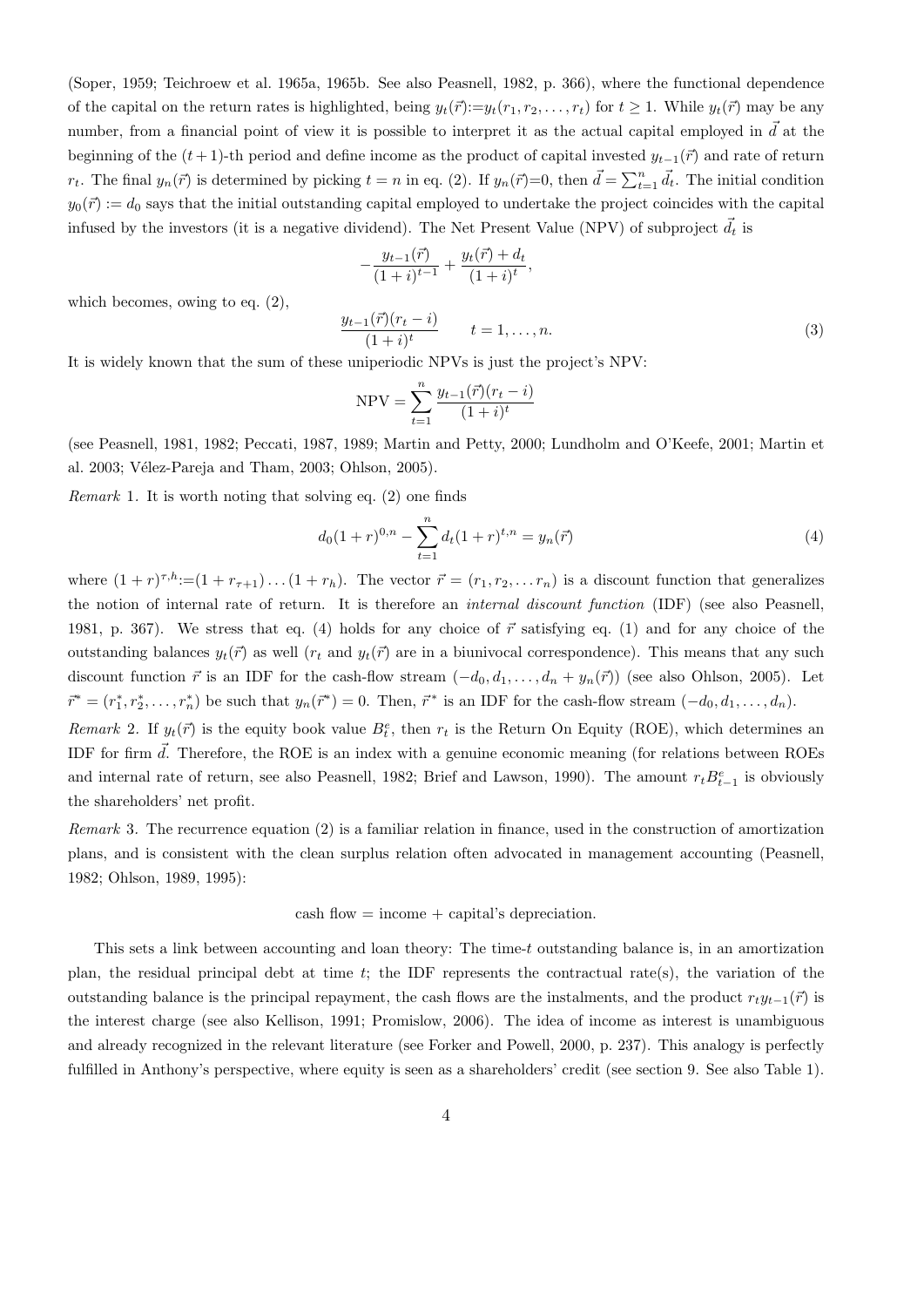Let  $\vec{r}^* = (r_1^*, r_2^*, \dots, r_n^*)$  be an IDF for project  $\vec{d}$ , so that  $y_n(\vec{r}^*) = 0$ . We give the following definition:

**Definition 1.** The classical paradigm of residual income is formally represented by the set  $\{x_t^a\}$  such that

$$
x_t^a = y_{t-1}(\vec{r}^*)(r_t^* - i). \tag{5}
$$

In the standard definition of residual income a capital charge  $iy_{t-1}(\vec{r}^*)$ , representing counterfactual income, is deducted from the actual income  $r_t^* y_{t-1}(\vec{r}^*)$ . The set  $\{x_t^a\}$  of the standard paradigm consists of many infinite residual income (RI) models, depending on the choice of  $\vec{r}^*$  and the choice of the cost of capital i. The former automatically determines the choice of  $\vec{y}(\vec{r}^*)$ , the latter depends on the perspective taken: Cost of equity if equity cash flows are considered, weighted average cost of capital if free cash flows are used, pre-tax weighted average cost of capital if capital cash flows are employed (see Ruback, 2002, and Fernández, 2002, for the notion of capital cash flow). Among others, the following ones belong to the set of the standard RI models:

Entity approach. Stewart's Economic Value Added (EVA) (Stewart, 1991) is found by selecting  $i=wacc$ ,  $r^*$ =ROA, and  $d_t$ =free cash flow (consequently,  $y(r^*)$  is the book value of total liabilities). Madden's (1999) Cash Flow Return On Investment (cfroi) is an (inflation-adjusted) internal rate of return of the business, obtained by equating to zero the sum of the discounted free cash flows. The  $c f roi$ -based residual income is found by picking  $d_t$ =free cash flows,  $i=wacc$ , and  $r_t^*$ =IRR (the outstanding balance  $y(\vec{r}^*)$  is automatically determined by eq. (2)).

Equity approach. The Edwards-Bell-Ohlson (EBO) model (Edwards and Bell, 1961; Ohlson, 1989, 1995) is obtained by choosing  $i=k_e$ ,  $d_t =$ equity cash flow, and  $r^* = \text{ROE}$  (therefore  $y(\vec{r}^*)$ ) is the book value of equity. See also Arnold, 2005). Fernández's (2002) Created Shareholder Value (CSV) is found by picking  $y_t(\vec{r}^*) = V_t^e(\vec{r}^*)$ is automatically determined by eq. (2)) and  $i=k_e$ . An equity version of the *cfroi* is what we here name Cash Flow Return On Equity (cfroe), which is the internal rate of return obtained by equating to zero the sum of the discounted equity cash flows, i.e.  $d_t =$ equity cash flow  $(y(\vec{r}^*))$  is automatically determined by the usual recursive equation). The resulting RI model is found by selecting  $i=k_e$ .

#### 2 The lost-capital paradigm

In this section we revisit the *Systemic Value Added* model, relabelling it the "lost-capital paradigm". In Magni (2000a,b, 2001a,b, 2003) attention is drawn on shareholders' wealth. It is assumed that, in case of acceptance of the project, shareholders reinvest the equity cash flows at the cost of capital  $i$  (this is the standard assumption of the NPV rule). Therefore, in each period shareholders' wealth is a portfolio of the project and the proceeds of the reinvestments. The all-comprehensive profit (inclusive of income from the project and earned interest from the reinvestments) is  $r^*y_{t-1}(\vec{r}^*) + iC_{t-1}$ , where  $C_{t-1}$  is the value, at time  $t-1$ , of the reinvestment proceeds, which evolves according to the dynamic system  $C_t = C_{t-1}(1+i) + d_t$ . Suppose, instead, that the project is not undertaken and the amount  $d_0$  is invested at the cost of capital: Letting  $C<sup>t</sup>$  be its compounded value at time t  $(C^0 = C_0 + d_0)$  is the initial investor's wealth), wealth evolves according to the dynamic system  $C^t = C^{t-1}(1+i)$ , so that the income is  $iC^{t-1}$ . The residual income is given by the difference of the two alternative incomes, and is called Systemic Value Added because it is deduced from the two dynamic systems:

$$
Systemic Value Added = (r^*y_{t-1}(\bar{r}^*) + iC_{t-1}) - iC^{t-1}.
$$
\n(6)

This residual income consists of three parts:  $r^*y_{t-1}(\bar{r}^*)$  represents income from investment in the business,  $iC_{t-1}$ represents earned interest from reinvestment proceeds,  $iC^{t-1}$  is the income that shareholder forgo if project is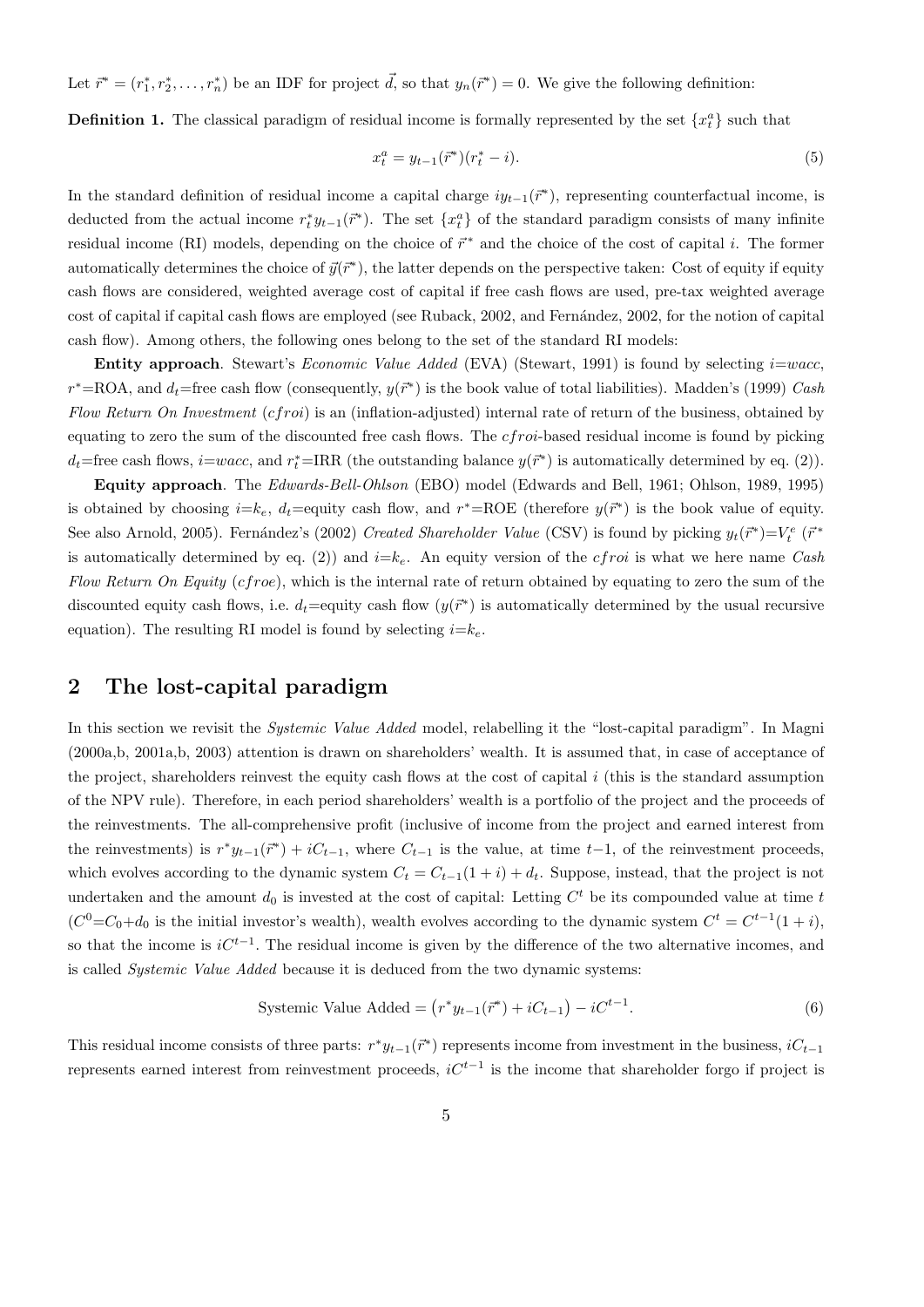undertaken. Note that, in Magni's model,  $C_{t-1}$  is part of the investor's actual wealth, whereas  $C^{t-1}$  is a foregone capital. We here revisit this paradigm by adopting an arbitrage-type perspective, which enables us to dispense with the reinvestment assumption of interim cash flows. To this end, one can construct a twin asset that replicates the project's payoff. This is accomplished by assuming that  $d_0$  is invested at the cost of capital and that, at the end of each period, cash flow  $d_t$  is withdrawn from the asset's balance. So doing, the cash-flow stream of the project is replicated and, at the end of the n-th period, the residual capital  $y_n(i)$  is obtained as an arbitrage gain (or loss). In other terms, the two alternatives are represented by a double application of eq. (2) with two different IDFs: The first one is an arbitrary vector  $\vec{r} = (r_1^*, r_2^*, \dots, r_n^*)$  such that  $y_n(\vec{r}^*) = 0$ , the second one is the vector of the costs of capital (which, we remind, are here assumed to be constant:  $\vec{i} = (i, i, \ldots, i)$ ):

$$
y_t(\vec{r}^*) = y_{t-1}(\vec{r}^*)(1 + r_t^*) - d_t \tag{7}
$$

$$
y_t(i) = y_{t-1}(i)(1+i) - d_t;
$$
\n(8)

the first dynamic system represents the evolution of the actual outstanding balance, the second one represents the path the balance would follow if investors invested their funds at the cost of capital while withdrawing, at each period, the cash flow  $d_t$  from the balance. Under this interpretation,  $y_t(\vec{r}^*)$  is the actual capital employed by investors, whereas  $y_t(i)$  is the capital that would be (or have been) employed if, at time 0, investors decided (or had decided) to invest funds at the cost of capital. The amount  $y_t(i)$  is therefore the capital sacrificed by investors: The lost capital. Thus,  $r_t^* y_{t-1}(\vec{r}^*)$  represents the actual income in the t-th period, whereas  $iy_{t-1}(i)$ represents the lost income. The difference between actual income and lost income gives the lost-capital (LC) residual income.

**Definition 2.** The lost-capital paradigm is formally represented by the set  $\{\xi_t^a\}$  such that

$$
\xi_t^a = r_t^* y_{t-1}(\vec{r}^*) - i y_{t-1}(i) \tag{9}
$$

Remark 4. Eq. (9) is just eq. (6) disguised in a different shape, given that  $C^t - C_t = y_t(i)$  for every t (see Magni, 2000a, 2003, 2005): The lost capital may therefore be decomposed into an actual capital  $C_t$  and a foregone capital  $C<sup>t</sup>$ . In his papers Magni shows that the lost capital is just the outstanding capital of a shadow project whose standard residual income coincides with the lost-capital residual income of project  $\vec{d}$ .<sup>1</sup>

Remark 5. Eq. (9) may be conveniently derived from an accounting perspective. Consider two mutually exclusive courses of action: Investing funds at the corporate rate of return, as opposed to investing funds at the corporate cost of capital. The two alternative courses of action give rise to two alternative clean-surplus type relations:

$$
d_t = r_t^* y_{t-1}(\bar{r}^*) - \Delta y_t(\bar{r}^*)
$$
  

$$
d_t = i y_{t-1}(i) - \Delta y_t(i).
$$

Subtracting the latter from the former, we have  $\Delta y_t(\vec{r}^*) - \Delta y_t(i) = \xi_t^a$ . Given that depreciation is capital's variation changed in sign, the latter equality informs that periodic performance is positive if and only if the depreciation of the firm's capital is higher upon investing funds at the cost of capital rather than at the corporate actual rate of return.

Remark 6. The LC residual income is linked to depreciation in two different senses:

<sup>&</sup>lt;sup>1</sup>In this paper, we do not focus on this interpretation for reasons of space. See Magni (2000a, 2004, 2005, 2006).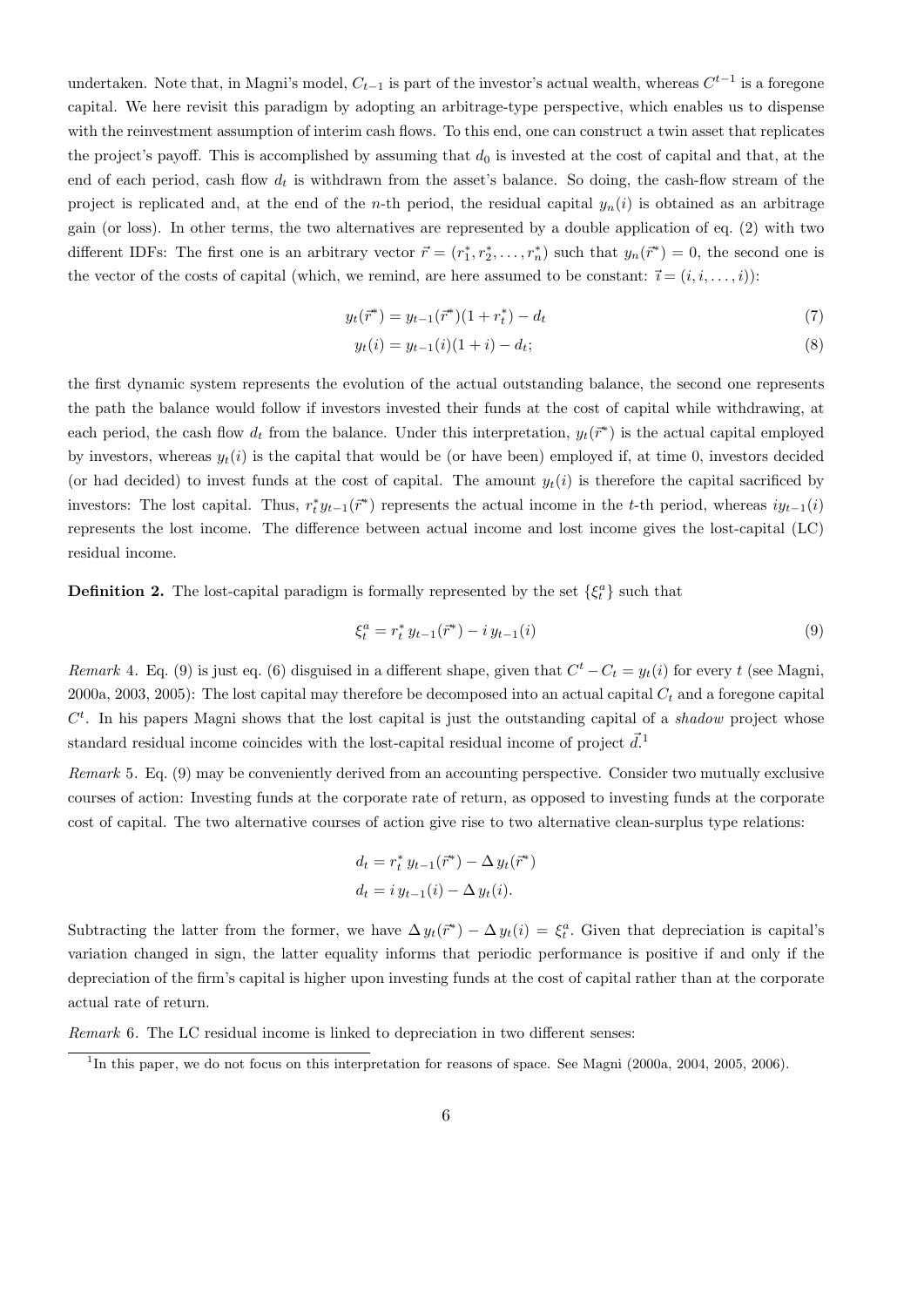- depreciation through time: eq. (2) and eq. (9) imply

$$
\xi_t^a = \underbrace{[y_{t-1}(i) - y_t(i)]}_{\text{rejection}} - \underbrace{[y_{t-1}(\vec{r}^*) - y_t(\vec{r}^*)]}_{\text{acceptance}}
$$
\n(10)

where each depreciation charge refers to time, in the two alternative cases of project rejection and acceptance, respectively

- depreciation through use: eq. (10) may be rewritten as

$$
\xi_t^a = \underbrace{[y_{t-1}(i) - y_{t-1}(\vec{r}^*)]}_{\text{time } t-1} - \underbrace{[y_t(i) - y_t(\vec{r}^*)]}_{\text{time } t}
$$
\n(11)

where each depreciation charge refers to different uses of the funds, at time  $t-1$  and time t respectively. Scott (1953) observes that "economists cannot afford to lump together, as "depreciation", changes in present value caused by the passage of time, and by use" (p. 371). In fact, the LC paradigm does enable one to lump together depreciation through time and depreciation through use.

Whenever a metric in the classical paradigm is constructed, a corresponding metric in the LC paradigm is univocally determined. Let  $\mathcal L$  the mathematical operator that transforms standard metrics in LC metrics:  $\mathcal L$ :  $x_t^a \to \xi_t^a$ . If  $\xi_t^a$  is the image of  $x_t^a$  via  $\mathcal{L}$ , i.e.  $\xi_t^a = \mathcal{L}(x_t^a)$ , then  $\xi_t^a$  is said to be the LC-companion of  $x_t^a$ . For example, the LC companions of EVA, EBO, and CSV are, respectively,

$$
\mathcal{L}(\text{EVA}_t) = \text{ROA}_t \cdot B_t^l - wacc \cdot y_t(wacc)
$$

$$
\mathcal{L}(\text{EBO}_t) = \text{ROE}_t \cdot B_t^e - k_e \cdot y_t(k_e)
$$

$$
\mathcal{L}(\text{CSV}_t) = \begin{cases} r_t^* d_0 - k_e d_0 & t = 1\\ k_e V_t^e - k_e y_t(k_e) & t > 1 \end{cases}
$$

where  $r_1^* = (V_1^e + d_1 - d_0)/d_0$  (see also Table 2 and the numerical example in the Appendix).

### 3 Valuation and aggregation property

This section shows that a cumulation of past residual incomes is intrinsically incorporated in the definition of LC residual income, which enables one to show an important aggregation property of LC residual income.

Proposition 1. The lost-capital RI is equal to the sum of the standard RI plus accumulated interest on past standard RIs:

$$
\xi_1^a = x_1^a \qquad and \qquad \xi_t^a = x_t^a + i \sum_{k=1}^{t-1} x_k^a u^{t-1-k} \qquad \text{for } t > 1 \tag{12}
$$

where  $u := 1 + i$ .

*Proof.* The first equation is obvious, given that  $y_0(\vec{r}^*) = y_0(i)$ . Using the usual recursive (clean surplus) relation  $d_k = y_{k-1}(\vec{r}^*)(1 + r_k^*) - y_k(\vec{r}^*)$  one finds

$$
y_{t-1}(i) = y_0(i)u^{t-1} - \sum_{k=1}^{t-1} d_k u^{t-1-k} = y_0(i)u^{t-1} - \sum_{k=1}^{t-1} (y_{k-1}(\bar{r}^*)(1+r_k^*) - y_k(\bar{r}^*))u^{t-1-k}.
$$

Upon algebraic manipulations,  $y_{t-1}(i) = y_{t-1}(\vec{r}^*) - x_1^a u^{t-2} - x_2^a u^{t-3} - \ldots - x_{t-1}^a$ . Therefore,  $\xi_t^a = r_t^* y_{t-1}(\vec{r}^*)$  $iy_{t-1}(i)$ , which is equal to  $r_t^* y_{t-1}(\bar{r}^*) - i(y_{t-1}(\bar{r}^*) - x_1^a u^{t-2} - x_2^a u^{t-3} + \ldots - x_{t-1}^a)$ .  $\Box$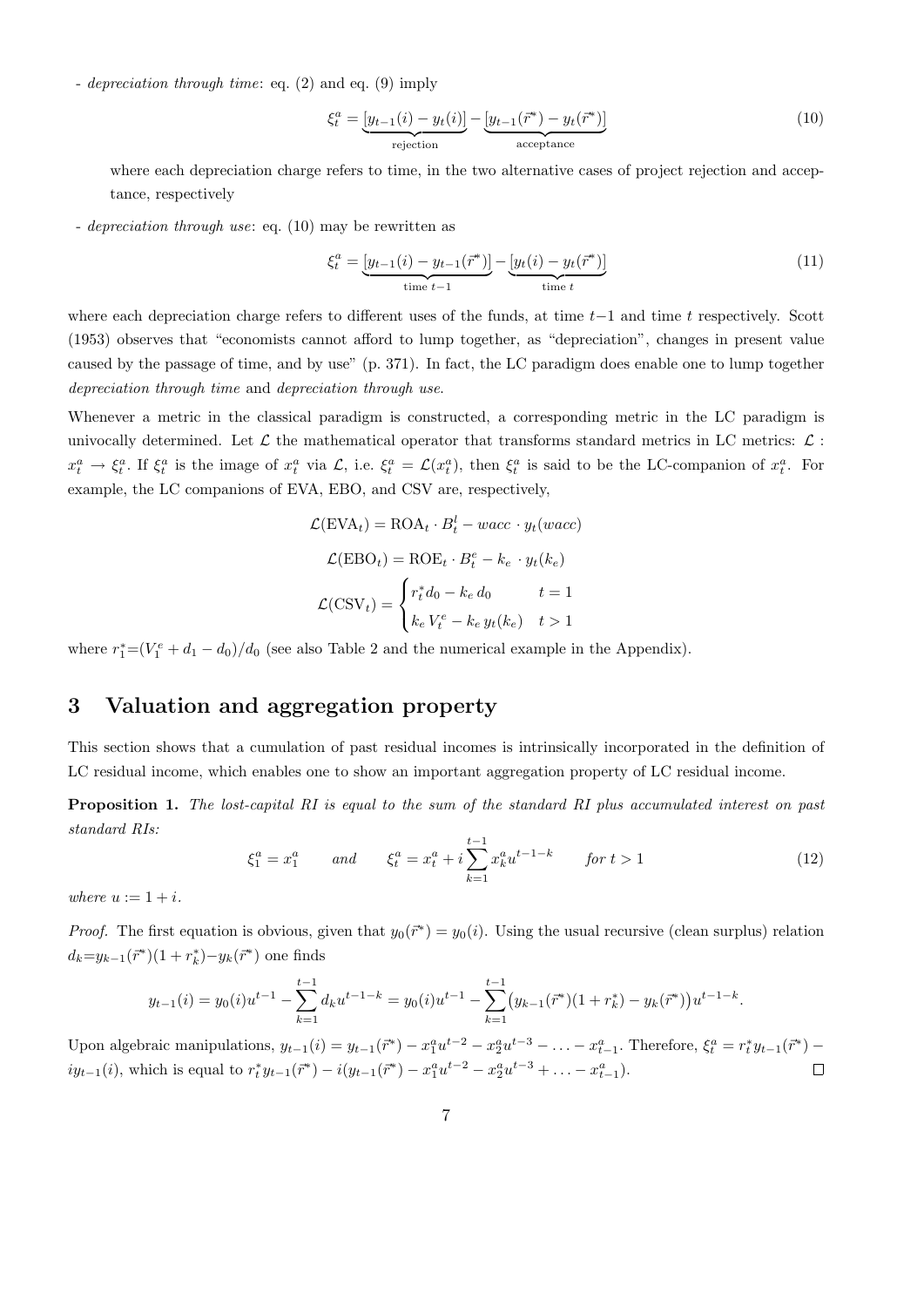Remark 7. Using induction on eq. (12) it is easily proved that

$$
\sum_{k=1}^{t} \xi_k^a = \sum_{k=1}^{t} x_t^a u^{t-k} \qquad \text{for every } t \ge 1
$$
\n
$$
(13)
$$

(see Magni, 2005, Lemma 2.4 and Theorem 2.2, for a generalization of eqs. (12) and (13)). Applying both eqs.  $(12)$  and  $(13)$  one finds

$$
\xi_t^a = x_t^a + i \sum_{k=1}^{t-1} \xi_k^a \qquad \text{for every } t > 1 \tag{14}
$$

which expresses the LC residual income in terms of cumulations of past LC residual incomes.

Eq. (13) implies that projects and firms can be appraised through the LC paradigm by reversing the role of summing and discounting: The standard-type residual income model is tied to the Net Present Value via a *discount-and-sum* procedure, whereas the LC paradigm employs a sum-and-discount procedure. Letting  $v:=u^{-1}=(1+i)^{-1}$  and reminding that  $\sum_{k=1}^{n} x_k^a v^k = NPV$ , if one picks  $t=n$  in eq. (13) one obtains

$$
v^{n} \sum_{k=1}^{n} \xi_{k}^{a} = v^{n} \sum_{k=1}^{n} x_{k}^{a} u^{n-k} = \sum_{k=1}^{n} v^{k} x_{k}^{a} = \text{NPV}.
$$
\n(15)

Residual incomes are first summed, and then discounted: The reverse of the classical procedure. In terms of Net Final Value one gets, at time  $n$ ,

$$
N_n = \text{NPV}(1+i)^n = \sum_{k=1}^n \xi_k^a.
$$
 (16)

The Net Final Value is given by the *uncompounded* sum of all residual incomes  $\xi_t^a$ . This means that the LC residual income is additively coherent.<sup>2</sup> Note also that, replacing r with i in eq. (4), the terminal lost capital is just the project's Net Final Value (changed in sign):  $y_n(i) = -N_n$ . Thus, the terminal lost capital may be found by summing the past residual incomes:  $y_n(i) = -\sum_{t=1}^n \xi_t^a$ . The additive coherence, far from being a mere elegant formal property, unfolds the powerful property of income aggregation, as opposed to discounting. That is, equations (15) and (16) show that capital budgeting problems may be solved by dispensing with forecasting each and every cash flow and, in addition, by dispensing with forecasting each and every residual income. If the lost-capital paradigm is used, only the grand total residual income that a firm (project) releases within the fixed horizon is relevant. One does not have to worry about timing. This additive coherence reflects the aggregation property of accounting. Given that  $NPV = V_0 - d_0$  with  $d_0 = y_0(\vec{r}^*)$ , one can express the firm's market value as a function of the outstanding capital and the grand total residual income:

$$
V_0 = y_0(\vec{r}^*) + v^n \sum_{k=1}^n \xi_k^a.
$$
\n(17)

Picking  $y_k(\vec{r}^*) = B_k^e$  and  $i = k_e$  one may write

$$
V_0^e = B_0^e + \frac{1}{(1 + k_e)^n} \sum_{k=1}^n \text{abnormal earnings.} \tag{18}
$$

Lost-capital abnormal earnings aggregate in a value sense and prediction in each of the following years is not needed. Value is derived from knowledge about total abnormal earnings in a span of  $n$  years, no matter how

<sup>2</sup>See Magni (2009a) for the property of antisymmetry of the LC residual income and its implications.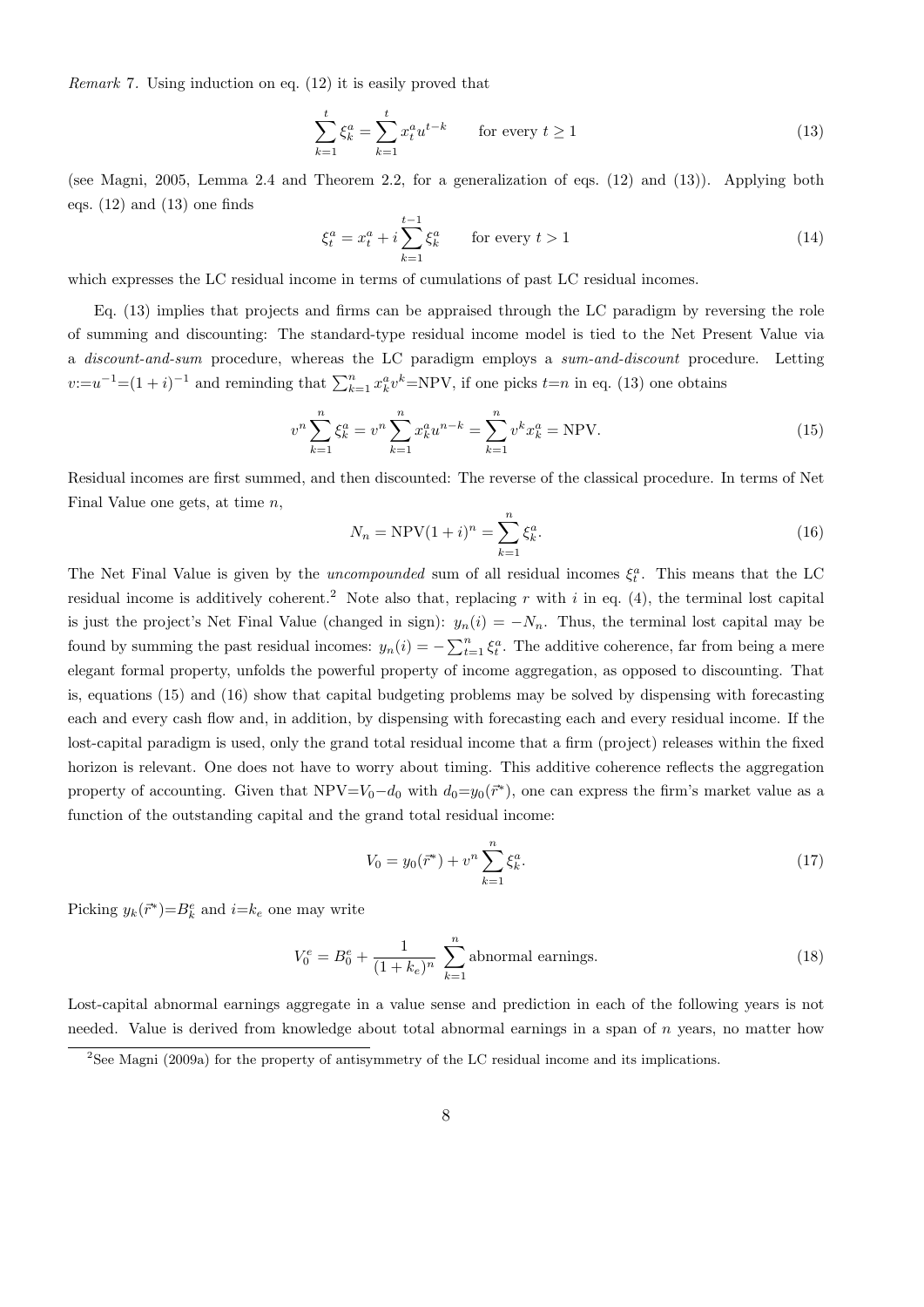they distribute across periods. One may estimate an average abnormal earning for a future span of years and multiply by the number of years to obtain the Net Final Value. By discounting back and adding the equity book value one gets the equity market value. Section 6 provides a generalization of eq. (18) when the analysis starts at time  $t>0$ .

Remark 8. The Net Final Value  $N_n$  may be reexpressed in a further fashion, where no capitalization process is involved for the standard RIs, while the lost-capital RIs are only linearly compounded. Expanding eq. (14),

$$
\xi_1^a = x_1^a
$$
  
\n
$$
\xi_2^a = x_2^a + i\xi_1^a
$$
  
\n
$$
\xi_3^a = x_3^a + i(\xi_1^a + \xi_2^a)
$$
  
\n... = ...  
\n
$$
\xi_n^a = x_n^a + i(\xi_1^a + \xi_2^a + \dots + \xi_{n-1}^a)
$$
\n(19)

and, summing by column,

$$
\sum_{t=1}^{n} \xi_t^a = \sum_{t=1}^{n} x_t^a + \sum_{t=1}^{n} i(n-t) \xi_t^a.
$$
\n(20)

which implies  $N_n = \sum_{t=1}^n x_t^a + \sum_{t=1}^n i(n-t)\xi_t^a$ , owing to  $\sum_{t=1}^n \xi_t^a = N_n$ . The project's Net Final Value may therefore be viewed as a double sum of residual incomes: A sum of uncompounded conventional RIs plus a sum of linearly compounded LC residual incomes.

Remark 9. Eq. (12) is significant for management compensation purposes. It tells us that any LC measure may be reinterpreted in standard terms. An LC performance metric may be interpreted as an index  $\xi_t^a$  constructed from the standard paradigm on the basis of (not only current but also) past (standard) performances:  $\xi_t^a$  =  $\xi_t^a(x_1^a, x_2^a, \ldots, x_t^a)$ . In a compensation plan based on the function  $\xi_t^a$  (where compensation is increasing with respect to  $\xi_t^a$ ) performances are amplified with respect to the usual standard metrics: past positive performances play an insurance role against current negative performance: if  $x_t^a < 0$  and  $x_k^a > 0$  for  $1 \leq k \leq t-1$ , one finds  $\xi_t^a > x_t^a$  and, possibly,  $\xi_t^a > 0 > x_t^a$ ; past negative performance play a penalty role for current positive performances: if  $x_t^a > 0$  and  $x_k^a < 0$  for  $1 \leq k \leq t-1$ , one finds  $\xi_t^a < x_t^a$ , and, possibly,  $\xi_t^a < 0 < x_t^a$  (in case the sequence  $\{x_k^a\}$  has nonhomogenous sign, the net effect depends on the relative weight of positive past performances on negative past performances). The behaviour of an LC metric should therefore attract value-based management scholars, who often recommend a functional dependence of compensation on past performances in the form of cumulation of residual incomes (e.g. Stewart, 1991; Ehrbar, 1998; Young and O'Byrne, 2001): a compensation plan should somehow consider capitalization of previous residual incomes. Equation (12) incorporates it in the definition of residual income itself. An LC-based compensation plan should in principle imply a less myopic management's behaviour, for (i) managers are rewarded on the basis of two benchmarks: the rate of return they should guarantee (profitability) and the capital they should reach (capital accumulation) in a given period, (ii) managers are aware that their current performance reverberate on the future: past performances will not be "forgotten", (iii) dependance of compensation on past performances is nontrivial, so that managers will have problems in gaming the measure. It is also worth underlining that any LC metric may be viewed as a standard metric with an adjusted cost of capital: from eqs. (5) and (9) one finds  $\xi_t^a = y_t(r_t^* - j_t)$  with  $j_t = i + i \cdot [y_{t-1}(i) - y_{t-1}(r^*))/y_{t-1}(r^*)]$ : the benchmark for a positive management compensation is given by the return rate  $i$  plus the return on the relative excess capital (which may be positive or negative). If, for example,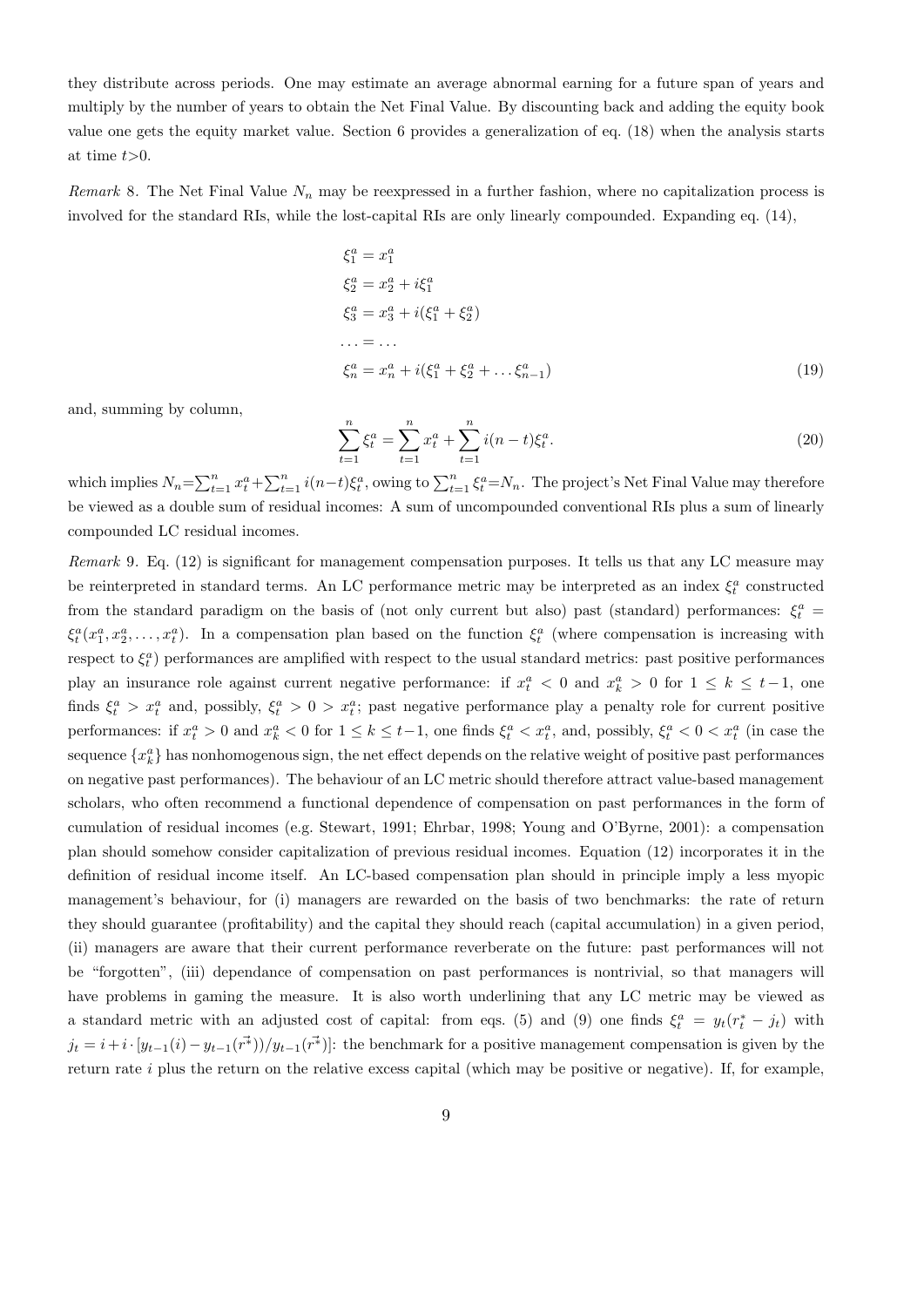$i=0.1$ ,  $y_{t-1}(\vec{r})=80$ ,  $y_{t-1}(i)=90$ , the capital invested in case of rejection of  $\vec{a}$  would have been greater than the capital actually invested by a  $12.5\% = (90-80)/80$ . This means that a  $10\%$  on that  $12.5\%$  could have been earned, so that an additional 1.25% would have accrued. Therefore, for a positive performance to occur, the period internal rate must be greater than 10%; in particular, the threshold level is  $i=11.25\% = 10\% +1.25\%$ .

# 4 Ohlson's Abnormal Earnings Growth, O'Byrne's EVA improvement, and LC residual income

The notion of Abnormal Earnings Growth (AEG), recently proposed by Ohlson (2005) as a method of firm valuation, is arousing interest among management accounting scholars (see Ohlson and Juettner-Nauroth, 2005; Penman, 2005; Brief, 2007). AEG is the difference between two (standard) consecutive residual earnings (equity perspective). This very concept has been previously used and studied for value-based management purposes by O'Byrne (1996, 1997) and Young and O'Byrne (2001). The so-called EVA improvement is just the AEG in an entity perspective. In their 2001 book, Young and O'Byrne illustrate a numerical example (p. 29) where the future value of EVA improvement is calculated period by period.<sup>3</sup> They explain the way they compute the future value of EVA improvement as follows: "We do this by multiplying the prior-year future value by 1.10 (1+the WACC of 10 percent) and then adding current-year excess EVA improvement" (p. 40). Formalizing their algorithm and denoting with  $F_t$  the future value of EVA improvement,

$$
F_t = F_{t-1}(1+i) + \text{EVA}_t - \text{EVA}_{t-1}.
$$
\n(21)

Let us generalize the above equation by replacing EVA with the generic residual income  $x_t^a$  so as to redefine AEG to include both equity and entity perspective:

$$
z_{t-1} = x_t^a - x_{t-1}^a \qquad t = 1, 2, \dots, n
$$
\n<sup>(22)</sup>

with  $z_0:=x_1^a$ . The future value of cumulated AEGs may be formalized as

$$
F_t = F_{t-1}(1+i) + z_{t-1}.
$$
\n(23)

We may interpret the above equation as representing the growth in the "AEG account". As the account starts from zero (at the beginning of the project, no residual income has been generated), it is natural to take the boundary condition  $F_0:=0$ . The account grows by a normal return  $iF_{t-1}$  plus an abnormal return  $z_{t-1}$ .<sup>4</sup>. Using

 ${}^{3}$ Rigorously speaking, the authors compute the future value of the *Excess* EVA improvement but, given their assumptions of no excess future growth value, excess EVA improvement equals EVA improvement (see O'Byrne, 1997, for relations among excess EVA improvement, future growth value, and excess return).

<sup>4</sup>The notion of future value of cumulated AEGs is quite natural, given that AEG measures the growth of abnormal earnings (for this reason GAE might be a better acronym. See Brief, 2007, p. 433)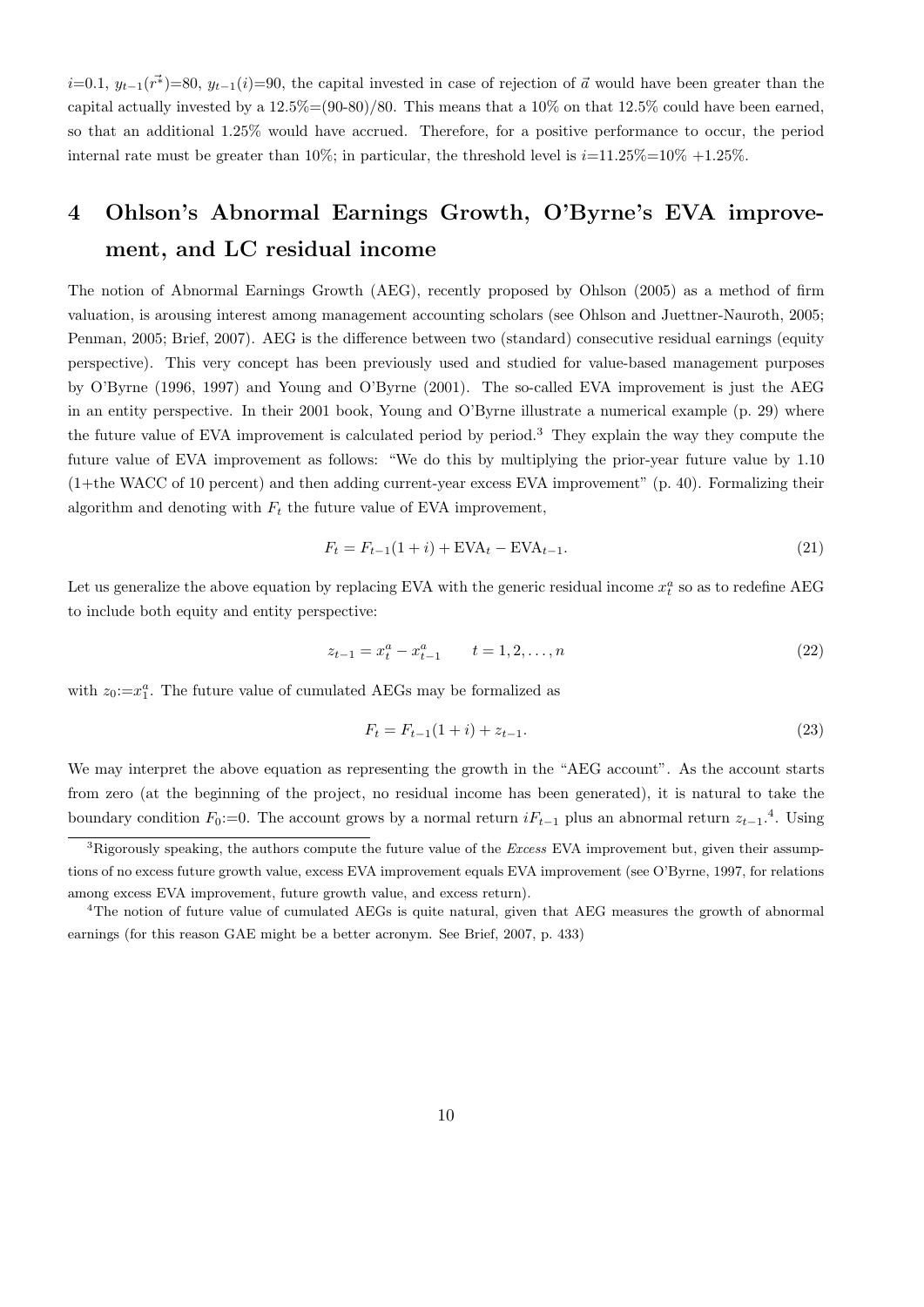$$
F_1 = 0(1 + i) + z_0
$$
  
\n
$$
F_2 = z_0(1 + i) + z_1
$$
  
\n
$$
F_3 = z_0(1 + i)^2 + z_1(1 + i) + z_2
$$
  
\n
$$
\vdots = \vdots
$$
  
\n
$$
F_t = z_0(1 + i)^{t-1} + z_1(1 + i)^{t-2} + z_2(1 + i)^{t-3} + \dots + z_{t-1}.
$$
\n(24)

We may then prove the following

Proposition 2. The future value of cumulated AEGs is equal to the lost-capital residual income

$$
\xi_t^a = F_t = \sum_{k=1}^t z_{k-1} u^{t-k}
$$
\n(25)

*Proof.* Reminding that  $z_0 = x_1^a$  and using eqs. (22) and (24), simple manipulations lead to

$$
F_t = x_1^a u^{t-1} + (x_2^a - x_1^a) u^{t-2} + \dots + (x_t^a - x_{t-1}^a)
$$
  
\n
$$
F_t = ix_1^a u^{t-2} + ix_2^a u^{t-3} + \dots + ix_{t-1}^a + x_t^a
$$
  
\n
$$
F_t = x_t^a + i \sum_{k=1}^{t-1} x_k^a u^{t-1-k}
$$
  
\n
$$
t^{-1-k} = \xi_t^a
$$
, so that  $F_t = \xi_t^a$ .

From eq. (12),  $x_t^a + i \sum_{k=1}^{t-1} x_k^a u^{t-1-k} = \xi_t^a$ , so that  $F_t = \xi_t^a$ .

Remark 10. Young and O'Byrne (2001, p. 42) illustrate a numerical example where the notions of Adjusted Invested Capital and Adjusted EVA are introduced. In the example, they assume earnings=dividends. It is easy to show that the two notions correspond to the notions of lost capital and LC residual income. The recurrence equations for the two notions, inferred from the authors' explanations at p. 42 and the numbers in the Table, are as follows:

$$
AIC_t = AIC_{t-1} - AE_t
$$
  
\n
$$
AE_t = Earning_s_t - wacc \cdot AIC_{t-1}.
$$
\n(26)

where wacc coincides with the cost of equity, given their assumption of zero debt. The two equations yield

$$
AIC_t = AIC_{t-1} - Earning_s_t + wacc \cdot AIC_{t-1}
$$
  
= AIC\_{t-1} \cdot (1 + wacc) - Earning\_s\_t (27)

If one assumes Earnings<sub>t</sub>=dividends, eq. (27) corresponds to the recurrence equation for  $y_t(wacc)$  (see eq.(8)), so that  $AIC_t=y_t(wacc)$ . As a result,  $AE_t$  in eq. (26) is equal to the lost-capital EVA as well as to the future value of cumulated AEGs:  $AE_t = \mathcal{L}(EVA_t) = F_t$ .

*Remark* 11. Reminding that  $y_0(\vec{r}^*)=d_0=B_0$ , eqs. (17) and (25) imply

$$
V_0 = B_0 + \text{NPV} = B_0 + v^n \sum_{t=1}^n \xi_t^a = B_0 + v^n \sum_{t=1}^n F_t
$$
  
=  $B_0 + v^n \sum_{t=1}^n \sum_{k=1}^t z_{k-1} u^{t-k} = B_0 + \sum_{t=1}^n \sum_{k=1}^t z_{k-1} v^{n-t+k}$  (28)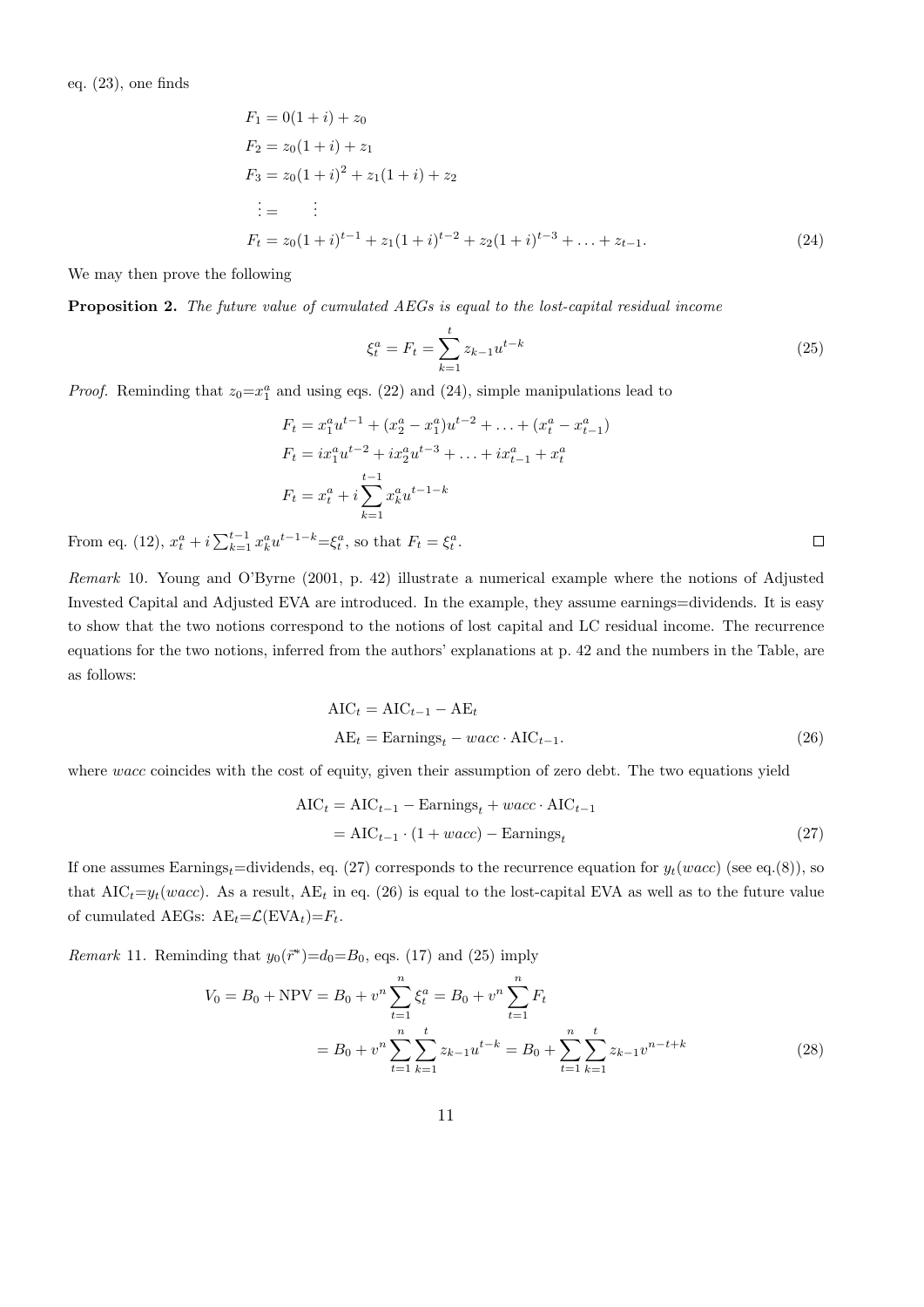Disentangling the double sum in eq. (28), one finds

$$
\sum_{t=1}^{n} \sum_{k=1}^{t} v^{n-t+k} z_{k-1} = z_0 v^n
$$
  
+ $z_0 v^{n-1}$  + $z_1 v^n$   
+ $z_0 v^{n-2}$  + $z_1 v^{n-1}$  + $z_2 v^n$   
 $\vdots$   $\vdots$   
+ $z_0 v$  + $z_1 v^2$  + $z_2 v^3$  + $z_3 v^4$  ... + $z_{n-2} v^{n-1}$  + $z_{n-1} v^n$ 

The t-th column of the above sum may be written as  $\sum_{k=t}^{n} z_{t-1}v^k$ . Summing the n columns,  $\sum_{t=1}^{n} \sum_{k=t}^{n} z_{t-1}v^k =$  $\sum_{t=1}^{n} \sum_{k=1}^{t} z_{k-1} v^{n-t+k}$ . Hence,

$$
V_0 = B_0 + \sum_{t=1}^n \sum_{k=t}^n z_{t-1} v^k.
$$
\n(29)

Therefore, the lost-capital paradigm gives us the opportunity of viewing AEG with the book value as the anchoring value.<sup>5</sup> The generalization for infinite-lived firms is straightforward:

$$
V_0 = B_0 + \lim_{n \to \infty} \sum_{t=1}^n \sum_{k=t}^n z_{t-1} v^k
$$
  
=  $B_0 + \sum_{t=1}^{\infty} \sum_{k=t}^{\infty} z_{t-1} v^k = B_0 + \sum_{t=1}^{\infty} z_{t-1} \frac{v^t}{1-v}$   
=  $B_0 + \frac{1}{i} \sum_{t=1}^{\infty} z_{t-1} v^{t-1} = B_0 + \frac{z_0}{i} + \frac{1}{i} \sum_{t=1}^{\infty} z_t v^t.$  (31)

The latter is just the fundamental EVA equation. O'Byrne (1996, p. 117) introduces this equation by making use of Miller and Modigliani's (1961) investment opportunities approach to valuation; Miller and Modigliani's approach is substantiated in their equation (12), where they include the excess profit generated by the increase in physical assets. Such an excess profit, in the language of EVA, is just the EVA improvement.<sup>6</sup>

## 5 Tying lost capital to value creation

The Net Present Value of an asset is commonly defined as the difference between the market value of the asset and the capital infused into it at a certain time. This implies that the capital infused may defined as follows:

<sup>5</sup>If one is willing to highlight the first-period earnings as anchoring value (as is done in Ohlson, 2005), one finds

$$
\sum_{t=1}^{n} v^{t} z_{t-1} = \sum_{t=1}^{n} v^{t} x_{t}^{a} - v \left( \sum_{t=1}^{n} v^{t} x_{t}^{a} \right) + v^{n+1} x_{n}^{a} = N_{0} - v N_{0} + v^{n+1} x_{n}^{a} = iv N_{0} + v^{n+1} x_{n}^{a}
$$

where N<sub>0</sub>:=NPV. Reminding that  $x_{n+1}^a = 0$  (the project ends at time n), so that  $z_n = -x_n^a$ , one finds

$$
N_0 = \frac{(1+i)}{i} \left( \sum_{t=1}^n v^t z_{t-1} + v^{n+1} z_n \right) = \frac{1}{i} \left( \sum_{t=1}^n v^{t-1} z_{t-1} + v^n z_n \right) = \frac{1}{i} \left( \sum_{t=0}^n v^t z_t \right).
$$

Using the fact that  $z_0 = x_1^a = (r_1^* - i)y_0(\vec{r}^*)$  with  $r_1^*y_0(\vec{r}^*)$  being the first-period income, one gets

$$
V_0 = N_0 + y_0(\vec{r}^*) = \frac{r_1^*}{i}y_0(\vec{r}^*) + \left(\sum_{t=1}^n v^t z_t\right) = \frac{\text{Income}_1}{i} + \frac{1}{i}\left(\sum_{t=1}^n v^t z_t\right). \tag{30}
$$

 $6$ An equivalent formulation of Miller and Modigliani's equation (12) is anticipated in Bodenhorn (1959) and in Walter (1956).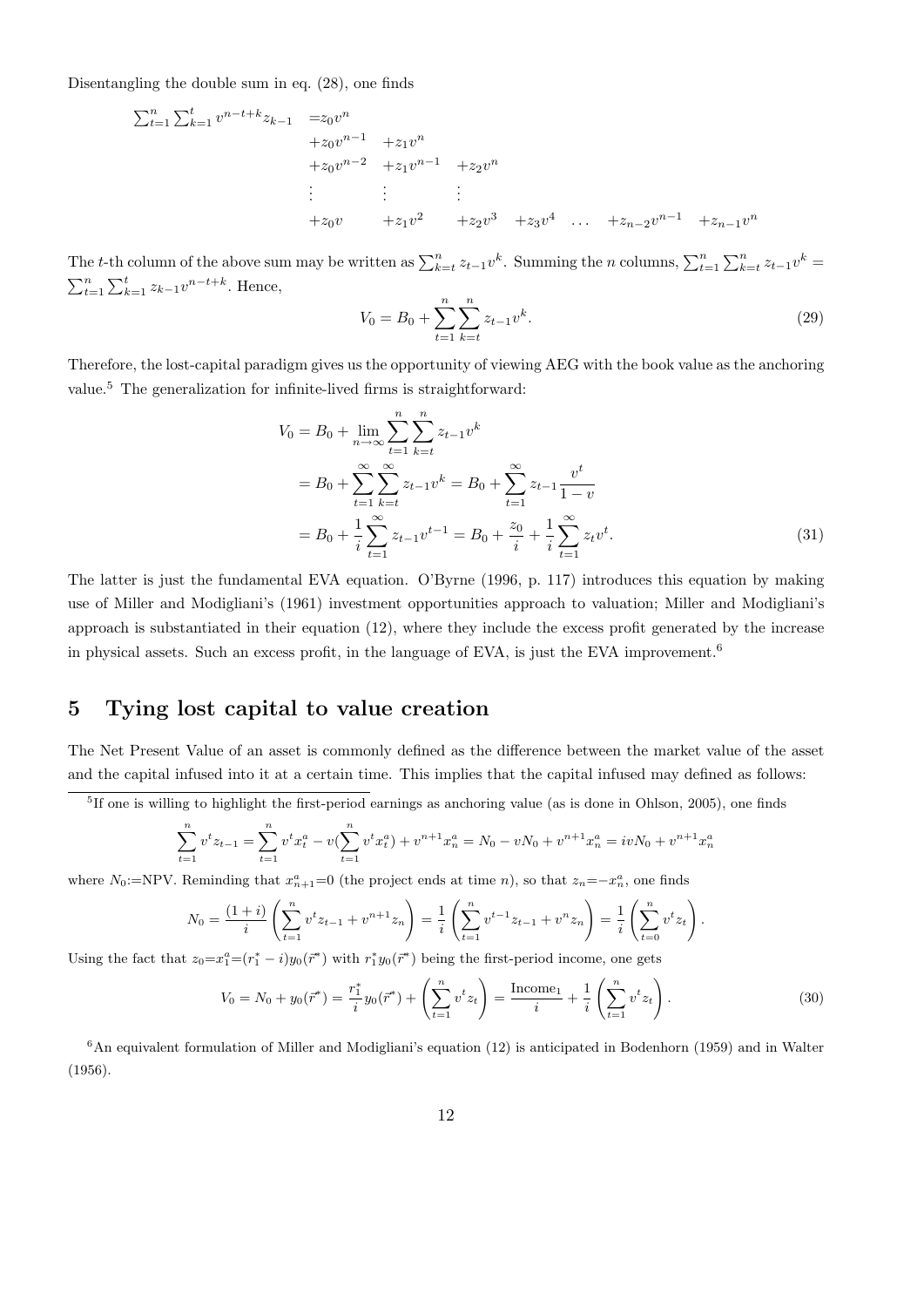**Definition 3.** At each time t, the capital infused by an investor into an asset is given by the difference between the market value of the asset and its Net Present Value.

Armed with the above definition, we show the following

**Proposition 3.** For every t, the lost capital  $y_t(i)$  is the capital infused into the project at time t:

$$
y_t(i) = V_t - N_t. \tag{32}
$$

*Proof.* Reminding that  $y_0(\vec{r}) := d_0$  for any return rate  $r_t$ , using eq. (8) one finds

$$
y_t(i) = d_0 u^t - \sum_{k=1}^t d_k u^{t-k};
$$
\n(33)

however,  $V_t = \sum_{k=t+1}^{n} d_k u^{t-k}$  and  $N_t = u^t \cdot NPV = \sum_{k=1}^{n} d_k u^{t-k} - d_0 u^t$ , whence

$$
V_t - N_t = d_0 u^t - \sum_{k=1}^t d_k u^{t-k}.
$$
\n(34)

 $\Box$ 

Eqs. (33) and (34) coincide.

While the notion of lost capital has been previously introduced as a foregone capital, Proposition 3 allows us to reinterpret it as the capital infused by investors into the firm at the beginning of each period: The time-t Net Present Value  $N_t$  just measures by how much the (market) value of the firm exceeds (if positive) the capital infused into the business. Such a capital is not  $y_t(\vec{r}^*)$ , as could erroneously be expected: It is just the lost capital. If one deducts  $y_t(\vec{r}^*)$  from  $V_t$ , one obtains what may be called the *generalized* Market Value Added (gMVA). If book values are selected for  $\vec{y}$ , the gMVA boils down to the well-known Market Value Added (MVA).

$$
N_t = V_t - y_t(i) \tag{35}
$$

$$
gMVA_t = V_t - y_t(\vec{r}^*)
$$
\n(36)

**Proposition 4.** For every  $t \geq 1$ , the difference between the Net Present Value and the Market Value Added is given by the (uncompounded) past lost-capital residual incomes:

$$
N_t - \text{MVA}_t = \sum_{k=1}^t \xi_k^a \tag{37}
$$

Proof. From eq. (10) we have

$$
\sum_{k=1}^{t} \xi_k^a = \sum_{k=1}^{t} [y_{k-1}(i) - y_k(i)] - [y_{k-1}(\bar{r}^*) - y_k(\bar{r}^*)]
$$
  
=  $y_t(\bar{r}^*) - y_t(i)$ . (38)

Picking  $y_t(\vec{r}^*) = B_t^e$ , eq. (36) becomes MVA<sub>t</sub> =  $V_t - B_t^e$ . Deducting the latter from eq. (35) and using eq. (38) one gets eq. (37).  $\Box$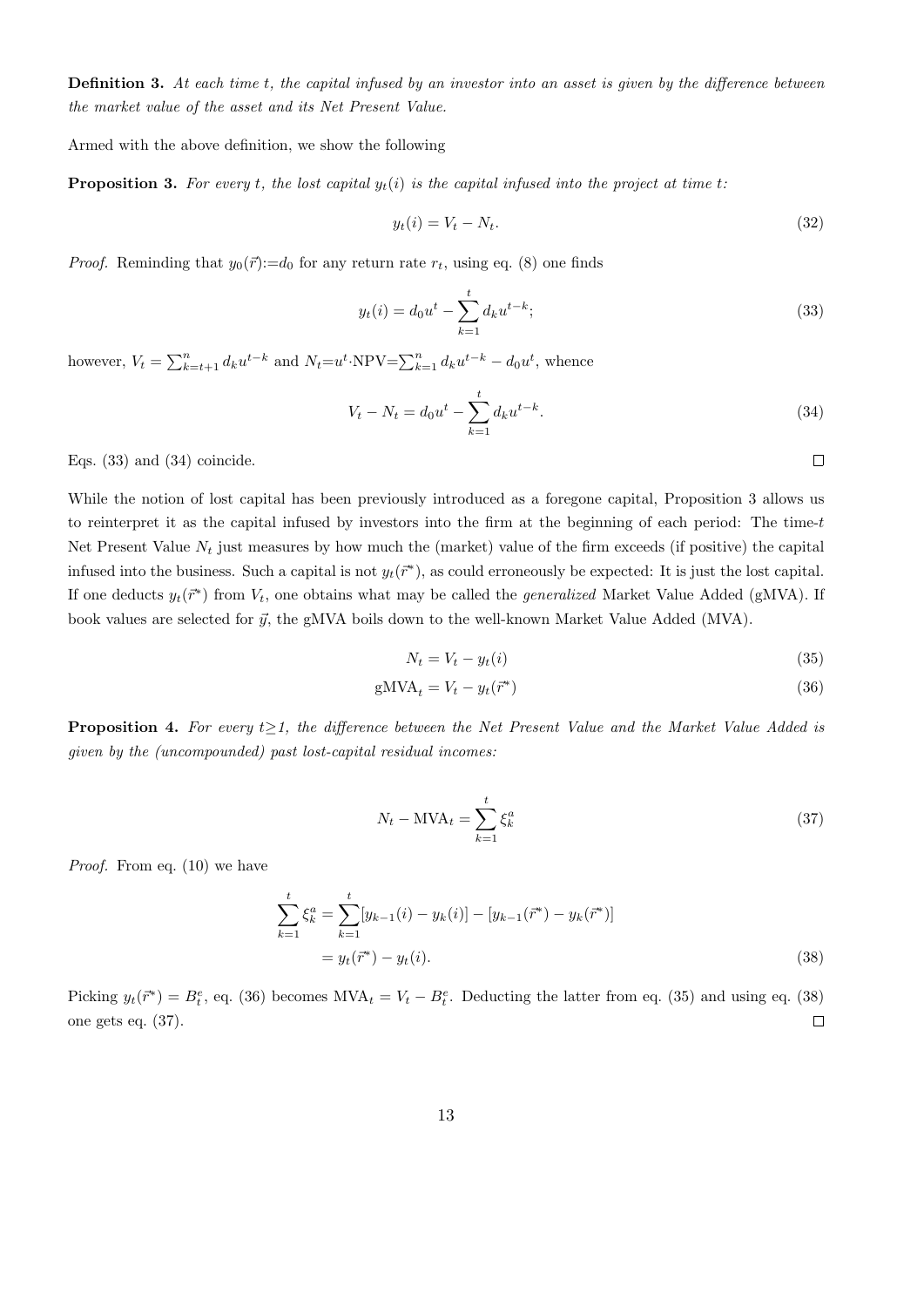Proposition 4 says that if one uses the Market Value Added to measure value creation, one forgets the past residual incomes. In other words, value creation is obtained by adding to the firm's Market Value Added the LC residual incomes generated in the past. This very Proposition highlights the major role played by the LC residual income as a measure of excess variation of Net Present Value upon Market Value Added.

Corollary 1. The LC residual income is the difference between NPV's variation and MVA's variation:

$$
\xi_t^a = \Delta N_t - \Delta M V A_t. \tag{39}
$$

*Proof.* From eq. (37) we have  $N_{t-1}-MVA_{t-1} = \sum_{k=1}^{t-1} \xi_k^a$ . Subtracting the latter from eq. (37) one gets eq. (39).

Proposition 5. The firm's outstanding balance is given by the sum of the capital infused and the (uncompounded) past lost-capital residual incomes:

$$
y_t(\vec{r}^*) = y_t(i) + \sum_{k=1}^t \xi_k^a.
$$
 (40)

Proof. Straightforward from eq. (38)

The above Proposition provides the relation among the outstanding balance, the lost capital and past residual incomes. The relation holds for any  $y_t(\vec{r}^*)$ , in particular for  $y_t(\vec{r}^*) = B_t$ , so one is given the link connecting book value, lost capital and past residual incomes.

Propositions 3-5 show that the investors' commitment to the business is the lost capital, not the actual outstanding capital, and, in particular, not the book value. The relation between  $y_t(\vec{r}^*)$  and  $y_t(i)$  unveils the relation between the MVA and the NPV. At each date, the Net Present Value  $N_t$  is an overall measure taking account of the entire life of the project. Therefore, it comprises both a forward-looking and a backward-looking perspective. In contrast, the Market Value Added erases the past and limits its perspective to prospective cash flows: In its view the firm incorporates (the project begins) at time  $t$ . Net Present Value and Market Value Added may be seen as different ways of splitting the market value of equity: From eqs. (35) and (36),

$$
V_t = N_t + y_t(i) \tag{41}
$$

$$
V_t = g\text{MVA}_t + y_t(\vec{r}^*). \tag{42}
$$

Eq. (41) determines an unambiguous partition of  $V_t$ , given a cash-flow  $\vec{d}$  and a cost of capital i. Eq. (42) originates a set of infinite partitions, one for any choice of  $\vec{r}^*$ .<sup>7</sup>

#### 6 O'Hanlon and Peasnell's approach and the lost capital

This section shows that the approach of O'Hanlon and Peasnell (2002) is consistent with the LC paradigm and proposes lost-capital splitting identities. In their paper, O'Hanlon and Peasnell (OP) introduce the notion of Excess Value Created (EVC), which is based on the notion of "unrecovered capital". They define EVC as the difference

$$
EVC_t = V_t^e - U_t^0 \tag{43}
$$

where  $U_t^0$  is the unrecovered capital:  $U_t^0 = d_0(1 + k_e)^t - \sum_{k=1}^t d_k(1 + k_e)^{t-k}$ . Owing to eq. (33), the unrecovered capital is just the capital lost by shareholders:  $U_t^0=y_t(k_e)$ . The EVC, which OP acknowledge as analogous to

 $\Box$ 

<sup>&</sup>lt;sup>7</sup>To be rigorous, one should write  $gMVA_t(\vec{r}^*)$  rather than  $gMVA_t$ , because the generalized MVA changes as  $\vec{r}^*$  changes.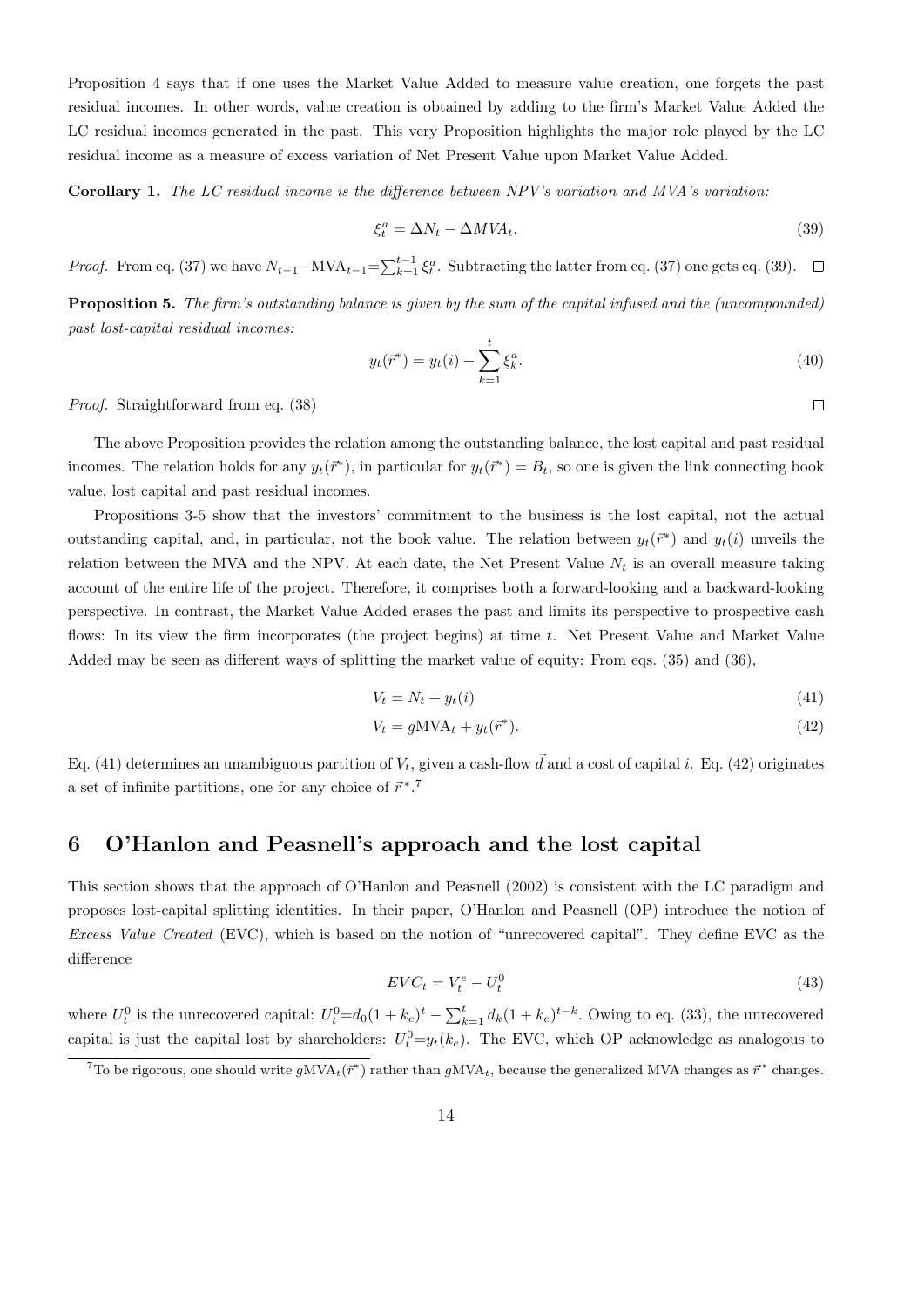Young and O'Byrne's (2001) excess return, actually coincides with the time-t Net Present Value  $N_t$ , and eq. (43) is the equity version of our eq. (35):  $U_t^0 = y_t(k_e)$  and  $N_t = \text{EVC}_t$ . In their Proposition 1 (p. 233), OP show that the book value of equity may be written as the sum of the unrecovered capital and the compounded past residual incomes, and in their Proposition 2 (pp. 233-234) they show that the EVC equals the sum of compounded residual incomes and the Market Value Added. Using our symbols, OP show that

$$
B_t^e = y_t(k_e) + \sum_{k=1}^t x_t^a (1 + k_e)^{t-k}
$$
\n(44)

$$
N_t = \sum_{k=1}^t x_k^a (1 + k_e)^{t-k} + \sum_{k=t+1}^n x_k^a (1 + k_e)^{t-k}
$$
\n(45)

It is worth noting that our Propositions 5 and 4 are, respectively, the LC-companions of OP (2002)'s Propositions 1 and 2. In particular, to pass from eq. (40) to eq. (44) and from eq. (37) to eq. (45) one just has to use eq. (13) with  $i=k_e$  and  $r^*$ =ROE. However, the following Propositions directly tie the LC paradigm to value creation, dispensing with the notion of market value added (and, therefore, dispensing with the standard RI models).

**Proposition 6.** For every  $t \geq 1$ , the time-t Net Present Value is given by the sum of all LC residual incomes, discounted at time t:

$$
N_t = v^{n-t} \sum_{k=1}^n \xi_k^a
$$

*Proof.* We have  $N_t = v^{n-t} \sum_{k=1}^n x_k^a u^{n-k}$ . Using eq. (13) with  $t=n$  the thesis follows.

Consider now the project generated by the truncation of  $\vec{d}$  from time 0 to time t–1, or, which is the same, generated by the sum of subprojects  $\vec{d}_{t+1}$ ,  $\vec{d}_{t+2}$ , ...  $\vec{d}_n$  (with  $\vec{r} = \vec{r}^*$ ). Denote this project by  $\vec{d}_{t,n}$ . Then,

$$
\vec{d}_{t,n} = \sum_{k=t+1}^{n} \vec{d}_k = (0,0,\ldots,0,-y_t(\vec{r}^*),d_{t+1},d_{t+2},\ldots,d_n) \in \mathbb{R}^{n+1}.
$$

In other words,  $\vec{d}_{t,n}$  is the future part of project  $\vec{d}$ . Letting

$$
\vec{d}_{0,t} = \sum_{k=1}^{t} \vec{d}_k = (-d_0, d_1, d_2, \dots, d_t + y_t(\vec{r}^*), 0, 0, \dots, 0) \in \mathbb{R}^{n+1}
$$

be the first part of project  $\vec{d}$ , then project  $\vec{d}$  is the sum of the two parts:  $\vec{d} = \vec{d}_{0,t} + \vec{d}_{t,n}$ .

The following Proposition holds.

**Proposition 7.** The Net Present Value of project  $\vec{d}$  is decomposed into two shares: (i) the sum of the LC residual incomes of project  $\vec{d}$ 's first part, and (ii) the discounted sum of the LC residual incomes of project  $\vec{d}$ 's future part:

$$
N_t = \sum_{k=1}^t \xi_k^a + v^{n-t} \sum_{k=t+1}^n \xi_{k, (\vec{d}_{t,n})}^a
$$
 (46)

where  $\xi_{k,(\vec{d}_{t,n})}^a$  is the LC residual income from  $\vec{d}_{t,n}$ .

*Proof.* Project  $\vec{d}_{t,n}$  begins at time t with initial outstanding capital equal to  $y_t(\vec{r}^*)$ . The initial boundary condition is  $y_t(\vec{r}^*) = y_t^{\circ}(i)$ , where  $y_t^{\circ}(i)$  denotes the initial lost capital of project  $\vec{d}_{t,n}$ ; its evolution is given by

 $\Box$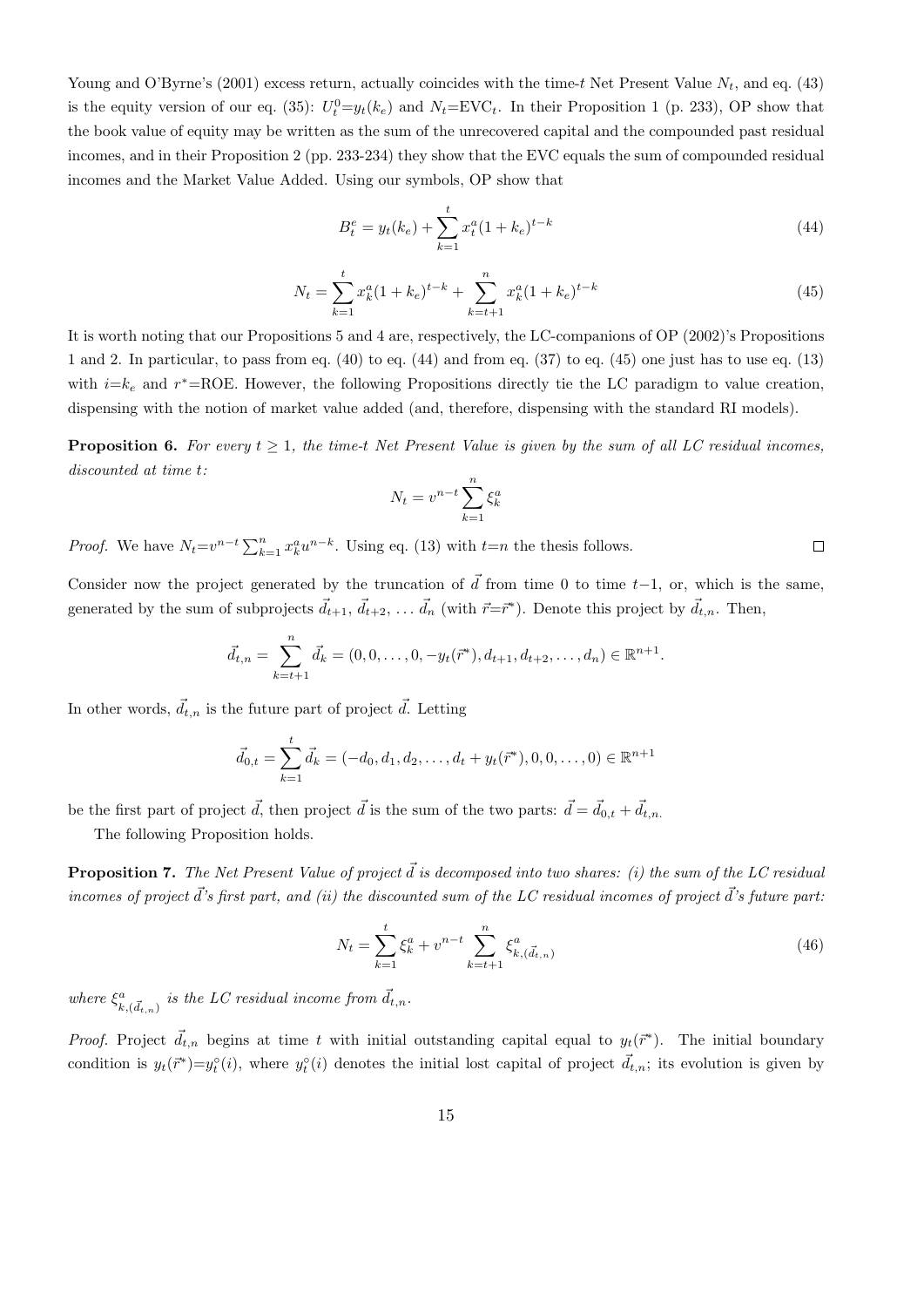$y_k^{\circ}(i) = y_{k-1}^{\circ}(i)(1+i) - d_k$  for  $k > t$ . Therefore, any result previously found for project  $\vec{d}$  holds for project  $\vec{d}_{t,n}$ as well. In particular, eq. (13) applied to project  $\vec{d}_{t,n}$  becomes

$$
\sum_{k=t+1}^{\tau} \xi_{k,(\vec{d}_{t,n})}^a = \sum_{k=t+1}^{\tau} x_{k,(\vec{d}_{t,n})}^a u^{\tau-k} \qquad \text{for every } \tau > t
$$

where  $x_{k,(\vec{d}_{t,n})}^a$  is the standard RI for project  $\vec{d}_{t,n}$ . However, the right-hand side holds for both  $\vec{d}$  and  $\vec{d}_{t,n}$ , because cash flows, outstanding capitals, rates of return of the two projects coincide  $(\vec{d}_{t,n})$  is the future part of  $\vec{d}$ ). Therefore,  $x_{k,(\vec{d}_{t,n})}^a = x_k^a$ . This implies  $\sum_{k=t+1}^{\tau} \xi_{k,(\vec{d}_{t,n})}^a = \sum_{k=t+1}^{\tau} x_k^a u^{\tau-k}$  for every  $\tau > t$ . Picking  $\tau = n$ , and using the fact that  $v^{n-t} \sum_{k=t+1}^{n} x_k^a u^{n-k} = gMVA_t$ , one gets  $v^{n-t} \sum_{k=t+1}^{n} \xi_{k,(\vec{d}_{t,n})}^a = gMVA_t$ . Eq. (46) is finally derived by using eq. (37) with  $gMVA_t$  replacing  $MVA_t$ .<sup>8</sup>  $\Box$ 

Proposition 7 says that the Net Present Value (the Excess Value Created, in OP's words) is reached by summing the lost-capital RIs of the first part of  $\vec{d}$  and by discounting the aggregated lost-capital RIs of the future part of  $\vec{d}$ . Picking  $i=k_e$  and  $r^*$ =ROE in eq. (46) one finds the equivalent of OP's eq. (45) expressed in genuine LC terms. The same Proposition induces a generalization of eq. (17). Using the equality  $gMVA_t = V_t - y_t(\vec{r}^*)$ and the fact that  $gMVA_t = v^{n-t} \sum_{k=t+1}^{n} \xi_{k,(\vec{d}_{t,n})}^a$  (see proof of Proposition 7), one finds

$$
V_t = y_t(\vec{r}^*) + v^{n-t} \sum_{k=t+1}^n \xi_{k,(\vec{d}_{t,n})}^a.
$$
\n(47)

Choosing the equity perspective and selecting book values as outstanding capitals, the above equality becomes

$$
V_t^e = B_t^e + \frac{1}{(1 + k_e)^{n-t}} \sum_{k=t+1}^n \xi_{k, (\vec{d}_{t,n})}^a \qquad \text{for every } t.
$$
 (48)

Setting  $t=0$  one finds back eq. (17), given that  $\vec{d}_{0,n} = \vec{d}$ , which implies  $\xi^a_{k,(\vec{d}_{0,n})} = \xi^a_k$  for all k. Eq. (48) says that to get the equity market value one does not need to forecast dividends nor residual incomes: Only the total amount of prospective residual incomes is relevant.

#### 7 User cost, lost-capital residual income and Keynesian Excess Profit

In 1936, Keynes introduces the notion of user cost in The General Theory of Employment, Interest and Money. Referring to an entrepreneur, user cost is defined as the difference between "the value of his capital equipment at the end of the period . . . and . . . the value it might have had at the end of the period if he had refrained from using it" (Keynes, 1967, p. 66). The same concept is investigated by Coase (1968), who relabels it "depreciation through use". User cost is equal to  $G' - G$  where "G' is the value of the entrepreneurial stock and equipment had they not been used and G is their value after use" (Scott, 1953, p. 370). User cost therefore compares two different choices: "The choice between . . . using a machine for a purpose and using it for another" (Coase, 1968, p. 123) and the result represents a depreciation in the value of the asset. Such a depreciation represents the "opportunity cost of putting goods and resources to a certain use" (Scott, 1953, p. 369), and is therefore an economic measure of "the opportunity lost when another decision is carried through" (Scott, 1953, p. 375, italics added). In this section we apply this concept to the situation where the entrepreneur may either put his resources in asset  $d$  or

<sup>&</sup>lt;sup>8</sup>Obviously, eq. (37) does hold if  $MVA_t$  is replaced by  $qMVA_t$ .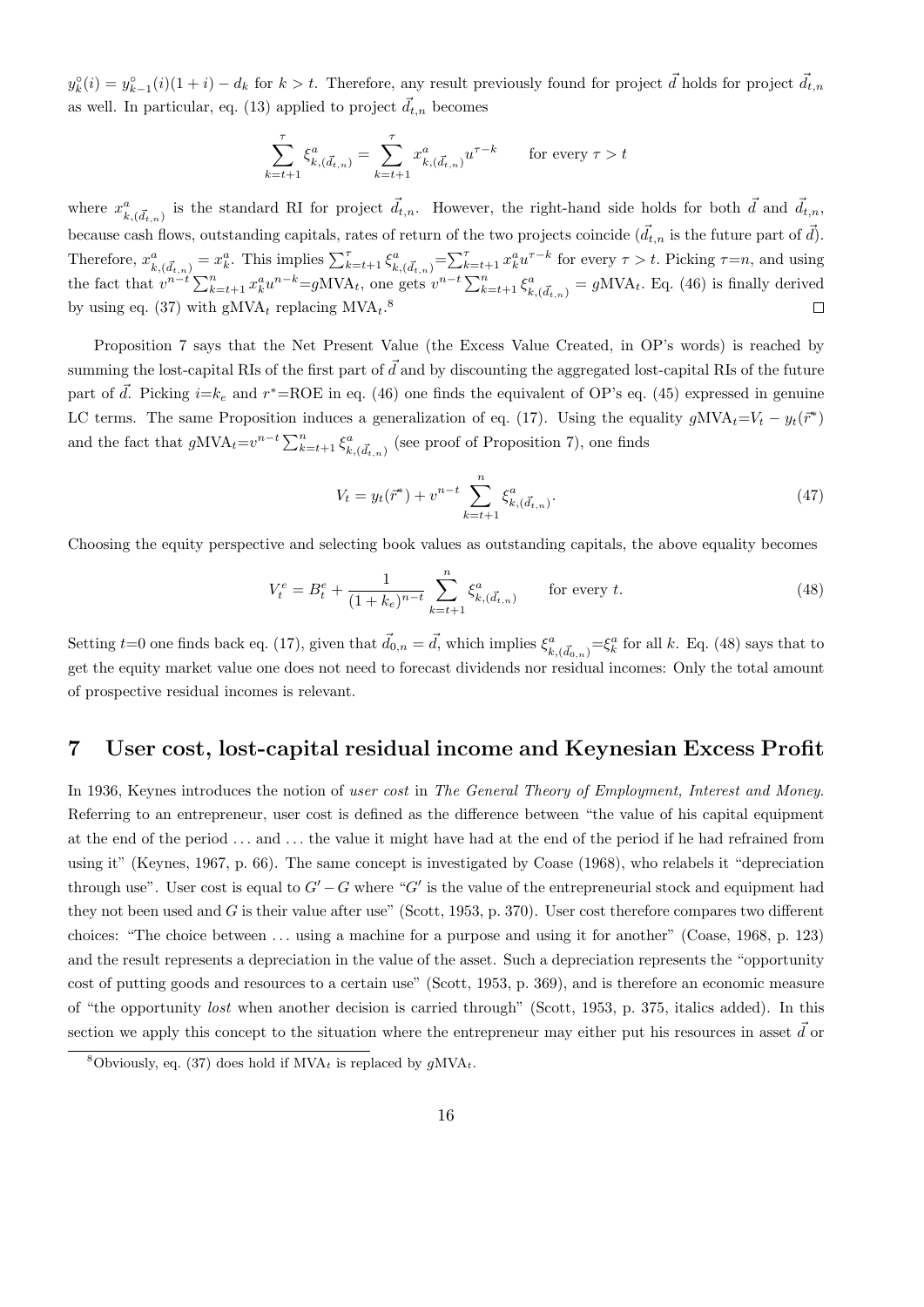invest them in an asset yielding return at the market rate i. To compute  $G$  and  $G'$ , one must calculate "the present value of the net receipts . . . by discounting them at a rate of interest" (Coase, 1968, p. 123). This "rate of discount coincides with that in the market" (Scott, 1953, p. 378). Using the arbitrage-type description given in section 2, if project is undertaken the cash-flow stream is  $(-d_0, d_1, d_2, \ldots, d_n)$ ; if the entrepreneur abstains from investing in the project, his cash-flow stream is  $(-d_0, d_1, d_2, \ldots, d_n + y_n(i))$ . In the former case, the value of the entrepreneurial stock at time t is  $G = \sum_{k=t+1}^{n} d_k v^{k-t}$ . In the latter case, it is  $G' = \sum_{k=t+1}^{n} d_k v^{k-t} + y_n(i) v^{n-t}$ . User cost is therefore

$$
G' - G = \sum_{k=t+1}^{n} d_k v^{k-t} + y_n(i) v^{n-t} - \sum_{k=t+1}^{n} d_k v^{k-t} = y_n(i) v^{n-t}
$$
\n
$$
(49)
$$

which, as Keynes acknowledges, represents "the discounted value of the additional prospective yield which would be obtained at some later date" (Keynes, 1967, p. 70). In other terms, reminding that the Net Final Value is the final lost capital changed in sign  $(N_n = -y_n(i))$ , user cost is the time-t NPV (changed in sign):  $G' - G = -N_t$ . It is worth noting that  $G=V_t$  by definition of market value. Also,  $G'=y_t(i)$ . To prove the latter, just note that, using eq. (4) with  $r=i$ , one gets  $d_0u^n - \sum_{k=1}^t d_ku^{n-k} = \sum_{k=t+1}^n d_ku^{n-k} + y_n(i)$ . Dividing by  $u^{n-t}$ ,

$$
d_0 u^t - \sum_{k=1}^t d_k u^{t-k} = \sum_{k=t+1}^n d_k v^{k-t} + y_n(i) v^{n-t}.
$$
\n(50)

The left-hand side is  $y_t(i)$ , the right-hand side is G'. Hence, user cost is equal to  $G' - G = y_t(i) - V_t$ . Consider now the depreciation through time of user cost, which is  $(y_{t-1}(i) - V_{t-1}) - (y_t(i) - V_t)$ : The latter is just a particular case of eq. (11) where  $V_t$  is chosen as the outstanding capital  $y_t(\vec{r})$ . The notion of lost-capital residual income is then just a generalization of the keynesian excess profit which is implicitly originated by user cost. We have then the following:

Definition 4. The Keynesian Excess Profit (KEP) is the subclass of lost-capital RIs generated by the choice of market values as outstanding capitals, so that  $y_t(\vec{r}^*) = V_t$ , for  $t = 1, \ldots, n - 1$ .

User cost is the change in the value of the asset due to a different use of it, and, in turn, the KEP is the change in the value of user cost due to time. The notion of user cost enables us to present residual income in terms of periodic variation of user cost.

The following Proposition shows that the KEP enjoys the important property of *goal congruence*: every residual income has the same sign as the NPV (see Martin et al., 2003)

**Proposition 8.** The KEP has the same sign as the net value  $N_t$ .

Proof. Proposition 3 implies

$$
\xi_t^a = r_t^* y_{t-1}(\vec{r}^*) - i(V_{t-1} - N_{t-1}).
$$
\n(51)

Definition 4 implies  $\vec{r} = (\frac{V_1 + d_1 - d_0}{d_0}, i, i, \dots i)$ , so that eq. (51) becomes

$$
KEP_t = \begin{cases} i(V_{t-1} - d_0) + (V_{t-1} - d_0) & \text{if } t = 1\\ i(V_{t-1} - y_{t-1}(i)) & \text{if } t > 1 \end{cases}
$$
(52)

where we have used the equalities  $V_0 - N_0 = d_0$  and  $V_1 + d_1 = V_0(1 + i)$ . Therefore, given that  $N_t = V_t - y_t(i)$  for all t, we have, for t> 1, KEP<sub>t</sub>>0 if and only if  $N_{t-1}>0$ ; as for t=1, we have KEP<sub>1</sub>>0 if and only if  $N_1>0$ , given that  $N_1=N_0(1+i)=(V_0-d_0)(1+i)$ .  $\Box$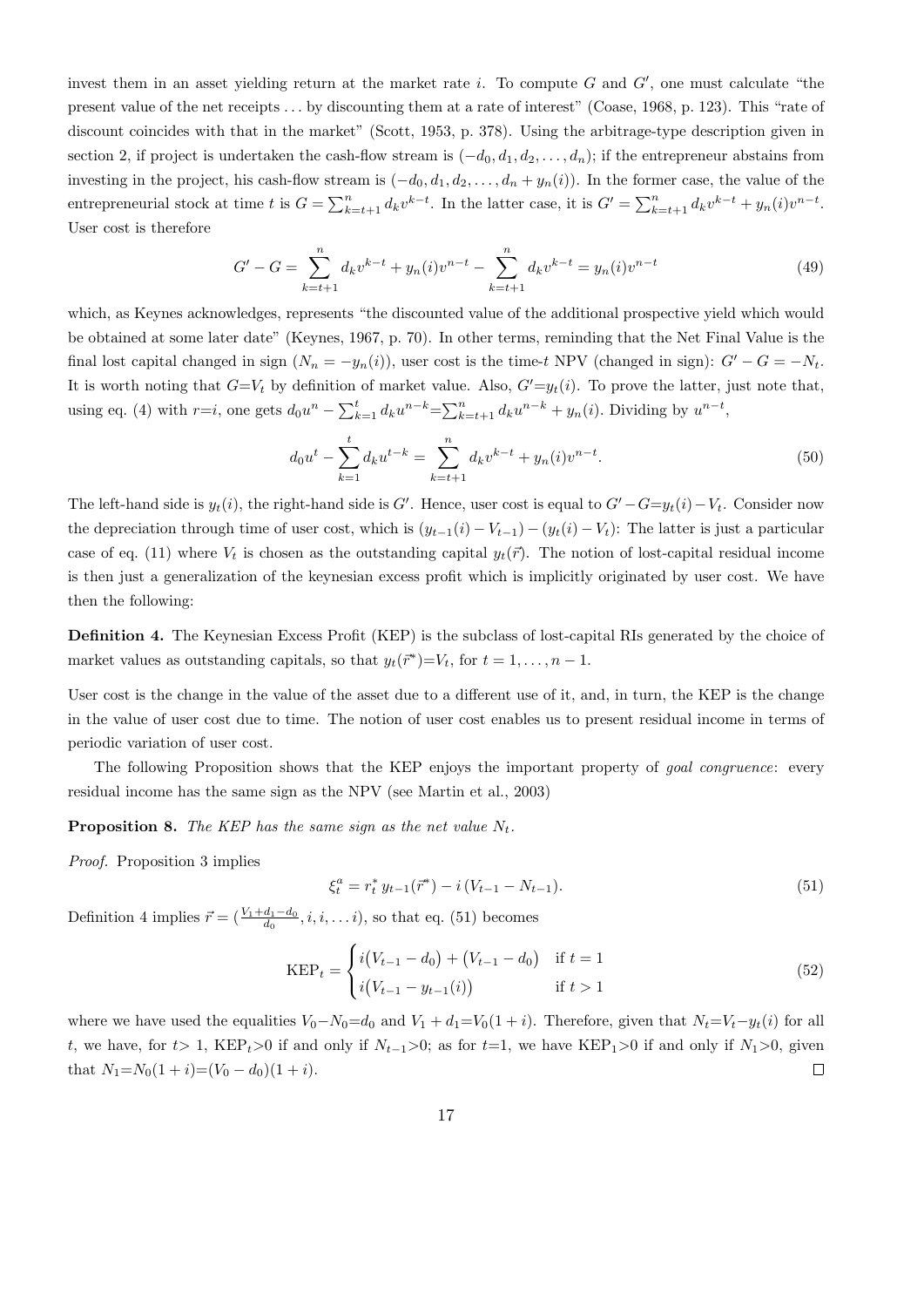The above Proposition compellingly proposes a subclass of RI models that always signal a positive residual income if and only if Net Present Value is positive, i.e if and only if value exceeds capital infused into the business. Note that the uncompounded sum of all the KEPs is equal to the project's Net Final Value  $N_n^{\,9}$  and that the goal congruence property holds irrespective of the sign of the cash flows.<sup>10</sup>

Remark 12. The significance of the LC paradigm is also appreciated in terms of evolutions of NPV and gMVA. From eq.  $(32)$  and eq.  $(52)$  we find

$$
N_t = \begin{cases} \text{KEP}_t & \text{if } t = 1\\ N_{t-1} + \text{KEP}_t & \text{if } t > 1. \end{cases} \tag{53}
$$

The KEP is the periodic addition to the Net Present Value or, equivalently, the KEP is just the RI model generated by the NPV. Using induction upon eq. (53),

$$
N_t = \sum_{k=1}^t \text{KEP}_k. \tag{54}
$$

The above equation and eq. (37) imply  $\text{MVA}_{t}=0$ . This is obvious, given that in the KEP model the outstanding balance  $y_t(\vec{r}^*)$  equals the market value for all  $t \geq 1$ . Eq. (54) gives some insights on the Net Present Value. Having previously found that the NPV may be written as sum of future LC residual incomes and past LC residual incomes (eq.  $(46)$ ), we have now rewritten the NPV by using only past LC residual incomes. This result shows that NPV and LC paradigm are strictly connected, and that the use of the KEP-class enables one us to dismiss the future LC residual incomes.

#### 8 Created Shareholder Value and Net Economic Income

The LC perspective gives us the opportunity of conjoining two seemingly disparate metrics in a unified view, introduced in a value-based management book and in a corporate finance book, respectively. The former is the Net Economic Income (NEI) and its use is suggested by Drukarczyk and Schueler (2000) for managerial purposes. The latter is the Created Shareholder Value (CSV) and is fostered by Fernández's (2002) for measuring value creation. It is easy to see that NEI and the LC-companion of CSV belong to the class of KEP metrics. As for NEI, the authors define current invested capital  $IC_t$  as  $IC_t = IC_{\tau}(1 + wacc)^{t-\tau} - \sum_{k=\tau+1}^{t} NCF_k(1 + wacc)^{t-\tau}$ , where  $\tau < t$  is the time of the initial investment and  $NCF_k$  is the free cash flow. Evidently, setting  $\tau=0$ ,  $IC_t$  is just  $y_t(i)$ , and  $i=wacc$  (which also means that their notion of invested capital coincides with the entity version of O'Hanlon and Peasnell's unrecovered capital). Net Economic Income is defined as

$$
NEI_t = NCF_t + (MV_t - MV_{t-1}) - wacc \cdot IC_{t-1}
$$
\n
$$
(55)
$$

with  $MV_t$  being the market value of the firm. It is evident that this perspective is consistent with the LC paradigm and that NEI is just an instantiation of the KEP class in an entity approach:

Proposition 9. Net Economic Income is an entity-approach version of KEP.

<sup>&</sup>lt;sup>9</sup>This result just derives from eq.  $(16)$ .

<sup>10</sup>Grinyer (1985, 1987, 1995) and Rogerson (1997) present a goal congruent measure under the assumption that all cash flows have the same sign. However, "this latter constraint is very unrealistic as many positive NPV projects have a mixture of positive and negative cash flows throughout the project's life." (Martin et al., 2003, pp. 20–21).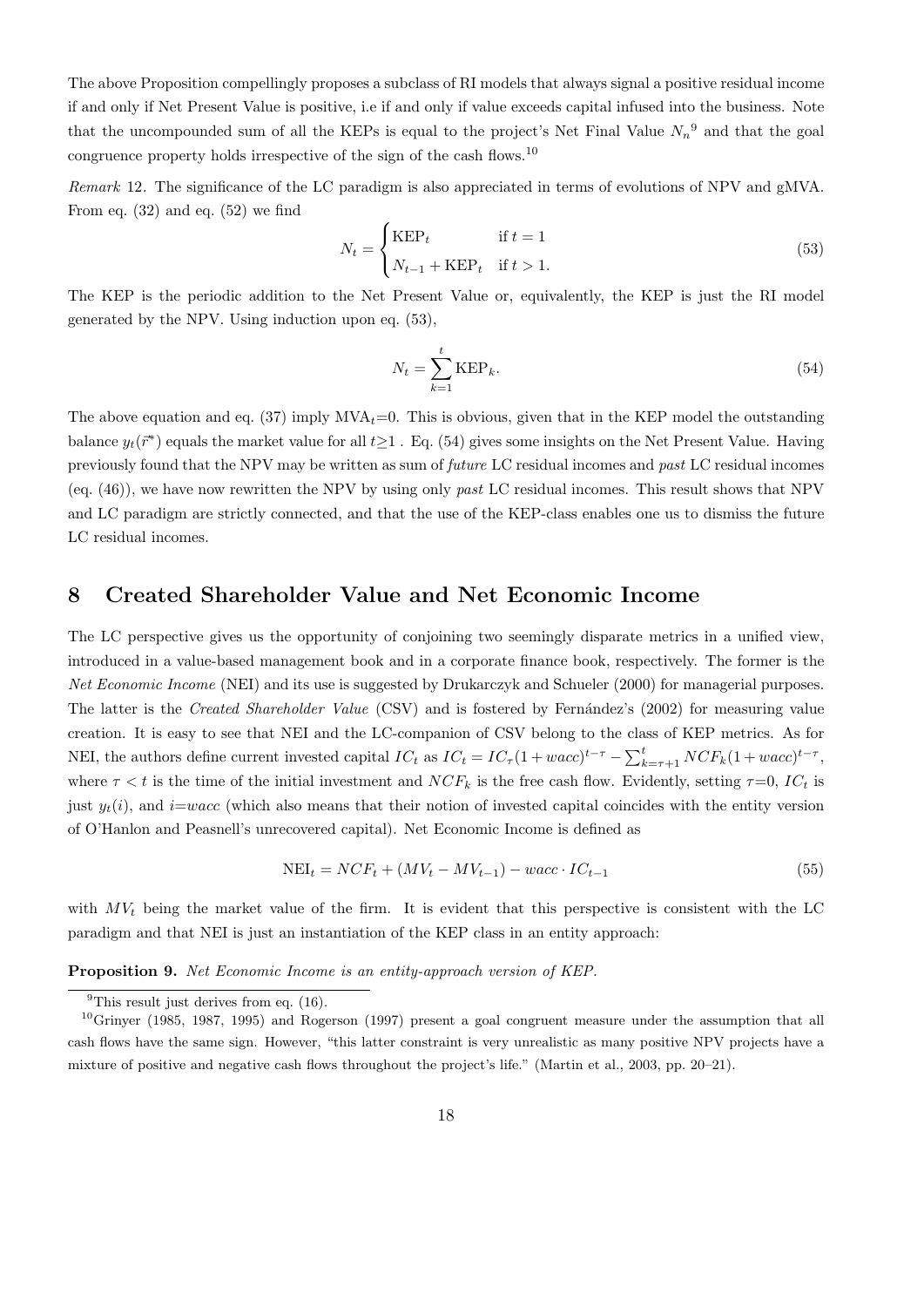*Proof.* Pick *i*=*wacc* and  $V=V<sup>l</sup>$  in eq. (52), so that

$$
KEP_t = \begin{cases} \left(V_{t-1}^l - d_0\right) + wacc \cdot \left(V_{t-1}^l - d_0\right) & \text{if } t = 1\\ wacc \cdot \left(V_{t-1}^l - y_{t-1}(wacc)\right) & \text{if } t > 1. \end{cases}
$$

Therefore eqs. (55) and (52) coincide, given that  $wacc \cdot V_{t-1}^l = NCF_{t-1} + (MV_t - MV_{t-1})$ .

Net Economic Income is therefore the KEP from the point of view of all capital providers. As for Fernández's metric, it lies within the boundaries of the conventional paradigm, as seen in section 1. The author suggests the choice  $y_t(\vec{r}^*) = V_t^e, t = 1, 2, ..., n - 1$ , so that

$$
CSV_t = \begin{cases} d_0(r_t^* - k_e) & \text{if } t = 1\\ V_{t-1}^e(r_t^* - k_e) & \text{if } t > 1. \end{cases}
$$
 (56)

 $\Box$ 

The author's choice of equity market values as outstanding capitals implies that, in the first period, the internal rate of return is  $r_1^*=(V_1^e+d_1)/d_0-1$  (see Fernández, 2002, p. 281) and  $r_t^* = k_e$  otherwise. This in turn implies that the CSV model imputes value creation to the first period only (assuming expectations are met):  $\text{CSV}_1=d_0(\frac{V_1^e+d_1-d_0}{d_0}-k_e)$  and  $\text{CSV}_t=0$  for  $t>1$ .<sup>11</sup> This metric is not aligned to  $N_t$ , because (if expectations are met) residual incomes after  $t > 1$  are all zero, regardless of the sign of the Net Present Value. However, the LC-companion of CSV is aligned with  $N_t$ , because it is just the KEP in an equity approach.

Proposition 10. The LC-companion of Fernández's CSV is the equity-approach version of the KEP.

*Proof.* For  $t = 1$ , one gets

$$
\mathcal{L}(\text{CSV}_1) = \text{CSV}_1 = d_0(\frac{V_1^e + d_1 - d_0}{d_0} - k_e) = (V_0^e - d_0) + k_e(V_0^e - d_0) = \text{KEP}_1.
$$

As for  $t > 1$ , to pass from CSV<sub>t</sub> to  $\mathcal{L}(\text{CSV}_t)$  we replace  $k_e V_{t-1}^e$  with  $k_e y_{t-1}(k_e)$  in eq. (56). One finds  $\mathcal{L}(\text{CSV})_t =$  $r_t^* V_{t-1}^e - k_e y_{t-1}(k_e) = k_e (V_{t-1}^e - y_{t-1}(k_e)) = \text{KEP}_t.$  $\Box$ 

Propositions 9 and 10 show that seemingly dissimilar metrics (NEI and CSV) share common conceptual and formal analogies if they are connected via a LC perspective: Both are goal congruent measures (the NEI directly, the CSV after transforming it into its LC-companion).

#### 9 Anthony's argument and the unification of the two paradigms

In his Accounting for the Cost of Interest, Anthony (1975) advocates the use of a charge on equity capital in accounting statements: The interest on the use of equity capital should be accounted for as an item of cost. Evidently, to record equity interest as a cost boils down to redefine the notion of profit: In this view, profit is earnings in excess of the equity interest. Anthony's profit is therefore just *residual* income, as he himself recognizes (Anthony, 1975, p. 3). The idea of recording equity interest as a cost for accounting purposes implies that, for certain assets, the amounts recorded is higher, and shareholders' equity is correspondingly higher. Anthony describes an enlightening example that is worth quoting extensively:

<sup>&</sup>lt;sup>11</sup>We also have  $\text{CSV}_1=N_1=\text{NPV}(1+k_e)$ .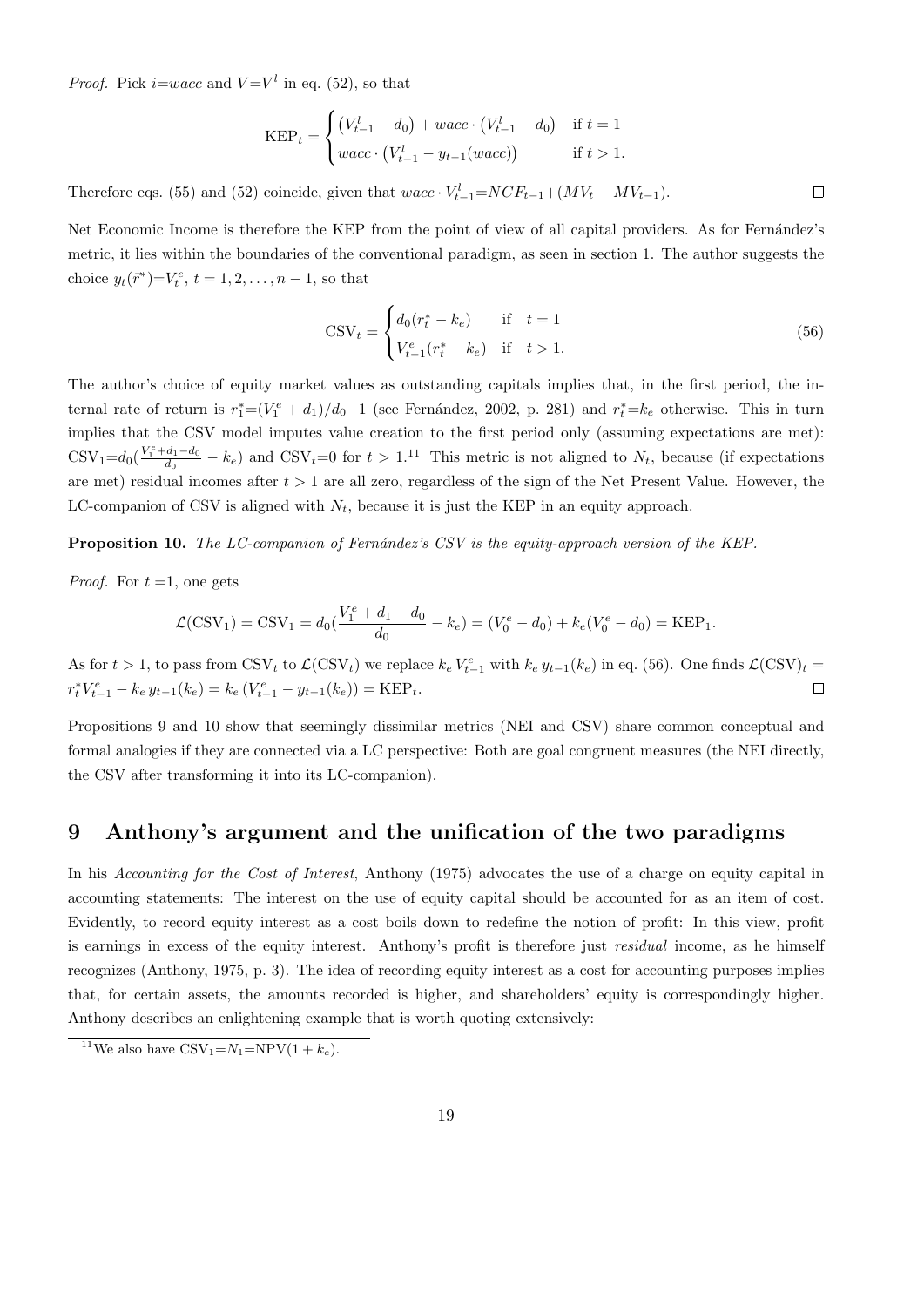Consider, for example, a corporation that is formed to invest in land. It buys a parcel for \$1,000,000, holds it for five years, sells the land for \$2,000,000 at the end of the fifth year, and liquidates . . . In the proposed system, interest cost would be added to the cost of the land each year, and there would be a corresponding credit to shareholder's equity. At the end of the fifth year, there would be an additional entry to shareholders' equity, representing the net income realized from the sale; that is, the difference between the sales revenue and the accumulated cost of the land. Thus, the statements would show an increase in shareholders' equity in each of the five years. During the first four years, the company would report neither income nor loss; instead, the costs incurred in holding the land, here assumed to be only equity interest, would be added to the original cost of the land. In the fifth year, when the sale took place, net income would be reported as the difference between the selling price and the costs accumulated in inventory up to that time. (Anthony, 1975, p. 30)

As shown below, paraphrasing in a formal way Anthony's suggestion, an interesting residual income model is generated. Under Anthony's proposal, the book value of the land increases periodically by the cost of equity capital. This means that the depreciation charge for the land is negative (i.e. it is an increase in shareholders' equity) and is equal to the interest on equity. In other words, the periodic rate of return in the first four years is set equal to the ROE, and the ROE is set equal to the cost of equity: Formally, the project is  $\vec{d} = (-1, 0, 0, 0, 0, 2)$ (in millions), and Anthony is choosing  $r_t^* = \text{ROE} = k_e$  and therefore  $y_t(\vec{r}^*) = B_t^e = y_t(k_e)$  for  $t = 1, 2, 3, 4$ . The lost capital coincides with the equity book value and the latter evolves according to  $y_t(k_e)=y_{t-1}(k_e)\cdot(1 + k_e)$  for all  $1 \leq t < 5$ , which is just eq. (8) with  $i=k_e$  and  $d_t=0$  for  $t < 5$ . Thus, the equity book values are  $y_0(\vec{r}^*)=1$ ,  $y_1(\vec{r}^*) = (1 + k_e), y_2(\vec{r}^*) = (1 + k_e)^2, y_3(\vec{r}^*) = (1 + k_e)^3, y_4(\vec{r}^*) = (1 + k_e)^4$ . During the first four years, residual income (Anthony's profit) is neither positive nor negative, because net income is equal to the increase in shareholders' equity,<sup>12</sup> which is just equal to the capital charge  $iy_{t-1}(i)=k_ey_{t-1}(k_e)$ , so that RI=Net Income − equity capital charge= $k_e y_{t-1}(k_e) - k_e y_{t-1}(k_e) = 0$ . At time  $t = 5$ , the accumulated cost is  $y_4(k_e) \cdot (1+k_e) = (1+k_e)^5$ and the net income is given by the sum of the negative depreciation (=appreciation) charge  $k_e y_4(k_e)$  and the surplus generated by the sale of the land:  $2 - y_4(k_e) \cdot (1 + k_e)$ . Therefore,

Residual Income = Net Income 
$$
-\overline{} = \overline{}
$$

$$
= [k_e y_4(k_e) + 2 - y_4(k_e)(1 + k_e)] - k_e y_4(k_e)
$$
  
= 2 - y\_4(k\_e)(1 + k\_e) = 2 - (1 + k\_e)<sup>5</sup>

As Anthony acknowledges, last year's (residual) profit is just the difference between the selling price and the costs accumulated up to that time. This residual income may be written as  $y_4(k_e)(r_5^* - k_e)$ , with  $r_5^* = [(k_e y_4(k_e) +$  $2 - y_4(k_e)(1 + k_e) / y_4(k_e) = [k_e(1 + k_e)^4 + 2 - (1 + k_e)^5] / (1 + k_e)^4$ . It is worth noting that this model provides zero residual incomes for all years except the last one, when residual income is equal to the project's Net Final Value, amounting to  $2 - (1 + k_e)^5 = N_5 = NPV(1 + k_e)^5$ .

Applying Anthony's argument to a generic project, the project's outstanding capital is set equal to the lost capital:  $y_t(\vec{r}^*) = y_t(i)$  so that eqs. (7) and (8) coincide. Also, taking an equity approach,  $r^*$  is set equal to ROE and i is set equal to  $k_e$  for  $t = 1, 2, \ldots, n-1$ ; a new RI model is thus generated, here named Anthony's Residual Income (ARI):

$$
ARI_t = r_t^* y_{t-1}(k_e) - k_e y_{t-1}(k_e)
$$
\n
$$
k_{t-1} + d_t = u_{t-1}(k_t)(1+k_t)
$$
\n(57)

with  $r_t^* = k_e$  if  $t < n$ , and  $r_n^* = \frac{k_e y_{n-1}(k_e) + d_n - y_{n-1}(k_e)(1+k_e)}{y_{n-1}(k_e)}$  $\frac{[u_n - y_{n-1}(k_e)] (1 + k_e)}{y_{n-1}(k_e)}$ .

 $12$ This is because revenues are zero and the depreciation charge is negative (equity appreciates).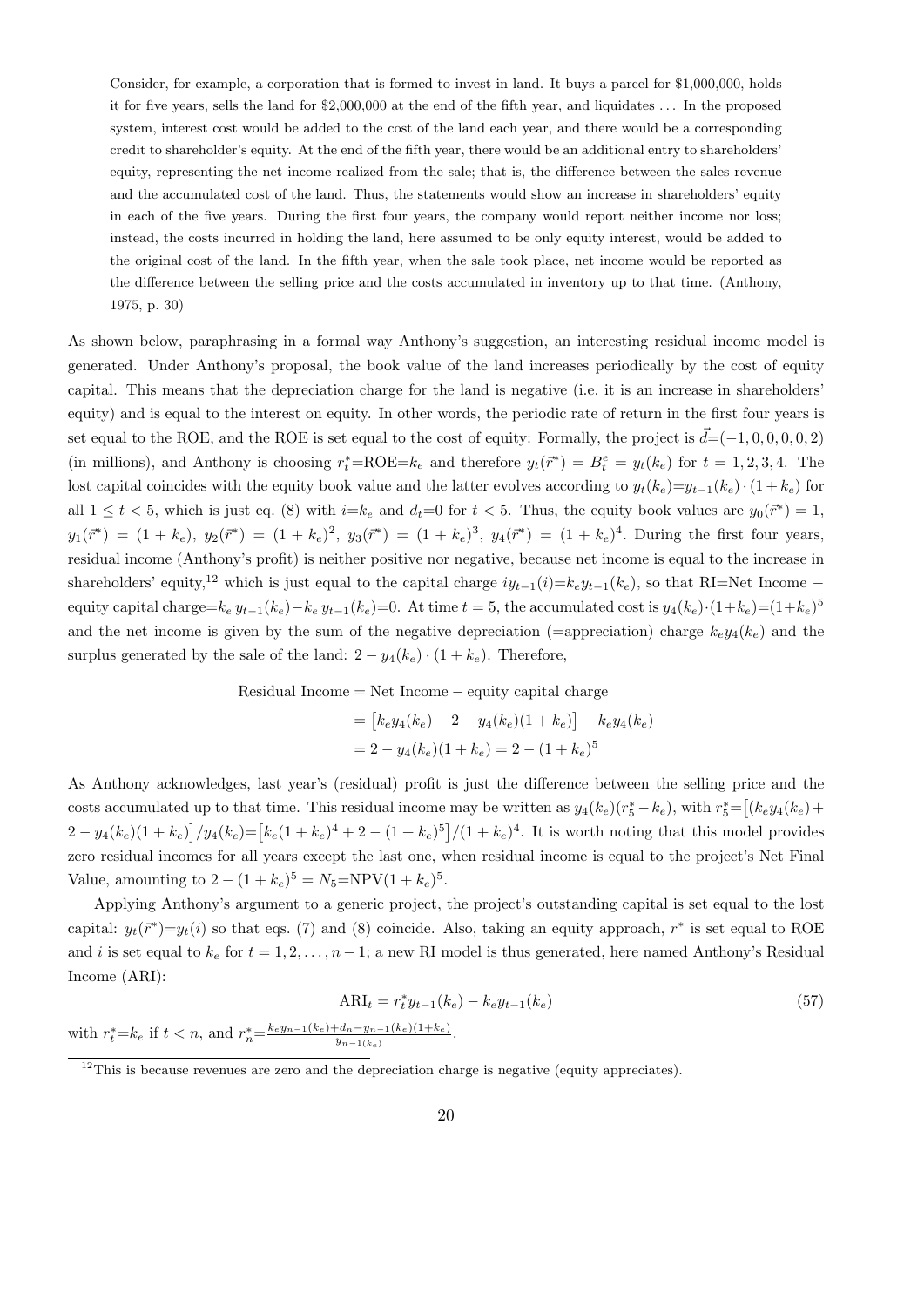By suggesting that the lost capital be directly recorded in accounting statements, because it represents a real cost, Anthony implicitly maintains that the appropriate book value of assets should be given by the value assets would have had if the initial sum  $d_0$  had been invested at the cost of equity. This is a conceptual shift: In his view the book value equals the lost capital, i.e. the capital shareholders renounce to when investing in the project (firm). However, this lost-opportunity interpretation is not given by Anthony, who, instead, considers the lost capital not lost at all: It is just the shareholders' credit. Therefore, he uses a metaphor from loan theory (see Table 1), and to him the clean surplus relation is derived by interpreting equity as a shareholders' credit.

This conceptual shift brings about some interesting consequences: [a] The lost capital may be interpreted as the capital which is "borrowed" from claimholders; [b] Anthony's residual income is a mirror-image of Fernández's CSV: According to the latter value is created in the first period, according to the former value is created in the last period. Therefore, the latter is, so to say, finance-derived, whereas the former is accounting-derived; [c] Anthony's RI model realizes a unification of the two paradigms. His argument is the only one that is consistent with both paradigms. As for claim [a], it gives us a fourth interpretation of the lost capital, besides the three previously found: The lost capital is the capital which is lost by investors (section 2), is the outstanding capital of a shadow project whose standard RI coincides with the lost-capital RI (Magni, 2000a, 2005, 2006), is the capital infused into the business (section 5), and is the capital "borrowed" from shareholders, whose interest rate is the equity cost of capital. These four interpretations, while seemingly discordant, are coherently harmonized under the formal lens of the LC paradigm.Claim [b] is evident from Table 3, which uses the definition of CSV and ARI given in the previous and current section respectively: In Anthony's view, value is recorded only in the last period, whereas the previous RIs are zero. This is consistent with accounting principles: "In accordance with the realization concept, income would be reported only in the fifth year, when the land was sold" (Anthony, 1975, p. 31). In Fernández's view, value is created in the first period, when the project is undertaken, whereas the subsequent RIs are zero. This is consistent with a financial perspective, according to which market immediately recognizes value creation (see also Robichek and Myers, 1965, pp. 11-12). Referring to dates instead of periods: Fern´andez recognizes value creation at time 0 as a windfall gain (value creation=Net Present Value), Anthony recognizes value at time  $n$  (value creation=Net Final Value). As for claim  $[c]$ , looking at eqs. (5) and (9), the two sets of models intersect if and only if  $y_{t-1}(r_t^* - i) = r_t^* y_{t-1} - iy_{t-1}(i)$  for every  $t = 1, 2, ..., n$ . The above equality implies  $y_{t-1}(\vec{r}^*) = y_{t-1}(i)$  for every  $t = 1, 2, ..., n$ , which is just Anthony's suggestion. Thus, Anthony's argument gives rise to a theoretically significant subclass of RI models: They are the only models that belong to both paradigms. Putting it in equivalent terms, the notion of residual income is univocal if Anthony's argument is used, because the project's outstanding capital is made to coincide with the lost capital.<sup>13,14</sup>

#### 10 Concluding remarks

This paper presents an investigation into an alternative non-standard notion of residual income (RI), originally introduced in Magni (2000a,b,c, 2001a,b) with the name Systemic Value Added. The paradigm is here renamed "lost-capital" (LC) paradigm, owing to the central role played by the capital that investors lose by undertaking

<sup>&</sup>lt;sup>13</sup>Strictly speaking, Anthony selects  $r^* = \text{ROE} = i = k_e$ , but obviously his argument also implies the possible choice of  $r^*$ =ROA= $i$ =wacc, which means that an entity perspective is adopted.

<sup>&</sup>lt;sup>14</sup>Anthony's example may be interpreted as a particular case of either EBO or  $\mathcal{L}(EBO)$ , where ROE is set equal to  $k_e$ in all periods but the last one.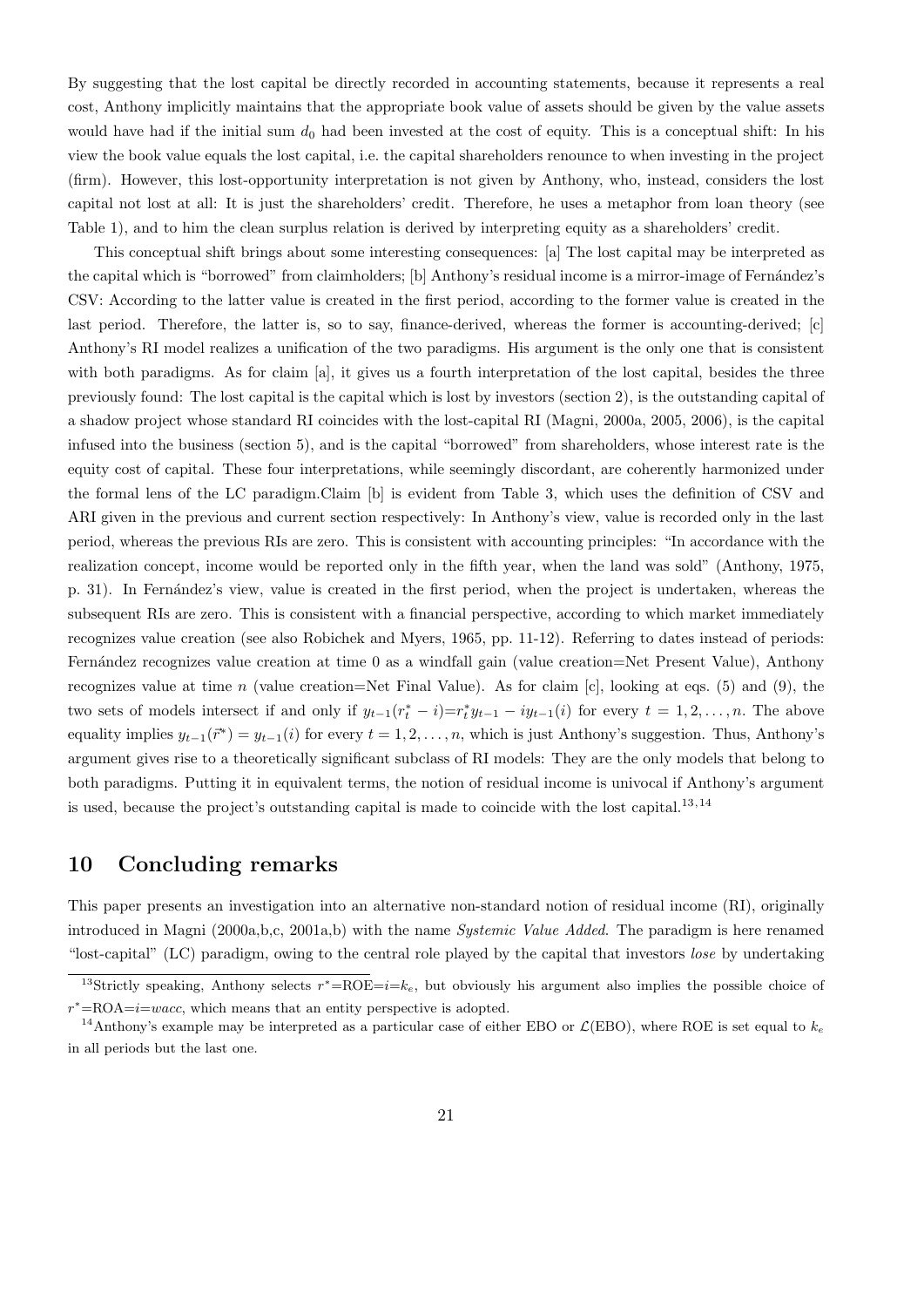the project. The LC paradigm is a theoretical domain which enables one to embrace varied notions, results, and models which have been developed in different fields with disparate scopes and aims. In particular, this paper has shown that the LC paradigm is easily interpretable in an arbitrage theory setting, and that Keynes's notion of user cost is a basic ingredient of it. The lost-capital residual income enables one to lump together two types of depreciation: Depreciation through time and depreciation through use (user cost). Gathering the two one obtains the Keynesian Excess Profit, which is a (market-based) subclass of LC residual incomes, which have the nice property of being aligned in sign with the project's NPV (goal congruence). Among such measures, we analyze Drukarczyk and Schueler's (2000) Net Economic Income and the LC-companion of Fernández's Created Shareholder Value. While different from the standard paradigm, strict relations of the two paradigms are underlined and it is shown that the LC approach, contrary to the standard one, enjoys a nice aggregation property which enables one to aggregate residual incomes for forecasting purposes without worrying about forecasts of each and every residual income. The lost capital itself is also given a fourfold interpretation: capital foregone, capital infused into the business, capital borrowed from shareholders, and capital of a shadow project (for the latter, see Magni, 2005). Relations are thoroughly investigated among NPV, book values and market values, shedding lights on O'Hanlon and Peasnell's (2002) results and providing counterparts in the lost-capital approach. Furthermore, the LC residual income is interpreted as the future value of cumulated Ohlson's (2005) Abnormal Earnings Growth, a notion which is equivalent to O'Byrne's (1997) EVA improvement, based on Miller and Modigliani's investment opportunities approach to valuation. Furthermore, Young and O'Byrne's (2001) notion of Adjusted EVA coincides with the LC residual income if earnings equal dividends. Finally, Anthony's (1975) notion of profit is shown to give rise to a class of metrics which just represents the intersection of the sets of standard residual incomes and LC residual incomes.

Future researches may be devoted to deepen the theoretical network originated by the LC paradigm, which seems to be susceptible of embracing several different notions and models and providing a fruitful integration among concepts in various fields such as economics, accounting, finance. An enrichment of this conceptual environment will possibly address in a more thorough way the issue of practical usefulness of this paradigm for value creation, capital budgeting decisions, managerial incentives and control. The results found seem to be auspicious.

#### References

- Anctil, R. (1996). Capital budgeting using residual income maximization. Review of Accounting Studies, 1(1), 297–229.
- Anctil, R., J.S. Jordan, A. Mukherji (1998). The asymptotic optimality of residual income maximization. Review of Accounting Studies, 2, 207–229.
- Anthony, R.N. (1975). Accounting for the Cost of Interest. Lexington, MA: D. C. Heath and Company.
- Antle, R., G.D. Eppen (1985). Capital rationing and organizational slack in capital budgeting. Management Science, 31(2) (February), 163–174.
- Arnold, G. (2005). Corporate Financial Management. Harlow, UK: Pearson Education.
- Arnold, G., M. Davies (Eds.) (2000). Value-based Management: Context and Application. Chichester, UK: John Wiley & Sons.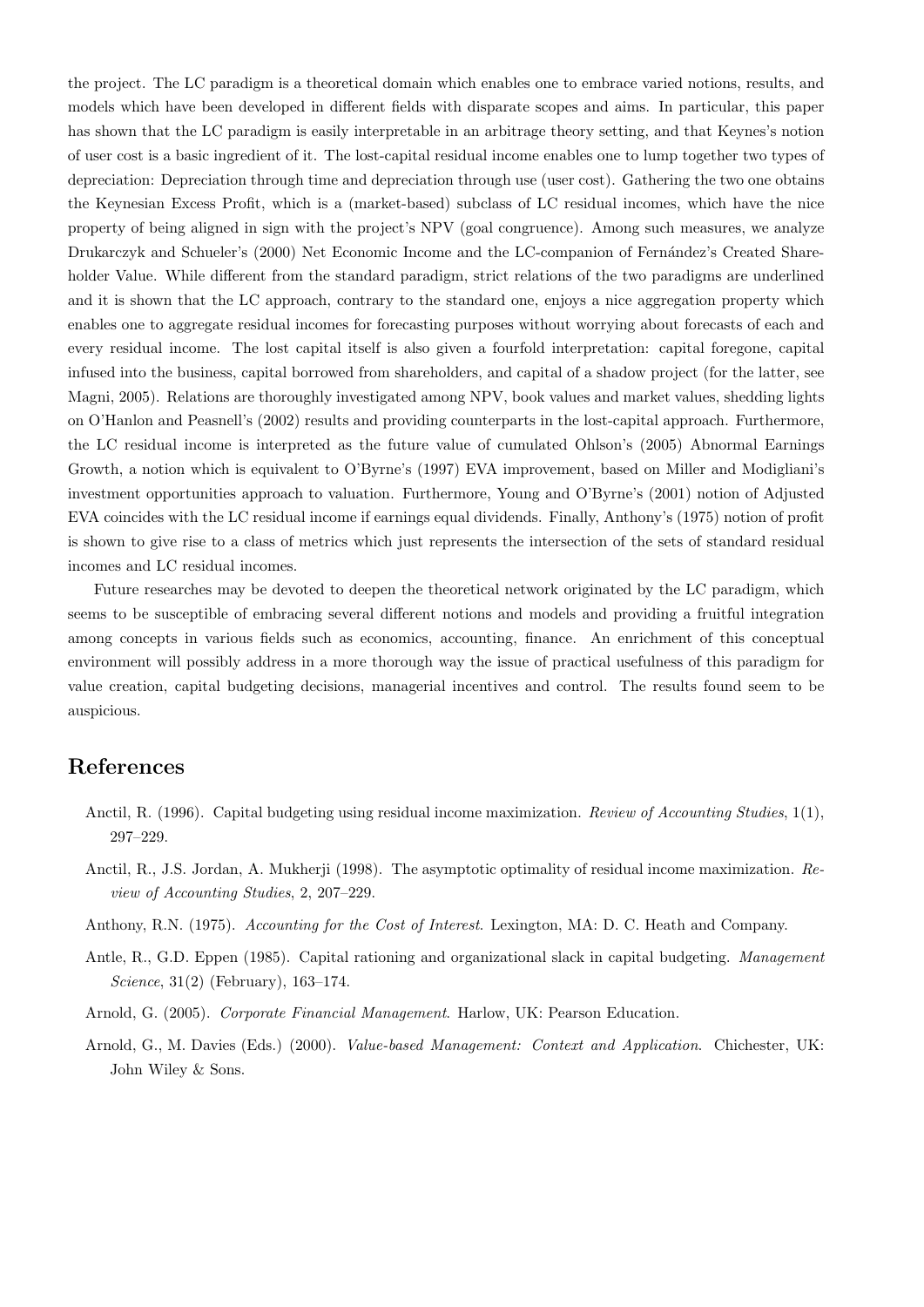- Arzac, E.R., L.R. Glosten (2005). A reconsideration of tax shield valuation, European Financial Management, 11(4), 453–461.
- Balachandran, S.V. 2006. The role of prior performance measures. Management Science, 52(3), 383–393.
- Baldenius, T., S. Reichelstein (2005). Incentives for efficient inventory management: The role of historical cost. Management Science, 51(7), 1032–1045, July.
- Baldenius, T., S. Dutta, S. Reichelstein, (2006). Cost allocation for capital budgeting decisions. Available at SSRN: <http://ssrn.com/abstract=938509>.
- Bodenhorn, D. (1959). On the problem of capital budgeting, Journal of Finance, 14(4), 473–492.
- Brief, R.P. (2007). Accounting valuation models: A short primer. Abacus, 43(4), 429–437.
- Brief, R.P., R.A. Lawson (1990). The role of the accounting rate of return in financial statement analysis. The Accounting Review. Reprinted in R. Brief & K. V. Peasnell (Eds.), Clean Surplus. A Link Between Accounting and Finance. New York: Garland, 1996.
- Brief, R.P., K.V. Peasnell (Eds.) 1996. Clean Surplus: A Link Between Accounting and Finance. New York and London: Garland Publishing.
- Buchanan, J. (1969). Cost and Choice. An Inquiry in Economic Theory. Chicago: Markham. Republished as Midway reprint, Chicago: University of Chicago Press, 1977.
- Claus, J., J. Thomas (2001). Equity premia as low as three percent? Evidence from analysts' earnings forecasts for domestic and international stock markets. Journal of Finance, 56(5) (October), 1629–1666.
- Coase, R.H. (1968). The nature of costs. In D. Solomons (ed.), Studies in Cost Analysis, London: Sweet & Maxwell, second edition.
- Cooper, I.A., K.G. Nyborg (2006). The value of tax shields IS equal to the present value of tax shields, Journal of Financial Economics, 81, 215–225.
- Desrosiers, S., N. Lemaire, J.-F. L'Her ( 2007). Residual income approach to equity country selection. Financial Analysts Journal, 63(2) (April/March), 76–89.
- Drukarczyk, J., A. Schueler (2000). Approaches to value-based performance measurement. In G. Arnold & M. Davies (Eds.), Value-based Management: Context and Application. Chichester, UK: John Wiley & Sons
- Dutta, S., S. Reichelstein (2005). Accrual accounting for performance evaluation. Review of Accounting Studies , 10, 527–552.
- Dutta, S., X. Zhang (2002). Revenue recognition in a multiperiod agency setting, Journal of Accounting Research 40, 67–83.
- Edwards, E., P. Bell (1961). The Theory and Measurement of Business Income. Berkeley University of California Press.
- Ehrbar, A. (1998). Eva: The Real Key to Creating Value. New York: John Wiley & Sons.
- Fernández, P. (2002). Valuation Methods and Shareholder Value Creation. San Diego, CA: Elsevier Science.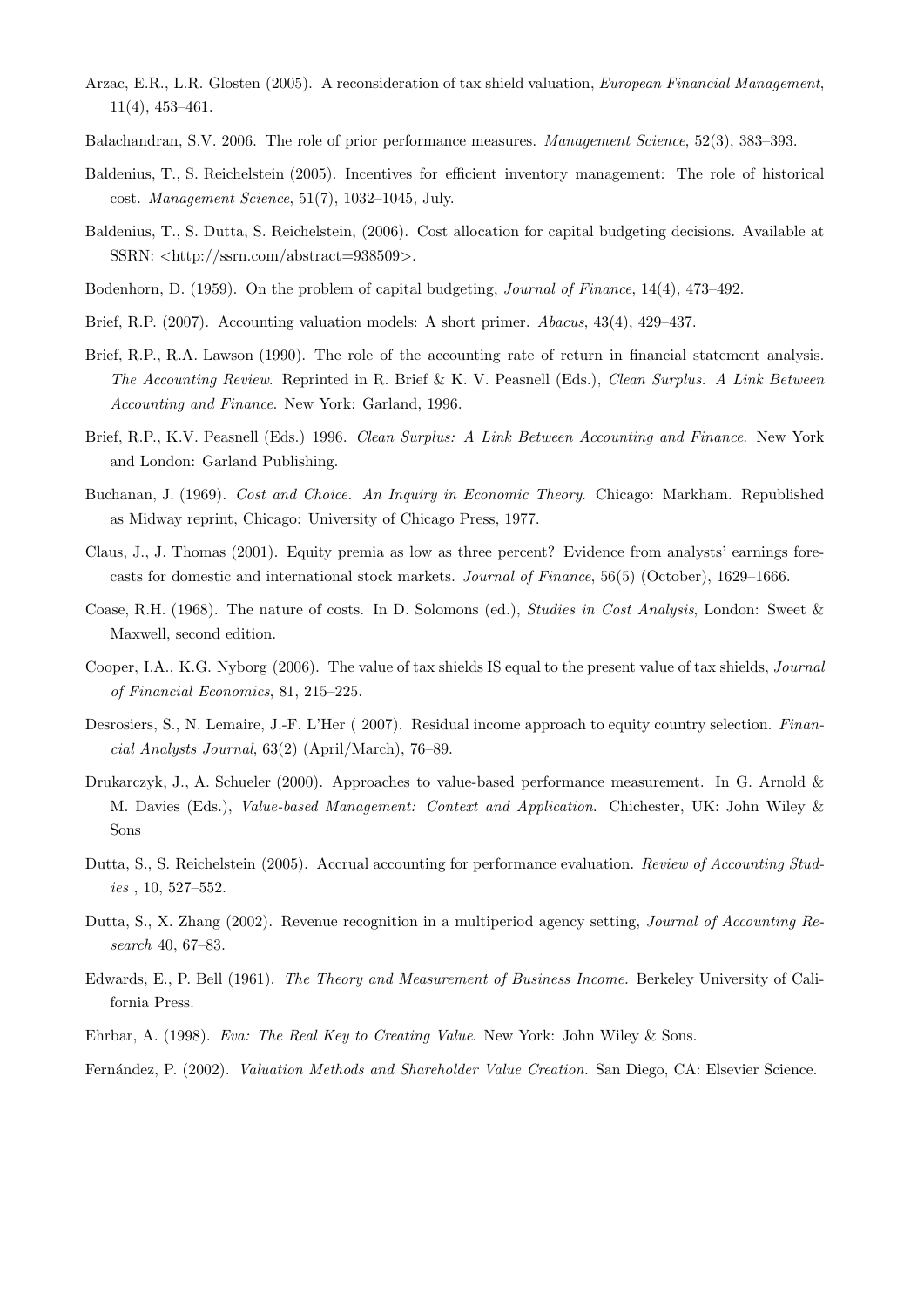- Fernández, P. (2005). Reply to "Comment on The value of Tax Shields is NOT equal to the present value of tax shields". Quarterly Review of Economics and Finance, 45(1), 188–192.
- Forker, J., R. Powell (2000). A review of accounting and VBM alternatives. In G. Arnold & M. Davies, Valuebased Management: Context and Application. Chichester, UK: John Wiley & Sons.
- Friedl, G. (2005). Incentive properties of residual income when there is an option to wait. Schmalenbach Business Review 57(1) (January), 3-21.
- Ghiselli Ricci, R., C.A. Magni (2006). Economic Value Added and Systemic Value Added: Symmetry, additive coherence and differences in performance. Applied Financial Economics Letters, 2(3), 151–154, May.
- Grinyer, J.R. (1985). Earned Economic Income A theory of matching. Abacus, 21(2), 130–148.
- Grinyer, J.R. (1987). A new approach to depreciation. Abacus, 23(2), 43–54.
- Grinyer, J.R. (1995). Analytical Properties of Earned Economic Income a response and extension. British Accounting Review, 27, 211–228.
- Grinyer, J.R., M. Walker (1990). Deprival value accounting rates of return. *Economic Journal*, 100(3) (September), 918–922.
- Hagemeister, M., A. Kempf (2006). Employing the residual income model in portfolio optimization. Available at  $\langle \text{http://www.efmaefm.org/efma2006/papers/869547-full.pdf}\rangle$ .
- Hagemeister, M., A. Kempf (2007). CAPM und erwartete Renditen: Eine Untersuchung auf Basis der Erwartung von Marktteilnehmern. CFR-working paper no. 07-01, University of Cologne. Available at <http://www.cfr-cologne.de/download/workingpaper/cfr-07-01.pdf>.
- Harris, R.S., J.J Pringle (1985). Risk-adjusted discount rates extensions from the average-risk case, Journal of Financial Research, 215–225, Fall.
- Kellison, S.G. (1991). The Theory of Interest, second edition. Homewood, IL: Irwin/McGraw-Hill.
- Keynes, J.M. (1967). The General Theory of Employment Interest and Money. London: MacMillan. First published 1936.
- Lundholm, R., T. O'Keefe (2001). Reconciling value estimates from the discounted cash flow model and the residual income model. Contemporary Accounting Research 18(2) 311–335, Summer.
- Madden, B.J. (1999). Cash Flow Return On Investment: A Total System Approach to Valuing the Firm. Oxford, UK: Butterworth-Heinemann.
- Magni, C.A. (2000a). Systemic Value Added, residual income and decomposition of a cash flow stream. Working paper n. 318, Department of Economics, University of Modena and Reggio Emilia. Available at  $\langle \text{http://ssrn.com/abstract=1032011}>$  and at <http://www.dep.unimore.it/materiali discussione.asp>.
- Magni, C.A. (2000b). Decomposition of a certain cash flow stream: Differential systemic Value and net final value, Proceedings of the XXIV Annual AMASES Conference, Padenghe sul Garda, Italy, pp. 163-170, September 6-9. Available at <SSRN: http://ssrn.com/abstract=1096213>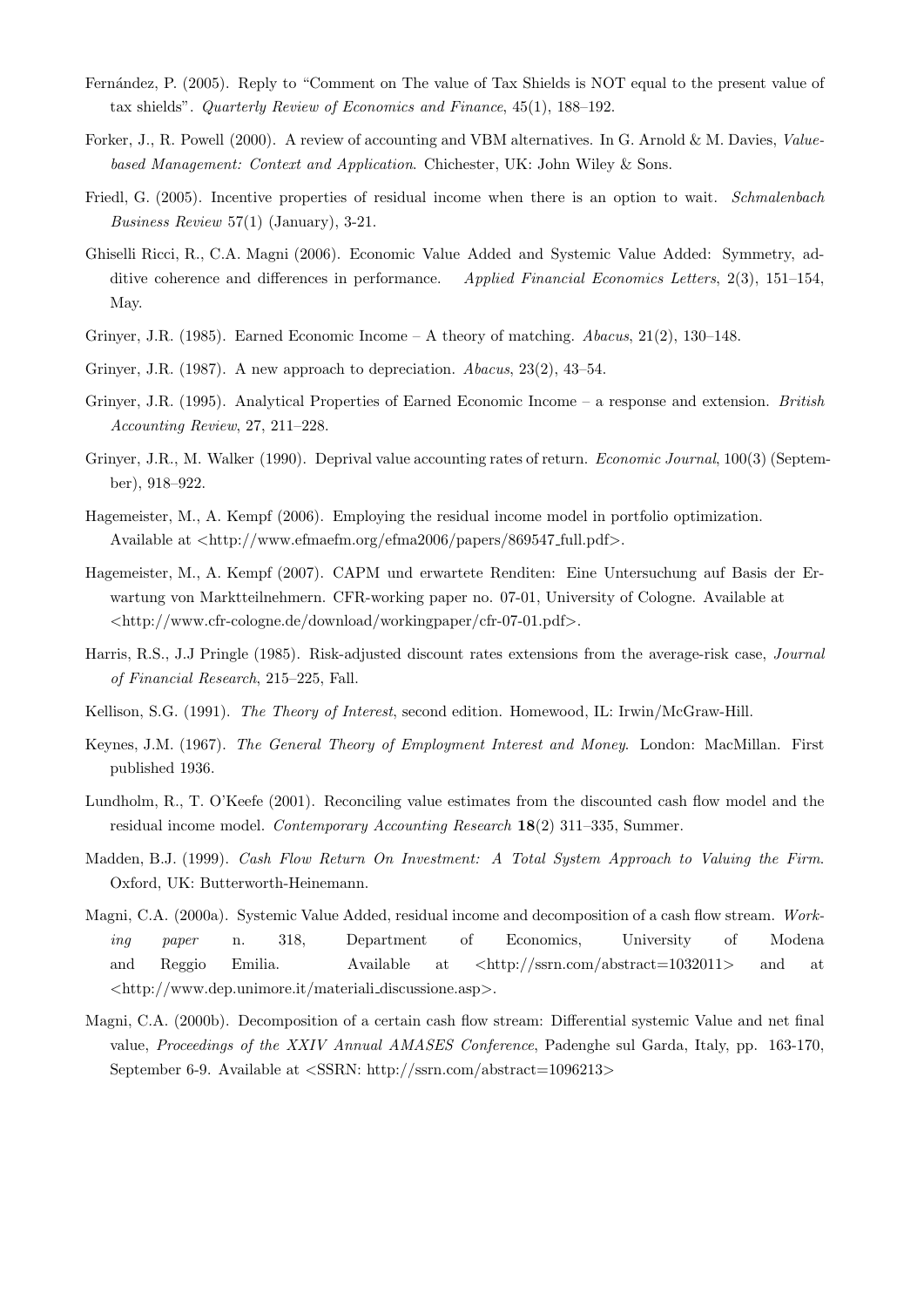- Magni, C.A. (2000c). TIR, ROE e VAN: convergenze formali e concettuali in un approccio sistemico [IRR, ROE and NPV: formal and conceptual convergences in a systemic approach], Finanza marketing e produzione 18(4), 31–59. Available at SSRN:  $\langle \text{http://ssrn.com/abstract=1104597}\rangle$ .
- Magni, C.A. (2001a). Scomposizione di sovraprofitti: Economic Value Added e Valore Aggiunto Sistemico [Excess-profit decomposition: Economic Value Added and Systemic Value Added], Finanza Marketing e  $Productione$ ,  $19(4)$ ,  $94-119$ . Available at SSRN:  $\langle \text{http://ssrn.com/abstract=1140163>}$ .
- Magni, C.A. (2001b). Valore aggiunto sistemico: un'alternativa all'EVA quale indice di sovraprofitto periodale [Systemic Value Added: an alternative to EVA as a residual income model], Budget, 25(1), 63–71. Available at SSRN:  $\langle \text{http://ssrn.com/abstract=1103492>}.$
- Magni, C.A. (2003). Decomposition of net final values: Systemic Value Added and residual income, Bulletin of Economic Research 55(2), 149–176.
- Magni, C.A. (2004). Modelling excess profit, Economic Modelling, 21, 595–617.
- Magni, C.A. (2005). On decomposing net final values: EVA, SVA and shadow project. Theory and Decision. 59, 51–95.
- Magni, C.A. (2006). Zelig and the art of measuring excess profit, Frontiers in Finance and Economics, 3(1), 103–129, June.
- Magni, C.A. (2007). Measuring performance and valuing firms: In search of the lost capital. Available at SSRN: <http://ssrn.com/abstract=1029244>.
- Magni, C.A. (2009a). Opportunity cost, excess profit, and counterfactual conditionals, Frontiers in Finance and Economics,  $6(1)$  (April). Available at SSRN:  $\langle$ http://ssrn.com/abstract=1028749>.
- Magni, C.A. (2009b). Splitting up vale: A critical review of residual incomes theories, European Journal of Operational Research, 198(1) (October), 1–22.
- Martin, J.D., J.W. Petty (2000). Value Based Management. The Corporate Response to Shareholder Revolution. Boston, MA: Harvard Business School.
- Martin, J.D., J.W. Petty, S.P. Rich (2003). An analysis of EVA and other measures of firm performance based on residual income. Hankamer School of Business, Working paper. Available at SSRN: <http://papers.ssrn.com/sol3/papers.cfm?abstract id=412122>.
- Miller, M., F. Modigliani (1961). Dividend policy, growth, and the valuation of shares. Journal of Business, 34(4), 411–433.
- Mohnen, A. and M. Bareket (2007). Performance measurement for investment decisions under capital constraints. Review of Accounting Studies, 12(1) (March), 1–22.
- Myers, S.C. (1974). Interactions of corporate financing and investment decisions Implications for capital budgeting. Journal of Finance, 29(1) 1–25, March.
- O'Byrne. S.F. (1996). EVA and market value. Journal of Applied Corporate Finance, 9(1), 116–125, Spring.
- O'Byrne. S.F. (1997). EVA and shareholder return. Financial Practice and Education, 7(1), Spring/Summer.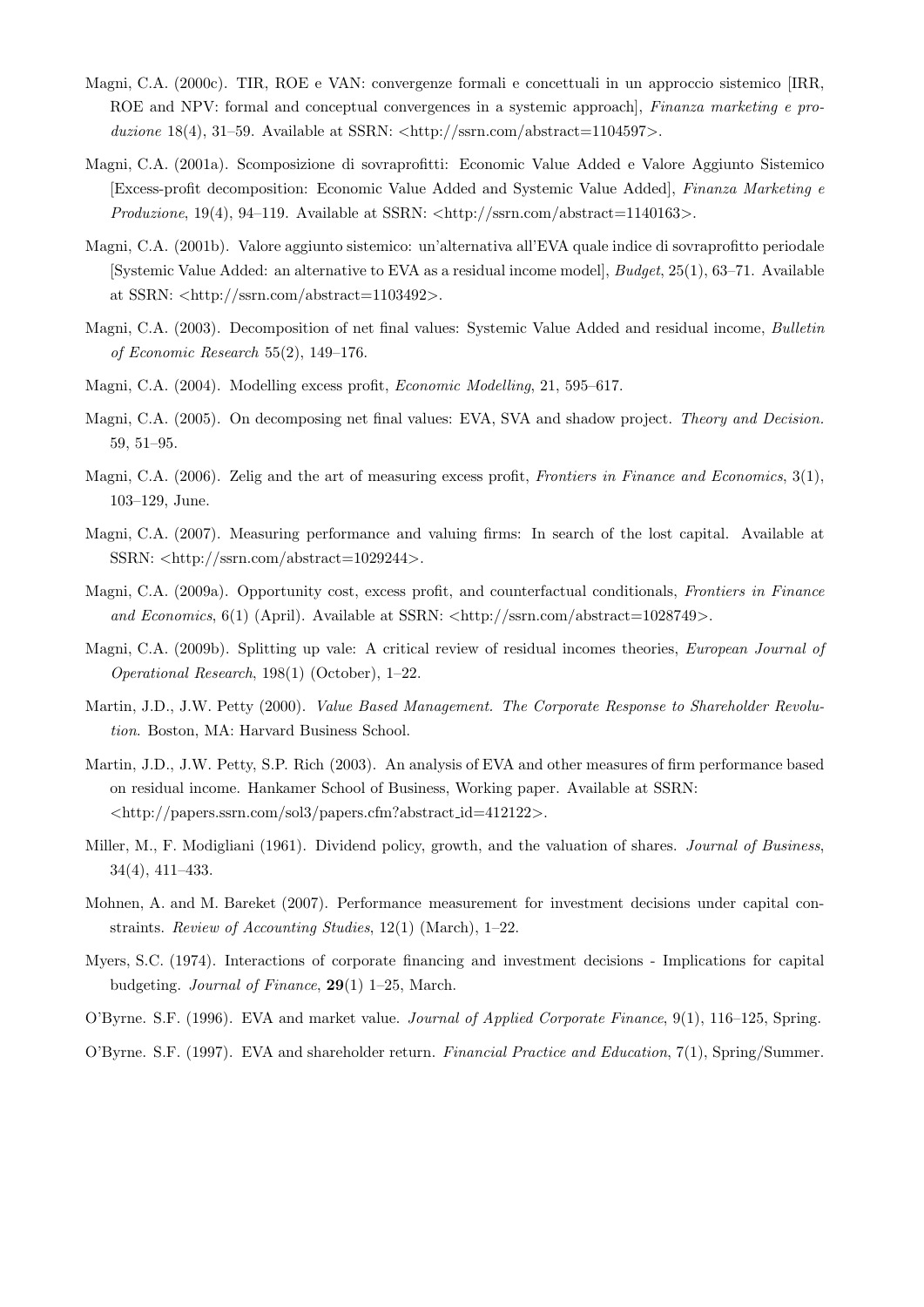- O'Byrne. S.F., D.S. Young (2006). Incentives and investor expectations. Journal of Applied Corporate Finance, 18(2) 98–105, Spring.
- O'Hanlon, J., K.V. Peasnell (2000). Residual income and EVA. Economic and Financial Computing, Summer, 53–95.
- O'Hanlon J., K.V. Peasnell (2002). Residual income and value creation: the 'missing link', Review of Accounting Studies, 7(2/3), 229–245.
- Ohlson, J.A. (1989). Accounting earnings, book values, and dividends: The theory of the clean surplus equation in equity valuation. Reprinted in R. Brief & K. V. Peasnell (Eds.), Clean Surplus. A Link Between Accounting and Finance. New York: Garland, 1996, 167–227.
- Ohlson. J.A. (1995). Earnings, book values, and dividends in equity valuation. Contemporary Accounting Research, 11(2), 661–687, Spring.
- Ohlson. J.A. (2005). On accounting-based valuation formulae. Review of Accounting Studies, 10, 323–347.
- Ohlson. J.A., B.E. Juettner-Nauroth (2005). Expected EPS and EPS growth as determinants of value. Review of Accounting Studies, 10, 349–365.
- Peasnell, K.V. (1981). On capital budgeting and income measurement. Abacus, 17(1), 52–67, June.
- Peasnell, K.V. (1982). Some formal connections between economic values and yields and accounting numbers. Journal of Business Finance & Accounting, 9(3), 361–381.
- Peasnell, K.V. (1995). Second thoughts on the analytical properties of earned economic income. British Accounting Review, 27, 229–239.
- Peccati, L. 1987. DCF e risultati di periodo [DCF and period results], Proceedings of the XI AMASES Conference (Association for Mathematics Applied to Economic and Social Sciences, Aosta, Italy, 9-11 September.
- Peccati, L. 1989. Multiperiod analysis of a levered portfolio. *Decisions in Economics and Finance*, 12(1) (March), 157–166. Reprinted in J. Spronk & B. Matarazzo (Eds.) (1992), Modelling for Financial Decisions. Berlin: Springer-Verlag.
- Penman, S.H. (1992). Return to fundamentals. Journal of Accounting Auditing and Finance. Reprinted in R. Brief and K. V. Peasnell (Eds.) (1996). Clean Surplus: A Link Between Accounting and Finance. New York and London: Garland Publishing.
- Penman, S.H. (2005). Discussion of "On accounting-based valuation formulae" and "Expected EPS and EPS growth as determinants of value". Review of Accounting Studies, 10, 367–378.
- Pfeiffer, T. (2000). Good and bad news for the implementation of shareholder-value concepts in decentralized organizations. Schmalenbach Business Review, 52(1) (January), 68–91.
- Pfeiffer, T., G. Schneider (2007). Residual income-based compensation plans for controlling investment decisions under sequential private information. Management Science, 53(3), 495–507.
- Preinreich, G. (1936). The fair value and yield of common stock. The Accounting Review Reprinted in R. Brief and K. V. Peasnell (Eds.) (1996). Clean Surplus: A Link Between Accounting and Finance. New York and London: Garland Publishing.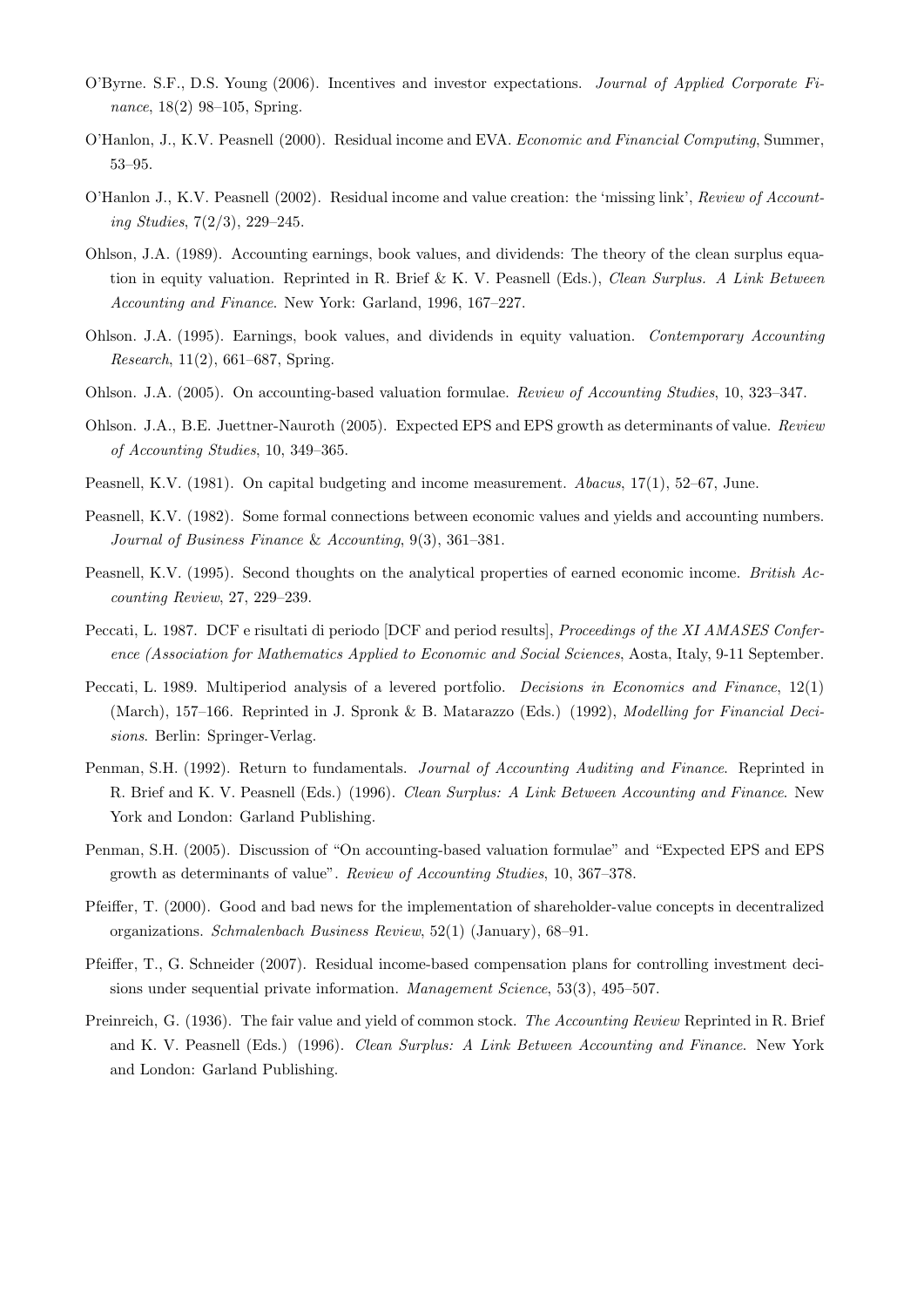- Preinreich, G. (1938). Annual survey of economic theory: the theory of depreciation. Econometrica 6(1), 219–241, January.
- Promislow, S.D. (2006). Fundamentals of Actuarial Mathematics. Chichester, UK: John Wiley & Sons.
- Rappaport, A. (1998). Creating Shareholder Value. New York: The Free Press.
- Reichelstein, S. (1997). Investment decisions and managerial performance evaluation. Review of Accounting Studies, 2(2), 157–180.
- Robichek, A.A., S.C. Myers (1965). Optimal Financing Decisions. Englewood Cliffs, NJ: Prentice-Hall.
- Rogerson, W.P. (1997). Intertemporal cost allocation and managerial investment incentives: A theory explaining the use of Economic Value Added as a performance measure. Journal of Political Economy, 105(4), 770–795.
- Ruback, R.S. (2002). Capital Cash Flows: a simple approach to valuing cash flows. Financial Management, Summer, 85–103.
- Scott, A.D. (1953). Notes on user cost. Economic Journal, 63, 368–384, June.
- Solomons, D. (1965). Divisional Performance: Measurement and Control. Homewood, IL: Richard D. Irwin.
- Soper, C.S. (1959). The marginal efficiency of capital. Economic Journal, 69, 174-177 March.
- Stark, A.W. (2000). Real options (dis)investment decision-making and accounting measures of performance. Journal of Business Finance and Accounting, 27(3/4), 313–331.
- Stewart, G.B. (1991). The Quest for Value: the  $EVA^{TM}$  Management Guide. HarperCollins Publishers Inc.
- Stoughton, N.M., J. Zechner, (2007). Optimal capital allocation using  $\mathrm{RAROC}^{TM}$  and  $\mathrm{EVA}^{TM}$ . Journal of Financial Intermediation, 16(3), 312–342.
- Teichroew, D., A. Robichek, M. Montalbano (1965a). Mathematical analysis of rates of return under certainty. Management Science, 11, 395-403.
- Teichroew, D., A. Robichek, M. Montalbano (1965b). An analysis of criteria for investment and financing decisions under certainty. Management Science, 12, 151-179.
- Tham, J., I. Vélez-Pareja (2001). The correct discount rate for the tax shield: the N-period case. Available at SSRN:  $\langle \text{http://ssrn.com/abstract=267962}\rangle$ .
- Vélez-Pareja, I., J. Tham (2003). Do the RIM (Residual Income Model), EVA and DCF (Discounted Cash Flow) really match?. Working Paper n. 25. Available at  $\langle$ http://ssrn.com/abstract=379740.>
- Walter, J.E. (1956). Dividend policies and common stock prices. Journal of Finance, 11(1), 29–41.
- Weaver S.C., J.F. Weston (2003). A unifying theory of value based management. Finance. Paper 4-03. Available at  $\langle \text{http://repositories.cdlib.org/anderson/fin/4-03/}\rangle$
- Young, S.D., S.F. O'Byrne (2001). EVA and Value-Based Management. McGraw-Hill.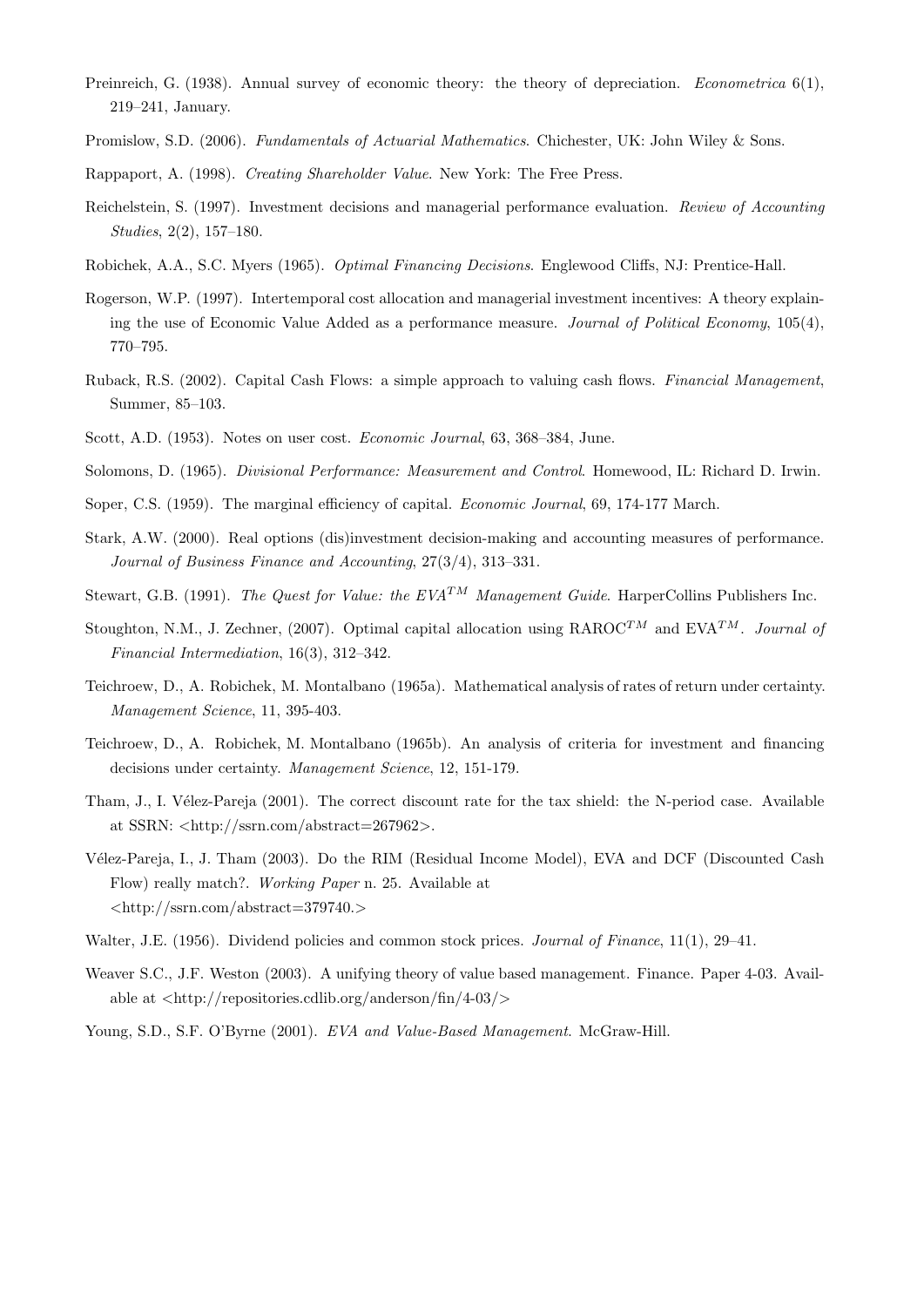| Symbol                      | means                                                     | is equal to                       |
|-----------------------------|-----------------------------------------------------------|-----------------------------------|
|                             |                                                           |                                   |
| AE                          | Adjusted EVA                                              |                                   |
| <b>AEG</b>                  | Abnormal Earnings Growth                                  |                                   |
| <b>AIC</b>                  | Adjusted Invested Capital                                 |                                   |
| $ARI_t$                     | Anthony's Residual Income                                 |                                   |
| $B_t$                       | book value                                                |                                   |
| $B_t^e$                     | book value of equity                                      |                                   |
| $B_t^l$                     | book value of total liabilities                           |                                   |
| cfroe                       | Cash Flow Return On Equity                                |                                   |
| cfroi                       | Cash Flow Return On Investment                            |                                   |
| $C_t$                       | value of the reinvestment proceeds at time $t-1$          |                                   |
| $C^t$                       | amount of wealth at time $t$ if project is not undertaken |                                   |
| $_{\mbox{\scriptsize CSV}}$ | Created Shareholder Value                                 |                                   |
| $\vec{d}$                   | project, firm, business                                   |                                   |
| $d_t$                       | cash flow from $\vec{d}$ available for distribution       | equity cash flow/free cash flow   |
| $\vec{d}_t$                 | uniperiodic project                                       |                                   |
| $\vec{d}_{0,t}$             | first part of project $\vec{d}$                           |                                   |
| $\vec{d}_{t,n}$             | second part of project $\vec{d}$                          |                                   |
| $\Delta MVA_t$              | Market Value Added's variation                            | $\text{MVA}_t - \text{MVA}_{t-1}$ |
| $\Delta N_t$                | Net Present Value's variation                             | $N_t - N_{t-1}$                   |
| $\Delta y_t(\cdot)$         | capital's variation                                       | $y_t(\cdot) - y_{t-1}(\cdot)$     |
| <b>EBO</b>                  | Edwards-Bell-Ohlson                                       |                                   |
| ECF                         | Equity Cash Flow                                          |                                   |
| <b>EVA</b>                  | Economic Value Added                                      |                                   |
| $EVC_t$                     | Excess Value Created                                      | $N_t$                             |
| FCF                         | Free Cash Flow                                            |                                   |
| $F_t$                       | future value of cumulated AEGs                            |                                   |
| G                           | value of assets if they are used                          | $V_t$                             |
| G'                          | value of assets if they had not been used                 | $y_t(i)$                          |
| $G'-G$                      | user cost                                                 | $y_t(i) - V_t$                    |
| gMVA                        | generalized Market Value Added                            | $V_t - y_t(\vec{r}^*)$            |
| $\dot{\imath}$              | (opportunity) cost of capital                             |                                   |
| $IC_t$                      | current invested capital                                  | $y_t(i)$                          |
| $k_D$                       | cost of debt (required return on debt)                    |                                   |
| $k_e$                       | cost of equity (required return on equity)                |                                   |
| $k_U$                       | cost of assets (required return on assets)                |                                   |
| $\text{KEP}_t$              | Keynesian Excess Profit                                   |                                   |
| $_{\rm LC}$                 | lost capital                                              |                                   |

#### Table 0. Notational Conventions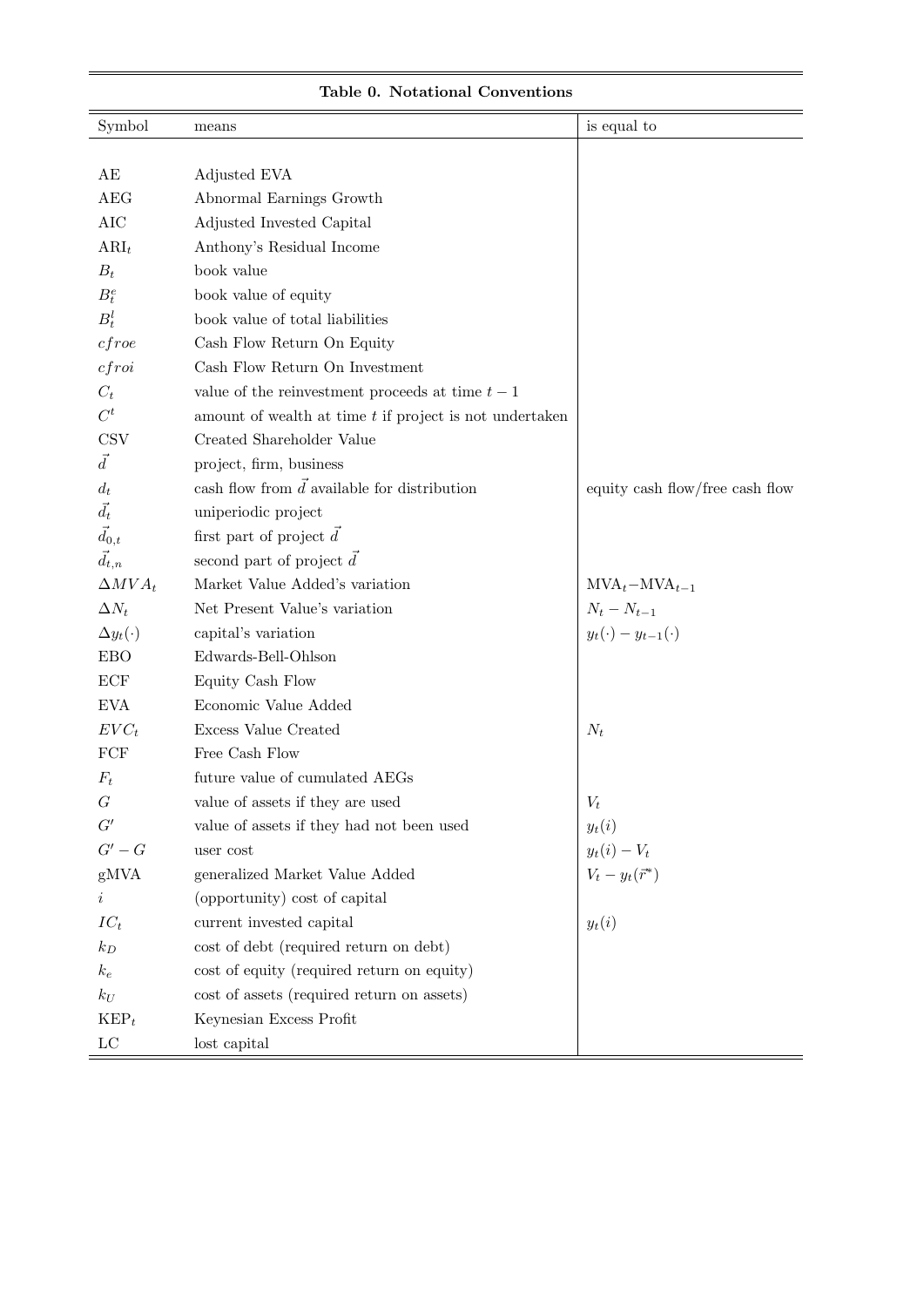| Symbol                         | means                                                       | is equal to                                          |
|--------------------------------|-------------------------------------------------------------|------------------------------------------------------|
|                                |                                                             |                                                      |
| $\mathcal{L}$ (CSV)            | LC companion of CSV                                         |                                                      |
| $\mathcal{L}(EBO)$             | LC companion of EBO                                         |                                                      |
| $\mathcal{L}(\text{EVA})$      | LC companion of EVA                                         |                                                      |
| $\mathcal{L}(x_t^a)$           | LC companion of $x_t^a$                                     |                                                      |
| $\mathcal{L}^{-1}(\text{NEI})$ | standard companion of NEI                                   |                                                      |
| $MV_t$                         | market value                                                | $V_t$                                                |
| <b>MVA</b>                     | Market Value Added                                          | $V_t^e-B_t^e$                                        |
| $N_t$                          | time-t Net Present Value                                    | $NPV(1+i)^t$                                         |
| $N_n$                          | Net Final Value                                             | $NPV(1+i)^n$                                         |
| $NCF_k$                        | Net Cash Flow                                               | Free Cash Flow                                       |
| $NEI_t$                        | Net Economic Income                                         |                                                      |
| <b>NPV</b>                     | Net Present Value                                           | $\sum_{k=1}^{n} \frac{d_k}{(1+i)^k} - d_0$           |
| $r_t$                          | period rate of return                                       |                                                      |
| $r_t^*$                        | period internal rate of return                              |                                                      |
| $\vec{r}^*$                    | internal discount function for project $\overrightarrow{d}$ |                                                      |
| RI                             | residual income                                             |                                                      |
| <b>ROA</b>                     | Return On Assets                                            |                                                      |
| $\rm{ROE}$                     | Return On Equity                                            |                                                      |
| $\boldsymbol{u}$               | compounding factor                                          | $1+i$                                                |
| $U_t^0$                        | unrecovered capital                                         | $y_t(i)$                                             |
| $\upsilon$                     | discount factor                                             | $(1+i)^{-1}$                                         |
| $V_t$                          | market value                                                | $\sum_{k=t+1}^{n} \frac{d_k}{(1+i)^{k-t}}$           |
| $V_t^e$                        | market value of equity                                      | $\sum_{k=t+1}^{n} \frac{\text{ECF}_k}{(1+k_e)^{k}}$  |
| $V_t^l$                        | market value of total liabilities/assets                    | $\sum_{k=t+1}^{n} \frac{\text{FCF}_k}{(1+wacc)^k}$   |
| $V^U$                          | market value of the unlevered firm                          | $\sum_{k=t+1}^{n} \frac{FCF}{(1+k_U)}$               |
| wacc                           | weighted average cost of capital                            |                                                      |
| $x_t^a$                        | standard RI                                                 |                                                      |
| $x_{k,(\vec{d}_{t,n})}^a$      | standard RI of project $\vec{d}$ 's second part             |                                                      |
| $\xi_t^a$                      | lost-capital RI                                             |                                                      |
| $\xi^a_{k,(\vec{d}_{t,n})}$    | lost-capital RI of project $\vec{d}$ 's second part         |                                                      |
| $y_{t-1}$                      | capital invested                                            |                                                      |
| $y_{t-1}(\vec{r}^*)$           | outstanding capital of project $\vec{d}$                    |                                                      |
| $y_{t-1}(\vec{r})$             | outstanding capital growing at rate $r_t$                   |                                                      |
| $y_{t-1}(i)$                   | lost capital of project $\vec{d}$                           |                                                      |
| $y_t^{\circ}(i)$               | initial lost capital of project $\vec{d}_{t,n}$             | $y_t(\vec{r}^*)$                                     |
| $\boldsymbol{z}_t$             | Abnormal Earnings Growth                                    | Residual earnings $t_{t+1}$ – Residual Earnings $_t$ |

continued - Table 0. Notational Conventions

 $\frac{1}{2}$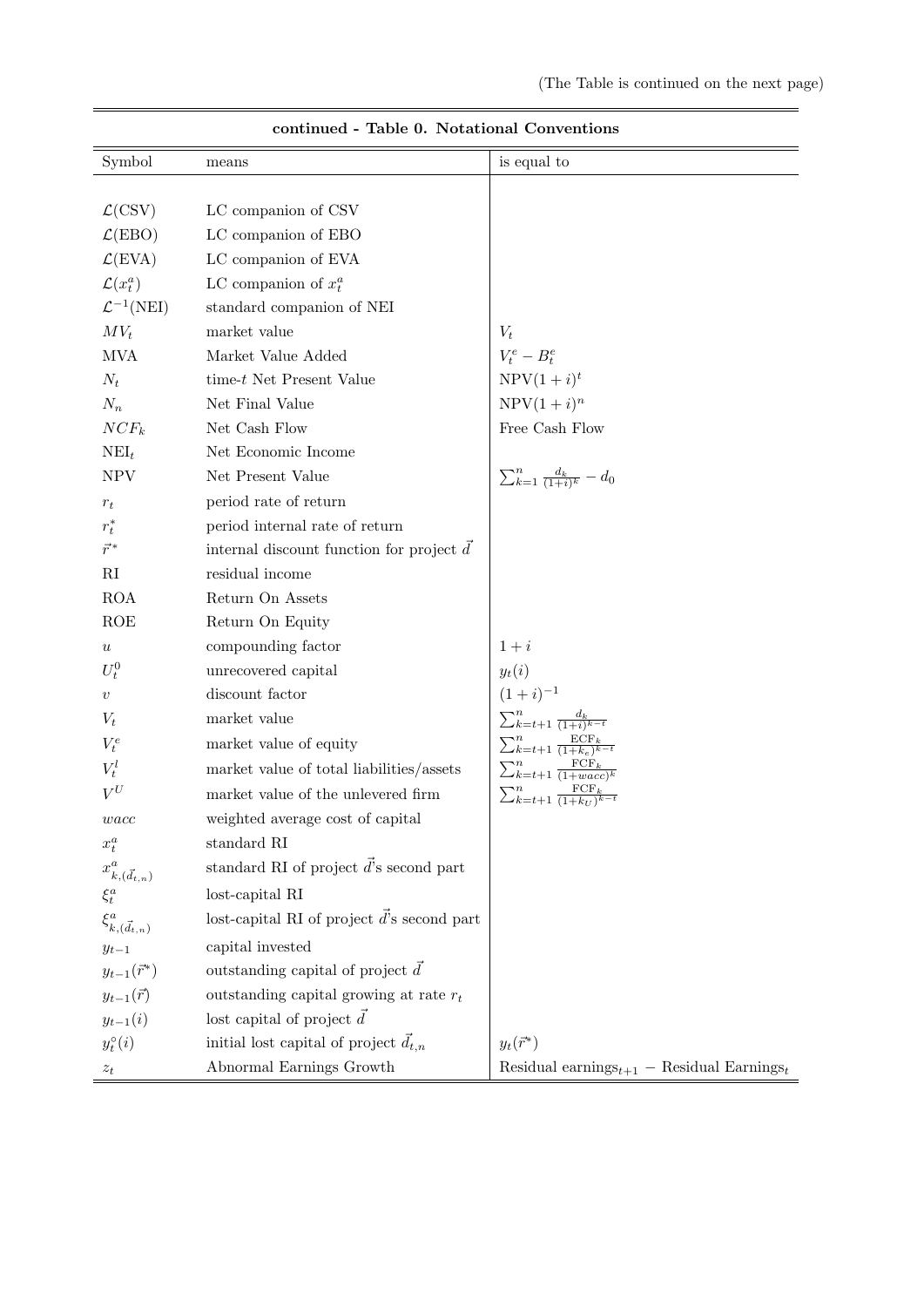#### Table 1. The firm and the loan

| <b>FIRM</b>             | LOAN                                |                 |
|-------------------------|-------------------------------------|-----------------|
| cash flow               | instalment                          | $d_t$           |
| capital employed        | residual debt (outstanding balance) | $y_{t-1}$       |
| capital's depreciation  | principal repayment                 | $y_{t-1} - y_t$ |
| periodic rate of return | contractual rate                    | $r_t$           |
| income                  | interest                            | $r_t y_{t-1}$   |

<u> 1980 - Andrea Station Andrea Station (m. 1980)</u>

L

Ī.

|                             | Table 2. Constructing residual incomes in the two paradigms                                             |                                                           |           |                          |       |  |  |  |  |  |  |
|-----------------------------|---------------------------------------------------------------------------------------------------------|-----------------------------------------------------------|-----------|--------------------------|-------|--|--|--|--|--|--|
|                             | IDF                                                                                                     | $y_t(\vec{r}^*)$                                          | $\dot{i}$ | $y_t(i)$                 | $d_t$ |  |  |  |  |  |  |
| Entity approach             |                                                                                                         |                                                           |           |                          |       |  |  |  |  |  |  |
| EVA                         | <b>ROA</b>                                                                                              | $B_t^l$                                                   |           | $wacc \quad y_t(wacc)$   | FCF   |  |  |  |  |  |  |
| $RI^{cfroi}$                | c f roi                                                                                                 | $y_t(cfroi)$ wacc $y_t(wacc)$ FCF                         |           |                          |       |  |  |  |  |  |  |
| NEI                         | $\left\{ \begin{aligned} r_1^* &= \frac{V_1^l + d_1 - d_0}{d_0} \\ r_t^* &= wacc \end{aligned} \right.$ |                                                           |           | $V_t^l$ wacc $y_t(wacc)$ | FCF   |  |  |  |  |  |  |
| Equity approach             |                                                                                                         |                                                           |           |                          |       |  |  |  |  |  |  |
| <b>EBO</b>                  | <b>ROE</b>                                                                                              |                                                           |           |                          | ECF   |  |  |  |  |  |  |
| $\mathbf{R} \Gamma^{cfree}$ | cfree                                                                                                   | $B_t^e$ $k_e$ $y_t(k_e)$<br>$y_t(cfroe)$ $k_e$ $y_t(k_e)$ |           |                          | ECF   |  |  |  |  |  |  |
| $\rm{CSV}$                  | $\begin{cases} r_1^* = \frac{V_1^e + d_1 - d_0}{d_0} \\ r_t^* = k_e \end{cases}$                        | $V_t^e$                                                   | $k_e$     | $y_t(k_e)$               | ECF   |  |  |  |  |  |  |

#### Table 3. Anthony's and Fernández's symmetric residual incomes

|                                                 | period |  |  |  |           |                           |  |  |  |
|-------------------------------------------------|--------|--|--|--|-----------|---------------------------|--|--|--|
|                                                 |        |  |  |  | 2 3 $n-1$ |                           |  |  |  |
| Anthony's Residual Income                       |        |  |  |  |           | 0 0 0  0 $NPV(1 + k_e)^n$ |  |  |  |
| Created Shareholder Value $NPV(1 + k_e)$ 0 0  0 |        |  |  |  |           |                           |  |  |  |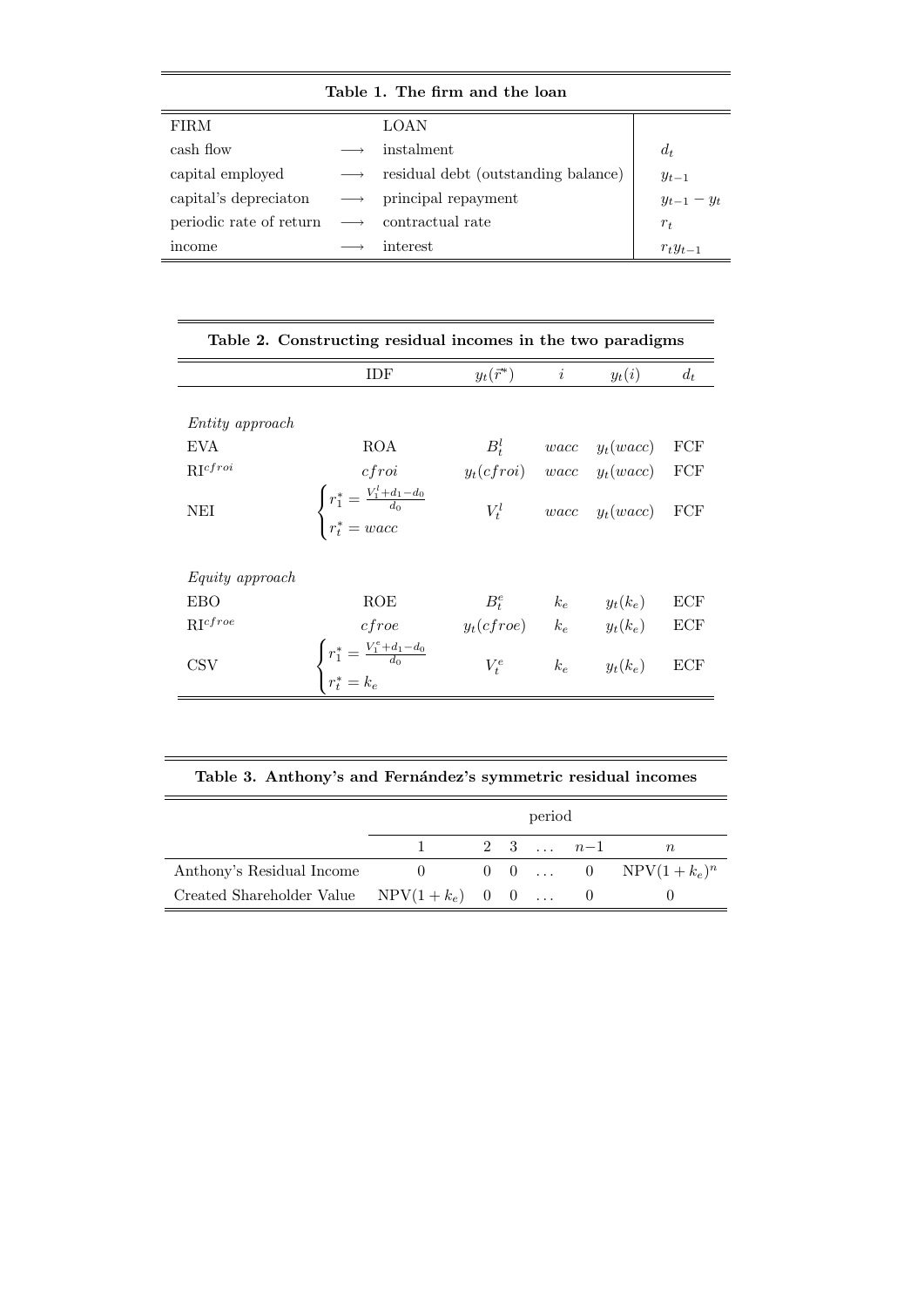Appendix. A firm is incorporated to undertake a 5-year project. Tables 4 and 5 collect the input data (in boldface), the firm's accounting statements, the resulting expected cash flows and rates of return, while Table 6 computes market values. To this end, it is assumed that the required return to total assets is  $k_U = 11.9\%$ , and that the nominal debt is equal to the market value of debt, i.e. the interest rate is equal to the required return on debt (here assumed to equal 8%). The market value of equity turns out to be 30 457 and the Net Present Value is 456.9. Table 7 focusses on the 3+3 groups of metrics, and the residual incomes are calculated for each period. Logically, each of them represents a decomposition of 456.9, and is obtained by a "Discount&Sum" procedure for the standard metrics and by a "Sum&Discount" method for the lost-capital metrics. Inspecting Table 7, the reader may appreciate the considerable differences across paradigms and across metrics. It is worth noting that the KEP metrics are perfectly aligned in sign with the NPV (goal congruence) and they are the only metrics that enjoy this property. It is also worth noting that discrepancies among standard metrics and LC metrics concern not only magnitude, but sign as well: for example in the third and fourth periods  $RI^{cfroi}$  signals value destruction in the standard paradigm and value creation in the LC paradigm; in the second period  $R1^{cf}$  roe signals value creation in the standard paradigm and value destruction in the LC companion. As for Anthony's Residual Income, from Table 3 one finds  $ARI_t=0$  for  $t < 5$  and  $ARI_5=861$  (value creation is signalled only in the final period).

| Table 4. Input data, Balance Sheet, Income Statement |                |              |                |        |                |          |  |  |  |
|------------------------------------------------------|----------------|--------------|----------------|--------|----------------|----------|--|--|--|
| Time                                                 | $\overline{0}$ | $\mathbf{1}$ | $\overline{2}$ | 3      | $\overline{4}$ | 5        |  |  |  |
|                                                      |                |              |                |        |                |          |  |  |  |
| <b>BALANCE SHEET</b>                                 |                |              |                |        |                |          |  |  |  |
| Net fixed assets                                     | 45000          | 36 000       | 27000          | 18000  | 9000           | $\bf{0}$ |  |  |  |
| Working capital                                      | 15000          | 15000        | 15000          | 15000  | 15000          | $\bf{0}$ |  |  |  |
| TOTAL ASSETS                                         | 60000          | 51000        | 42000          | 33000  | 24 000         | $\theta$ |  |  |  |
|                                                      |                |              |                |        |                |          |  |  |  |
| Debt                                                 | 30000          | 20 000       | 10000          | 5000   | 2000           | $\bf{0}$ |  |  |  |
| Equity (book value)                                  | 30 000         | 31000        | 32000          | 28 000 | 22000          | $\theta$ |  |  |  |
| TOTAL LIABILITIES                                    | 60000          | 51000        | 42000          | 33000  | 24 000         | $\theta$ |  |  |  |
|                                                      |                |              |                |        |                |          |  |  |  |
| <b>INCOME STATEMENT</b>                              |                |              |                |        |                |          |  |  |  |
| <b>Sales</b>                                         |                | 31500        | 32100          | 31500  | 27500          | 28 000   |  |  |  |
| $-Cost$ of sales and other expenses                  |                | 14000        | 14000          | 14000  | 14000          | 14000    |  |  |  |
| $-Depreciation$                                      |                | 9000         | 9000           | 9000   | 9000           | 9000     |  |  |  |
| Earnings before interest and taxes                   |                | 8500         | 9 1 0 0        | 8500   | 4500           | 5000     |  |  |  |
| Interest rate                                        |                | 8%           | $8\%$          | 8%     | 8%             | 8%       |  |  |  |
| $-$ Interest                                         |                | 2400         | 1600           | 800    | 400            | 160      |  |  |  |
| Profit before taxes                                  |                | 6 100        | 7500           | 7700   | 4 1 0 0        | 4840     |  |  |  |
| Tax rate                                             |                | 33%          | 33\%           | 33%    | 33%            | 33\%     |  |  |  |
| $-Taxes$                                             |                | 2013         | 2475           | 2541   | 1353           | 1597     |  |  |  |
| Profit after taxes                                   |                | 4087         | 5025           | 5159   | 2747           | 3243     |  |  |  |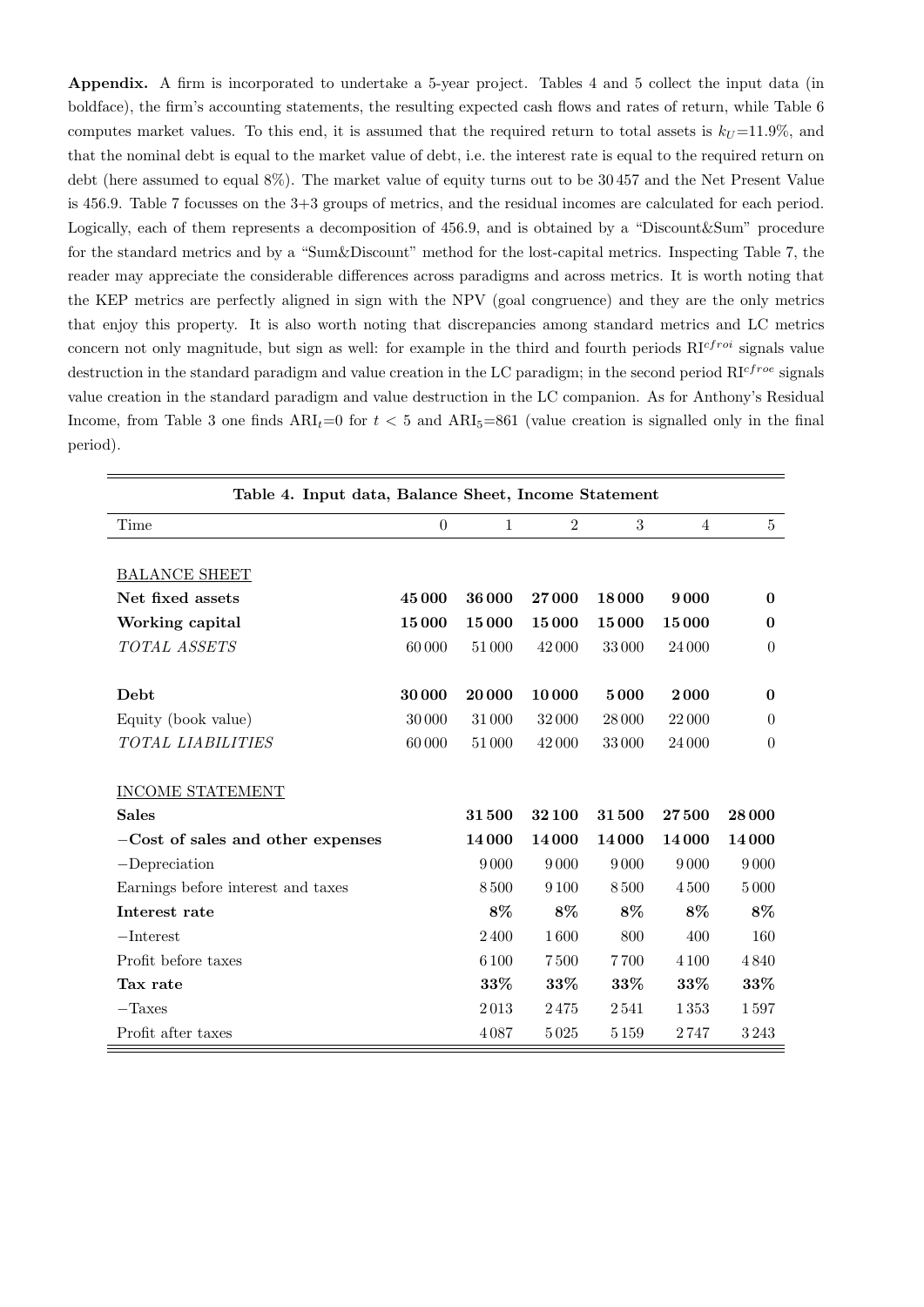| Table 5. Cash flow and rates   |          |              |                |           |          |         |  |  |  |  |
|--------------------------------|----------|--------------|----------------|-----------|----------|---------|--|--|--|--|
| Time                           | $\theta$ | $\mathbf{1}$ | $\overline{2}$ | 3         | 4        | 5       |  |  |  |  |
|                                |          |              |                |           |          |         |  |  |  |  |
| $ECF^{\dagger}$                | $-30000$ | 3087         | 4025           | 9 1 5 9   | 8747     | 25 243  |  |  |  |  |
| $FCF^{\ddagger}$               | $-60000$ | 14695        | 15097          | 14695     | 12015    | 27350   |  |  |  |  |
| Cash flow to debt (instalment) | $-30000$ | 12400        | 11600          | 5800      | 3400     | 2 1 6 0 |  |  |  |  |
| roi                            |          | $9.49\%$     | 11.95%         | 13.56%    | $9.14\%$ | 13.96\% |  |  |  |  |
| roe                            |          | 13.62\%      | 16.21\%        | $16.12\%$ | $9.81\%$ | 14.74%  |  |  |  |  |
| cfroi                          |          | 11.23\%      | 11.23\%        | 11.23\%   | 11.23\%  | 11.23\% |  |  |  |  |
| cfroe                          |          | 14.28\%      | 14.28\%        | 14.28\%   | 14.28\%  | 14.28%  |  |  |  |  |

†ECF=Profit after taxes+Depreciation +  $\Delta$  Debt –  $\Delta$  Working Capital; <sup>‡</sup>FCF=ECF+Cash Flow to Debt – Tax rate· Interest

|                                                                                       | Table 6. Valuation |           |                |         |          |                |
|---------------------------------------------------------------------------------------|--------------------|-----------|----------------|---------|----------|----------------|
| Time                                                                                  | $\theta$           | 1         | $\overline{2}$ | 3       | 4        | $\overline{5}$ |
|                                                                                       |                    |           |                |         |          |                |
| $\bm{k}_U$                                                                            |                    | $11.9\%$  | $11.9\%$       | 11.9%   | $11.9\%$ | 11.9%          |
| $\mathbf{k}_D$                                                                        |                    | 8\%       | $8\%$          | $8\%$   | 8%       | 8%             |
| $V^U$                                                                                 | 58928              | 51246     | 42 247         | 32580   | 24441    | $\overline{0}$ |
| Value of Tax Shield <sup>†</sup>                                                      | 1529               | 859       | 400            | 167     | 49       | $\Omega$       |
| $V^l$                                                                                 | 60457              | 52 105    | 42 647         | 32747   | 24 4 9 0 | $\Omega$       |
| $V^e = V^l - \mathrm{Debt}$                                                           | 30457              | 32 105    | 32647          | 27747   | 22490    | $\overline{0}$ |
| $k_e$                                                                                 |                    | $15.55\%$ | $14.23\%$      | 13.05%  | 12.58\%  | 12.24\%        |
| $V^e = \sum_{j=t+1}^n \frac{ECF_j}{\prod_{i=t+1}^j (1+k_{e-})}$                       | 30457              | 32 105    | 32647          | 27747   | 22490    | $\Omega$       |
| wacc                                                                                  |                    | $10.49\%$ | $10.82\%$      | 11.24\% | 11.48%   | 11.68%         |
| $V^e = \sum_{j=t+1}^n \frac{FCF_j}{\prod_{\tau=t+1}^j (1 + wacc_\tau)} - \text{Debt}$ | 30457              | 32 105    | 32647          | 27747   | 22490    | $\Omega$       |
| $N_t$                                                                                 | 457                | 528       | 603            | 682     | 767      | 861            |

†Three consistent methods are here used to find the equity value of the firm: the Adjusted Present Value, the ECF method, the FCF method. The value of tax shield is computed by discounting the tax shields at the required return on debt (8%). While not relevant to the subject of this paper, it is worth noting that there is a lively debate in the literature on the correct discount rate for computing the tax shield (see Myers, 1974; Harris and Pringle, 1985; Tham and Vélez-Pareja, 2001; Arzac and Glosten, 2005; Fernández, 2005; Cooper and Nyborg, 2006).